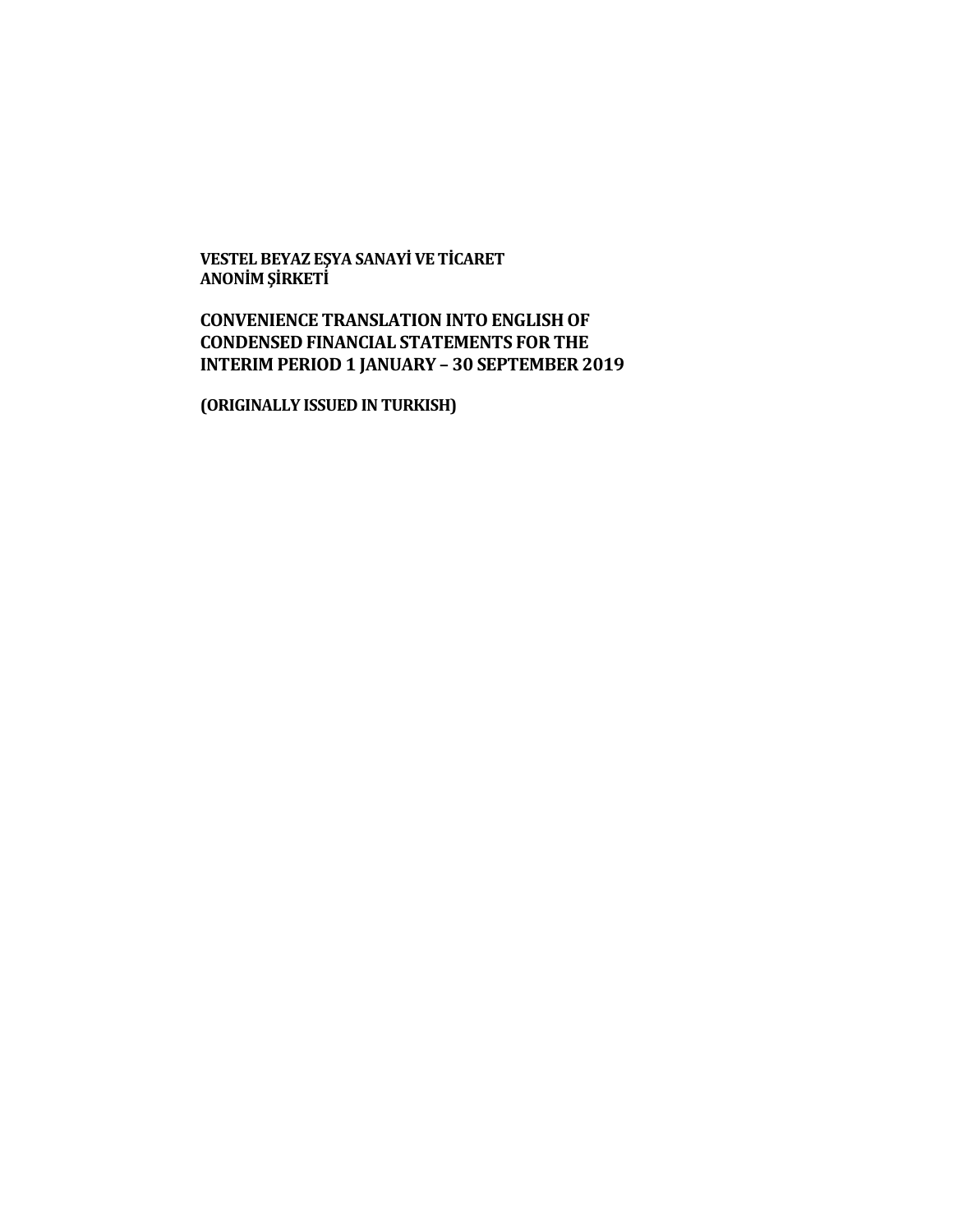| <b>CONTENTS</b>                                                 | <b>PAGE</b> |
|-----------------------------------------------------------------|-------------|
|                                                                 | $1 - 5$     |
| <b>CONDENSED INTERIM STATEMENTS OF PROFIT OR LOSS AND OTHER</b> |             |
|                                                                 | 6-7         |
|                                                                 | 8           |
|                                                                 | $9 - 11$    |

## NOTES TO THE CONDENSED FINANCIAL STATEMENTS FOR THE INTERIM PERIOD 1 JANUARY -30 SEPTEMBER 2019

| NOTE <sub>1</sub>  |                                                                       |    |
|--------------------|-----------------------------------------------------------------------|----|
| NOTE <sub>2</sub>  |                                                                       |    |
| NOTE <sub>3</sub>  |                                                                       |    |
| NOTE <sub>4</sub>  |                                                                       |    |
| NOTE <sub>5</sub>  |                                                                       |    |
| NOTE <sub>6</sub>  |                                                                       |    |
| NOTE <sub>7</sub>  |                                                                       |    |
| NOTE <sub>8</sub>  |                                                                       | 37 |
| NOTE <sub>9</sub>  |                                                                       |    |
| NOTE <sub>10</sub> |                                                                       |    |
| NOTE <sub>11</sub> |                                                                       |    |
| <b>NOTE 12</b>     |                                                                       |    |
| NOTE <sub>13</sub> |                                                                       |    |
| NOTE <sub>14</sub> |                                                                       |    |
| <b>NOTE 15</b>     |                                                                       |    |
| NOTE <sub>16</sub> |                                                                       |    |
| NOTE <sub>17</sub> |                                                                       | 47 |
| NOTE <sub>18</sub> |                                                                       |    |
| <b>NOTE 19</b>     |                                                                       | 51 |
| NOTE <sub>20</sub> |                                                                       | 51 |
| NOTE <sub>21</sub> | GENERAL ADMINISTRATIVE EXPENSES, MARKETING EXPENSES, RESEARCH         |    |
|                    |                                                                       | 52 |
| NOTE <sub>22</sub> |                                                                       | 53 |
| NOTE <sub>23</sub> |                                                                       |    |
| NOTE <sub>24</sub> | TAXES ON INCOME (INCLUDING DEFERRED TAX ASSETS AND LIABILITIES) 54-57 |    |
| NOTE <sub>25</sub> |                                                                       | 57 |
| <b>NOTE 26</b>     |                                                                       | 58 |
| NOTE <sub>27</sub> |                                                                       |    |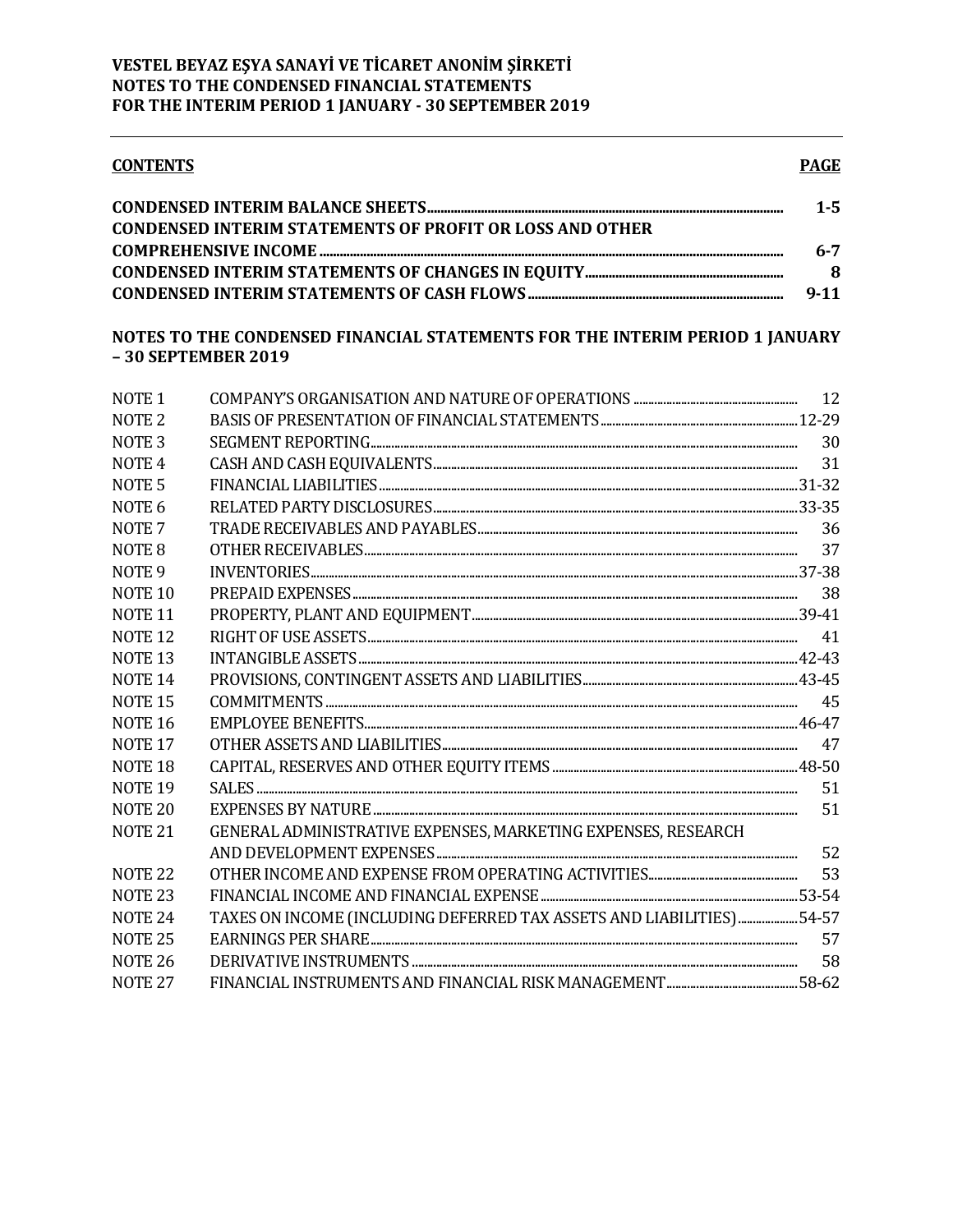|                                                 | <b>Footnotes</b> | 30 September 2019 31 December 2018 | Audited   |
|-------------------------------------------------|------------------|------------------------------------|-----------|
| <b>ASSETS</b>                                   |                  |                                    |           |
| <b>CURRENT ASSETS</b>                           |                  |                                    |           |
| Cash and Cash Equivalents                       | 4                | 60.381                             | 120.847   |
| <b>Trade Receivables</b>                        |                  | 1.663.412                          | 1.480.213 |
| Trade Receivables Due From Related Parties      | 6                | 1.660.383                          | 1.476.111 |
| Trade Receivables Due From Unrelated Parties    | 7                | 3.029                              | 4.102     |
| <b>Other Receivables</b>                        |                  | 434.635                            | 867.676   |
| Other Receivables Due From Related Parties      | 6                | 295.815                            | 703.884   |
| Other Receivables Due From Unrelated Parties    | 8                | 138.820                            | 163.792   |
| Derivative Financial Assets                     |                  | 1.093                              | 2.028     |
| Derivative Financial Assets Held for Trading    | 26               | 1.093                              | 2.028     |
| Inventories                                     | 9                | 772.215                            | 579.054   |
| Prepayments                                     |                  | 19.284                             | 12.623    |
| <b>Prepayments to Unrelated Parties</b>         | 10               | 19.284                             | 12.623    |
| <b>Other Current Assets</b>                     |                  | 16.218                             | 830       |
| Other Current Assets Due From Unrelated Parties | 17               | 16.218                             | 830       |
| <b>TOTAL CURRENT ASSETS</b>                     |                  | 2.967.238                          | 3.063.271 |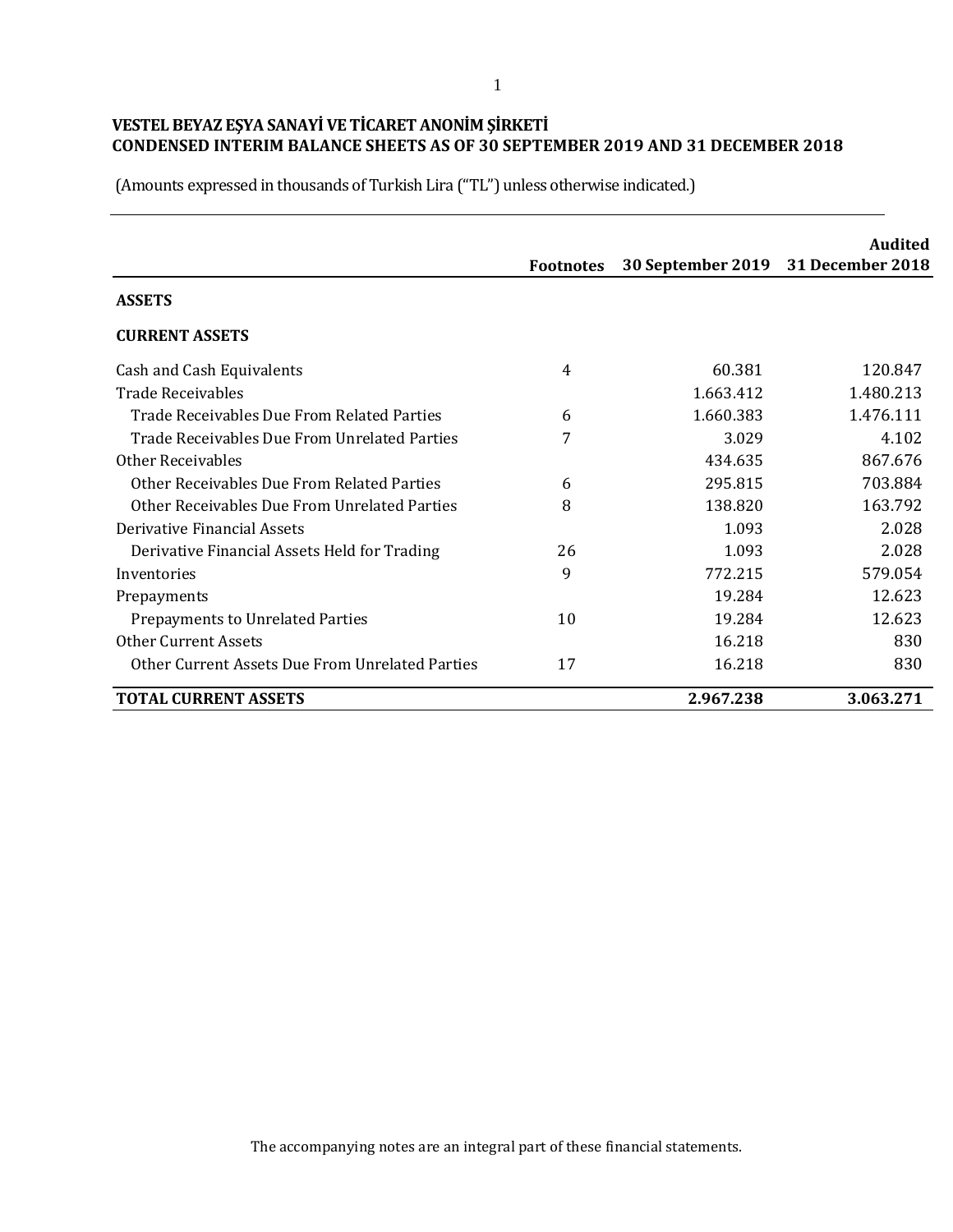|                                             | <b>Footnotes</b> | 30 September 2019 | Audited<br><b>31 December 2018</b> |
|---------------------------------------------|------------------|-------------------|------------------------------------|
| <b>NON-CURRENT ASSETS</b>                   |                  |                   |                                    |
| <b>Other Receivables</b>                    |                  | 3.008             |                                    |
| Other Recevables Due From Unrelated Parties |                  | 3.008             |                                    |
| Property, Plant and Equipments              |                  | 1.458.947         | 1.435.364                          |
| <b>Land and Premises</b>                    | 11               | 192.824           | 192.824                            |
| Land Improvements                           | 11               | 39.976            | 40.833                             |
| <b>Buildings</b>                            | 11               | 435.978           | 438.634                            |
| <b>Machinery and Equipments</b>             | 11               | 739.023           | 692.549                            |
| Vehicles                                    | 11               | 186               | 221                                |
| <b>Fixtures and Fittings</b>                | 11               | 26.929            | 27.102                             |
| Leasehold Improvements                      | 11               | 5.413             | 5.713                              |
| <b>Construction in Progress</b>             | 11               | 18.618            | 37.488                             |
| <b>Right of Use Assets</b>                  | 12               | 63.804            |                                    |
| Intangible Assets and Goodwill              |                  | 169.426           | 146.867                            |
| Other Rights                                | 13               | 63                | 69                                 |
| <b>Capitalized Development Costs</b>        | 13               | 160.112           | 137.167                            |
| Other Intangible Assets                     | 13               | 9.251             | 9.631                              |
| Prepayments                                 |                  | 67.711            | 39.590                             |
| <b>Prepayments to Unrelated Parties</b>     | 10               | 67.711            | 39.590                             |
| <b>TOTAL NON-CURRENT ASSETS</b>             |                  | 1.762.896         | 1.621.821                          |
| <b>TOTAL ASSETS</b>                         |                  | 4.730.134         | 4.685.092                          |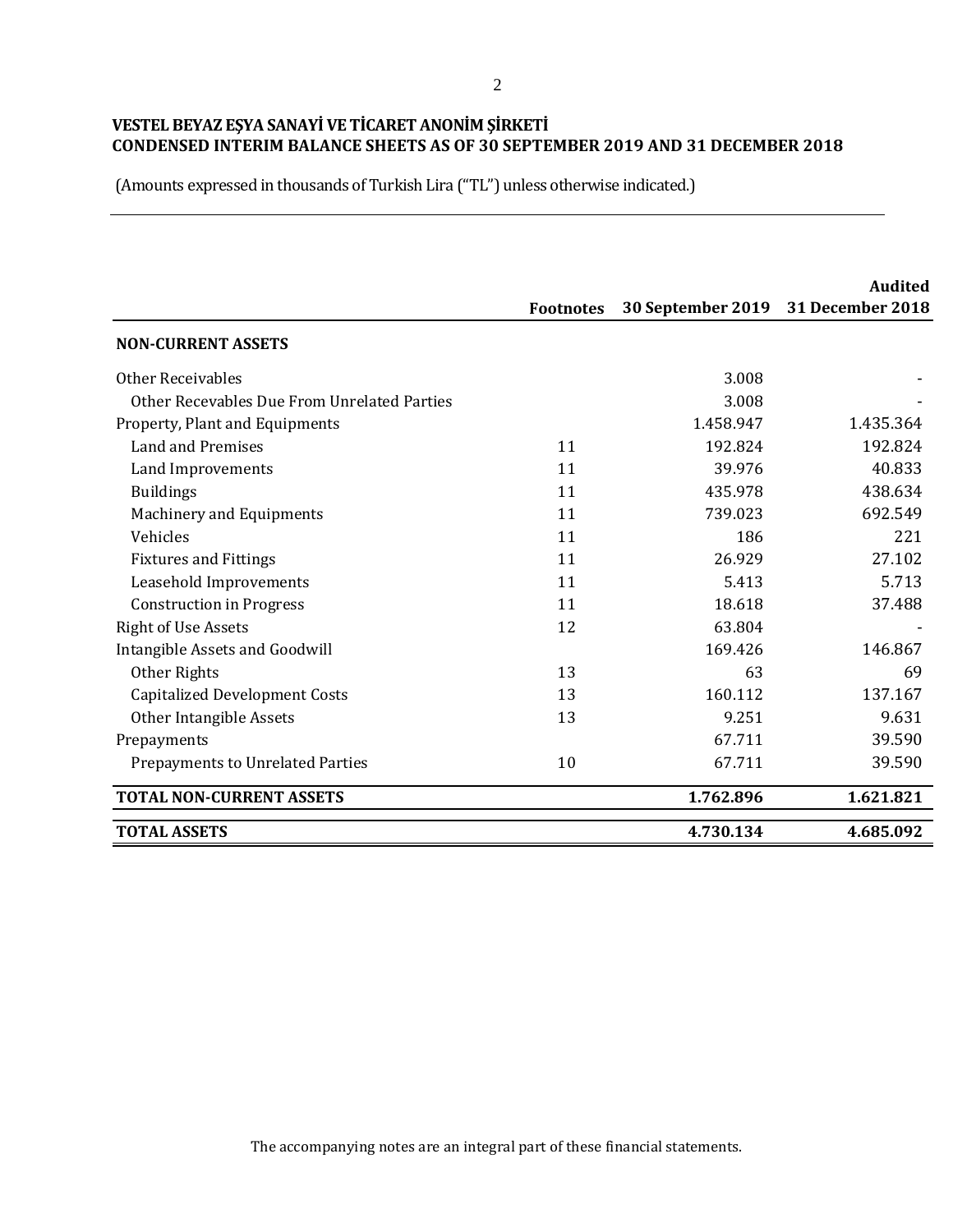(Amounts expressed in thousands of Turkish Lira ("TL") unless otherwise indicated.)

|                                                       | <b>Footnotes</b> | 30 September 2019 | <b>Audited</b><br>31 December 2018 |
|-------------------------------------------------------|------------------|-------------------|------------------------------------|
| <b>LIABILITIES</b>                                    |                  |                   |                                    |
| <b>CURRENT LIABILITIES</b>                            |                  |                   |                                    |
| <b>Current Borrowings</b>                             |                  | 664.723           | 366.515                            |
| <b>Current Borrowings from Related Parties</b>        |                  | 6.246             |                                    |
| Lease Liabilities                                     | 6                | 6.246             |                                    |
| <b>Current Borrowings From Unrelated Parties</b>      |                  | 658.477           | 366.515                            |
| <b>Bank Loans</b>                                     | 5                | 646.991           | 365.864                            |
| Lease Liabilities                                     | 5                | 11.486            | 651                                |
| <b>Current Portion of Non-current Borrowings</b>      |                  | 8.876             | 287.078                            |
| <b>Current Portion of Non-current Borrowings from</b> |                  |                   |                                    |
| <b>Unrelated Parties</b>                              |                  | 8.876             | 287.078                            |
| <b>Bank Loans</b>                                     | 5                | 8.876             | 287.078                            |
| <b>Trade Payables</b>                                 |                  | 2.027.934         | 1.901.077                          |
| <b>Trade Payables to Related Parties</b>              | 6                | 97.776            | 50.250                             |
| <b>Trade Payables to Unrelated Parties</b>            | 7                | 1.930.158         | 1.850.827                          |
| <b>Employee Benefit Obligations</b>                   | 16               | 41.997            | 31.196                             |
| <b>Other Payables</b>                                 |                  | 49.547            | 130.423                            |
| Other Payables to Related Parties                     | 6                | 49.547            | 130.423                            |
| Derivative Financial Liabilities                      |                  | 2.644             | 20.129                             |
| Derivative Financial Liabilities Held for Trading     | 26               | 2.644             | 19.314                             |
| Derivative Financial Liabilities Held for Hedging     | 26               |                   | 815                                |
| Current Tax Liabilities, Current                      | 24               | 574               | 716                                |
| <b>Current Provisions</b>                             |                  | 3.898             | 3.190                              |
| <b>Other Current Provisions</b>                       | 14               | 3.898             | 3.190                              |
| Other Current Liabilities                             |                  | 58.997            | 6.802                              |
| Other Current Liabilities to Unrelated Parties        | 17               | 58.997            | 6.802                              |
| <b>TOTAL CURRENT LIABILITIES</b>                      |                  | 2.859.190         | 2.747.126                          |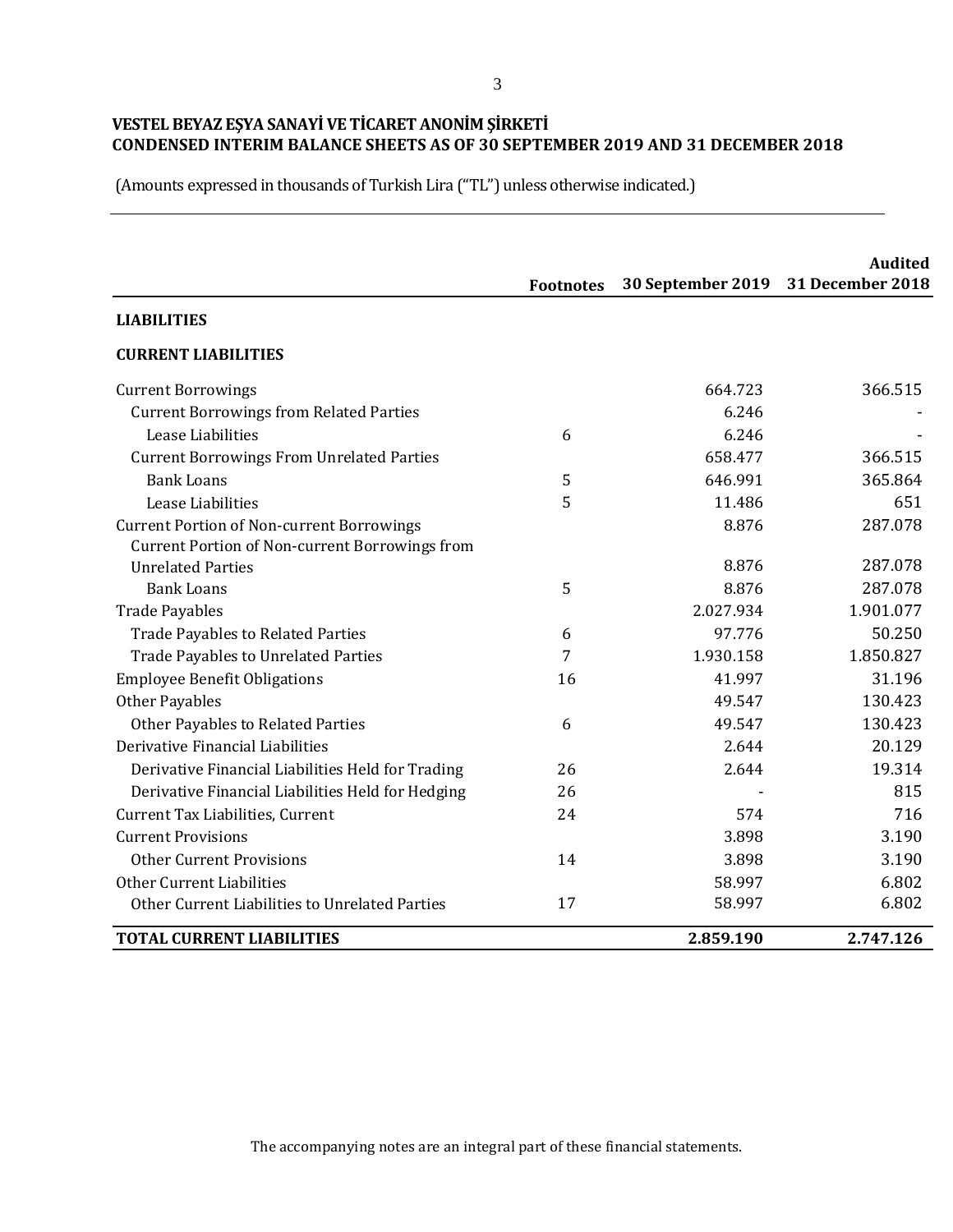(Amounts expressed in thousands of Turkish Lira ("TL") unless otherwise indicated.)

|                                              |                  |           | <b>Audited</b>                     |
|----------------------------------------------|------------------|-----------|------------------------------------|
|                                              | <b>Footnotes</b> |           | 30 September 2019 31 December 2018 |
| <b>NON-CURRENT LIABILITIES</b>               |                  |           |                                    |
| Long Term Borrowings                         |                  | 56.832    | 111                                |
| Long Term Borrowings From Related Parties    |                  | 33.563    |                                    |
| Lease Liabilities                            | 6                | 33.563    |                                    |
| Long Term Borrowings From Unrelated Parties  |                  | 23.269    | 111                                |
| Bank Loans                                   | 5                | 7.736     |                                    |
| Lease Liabilities                            | 5                | 15.533    | 111                                |
| <b>Trade Payables</b>                        |                  | 13.625    | 14.531                             |
| <b>Trade Payables to Unrelated Parties</b>   | 7                | 13.625    | 14.531                             |
| Non-current Provisions                       |                  | 44.140    | 38.713                             |
| Non-current Provisions for Employee Benefits | 16               | 44.140    | 38.713                             |
| Deferred Tax Liabilities                     | 24               | 66.829    | 73.036                             |
| <b>TOTAL NON-CURRENT LIABILITIES</b>         |                  | 181.426   | 126.391                            |
| <b>TOTAL LIABILITIES</b>                     |                  | 3.040.616 | 2.873.517                          |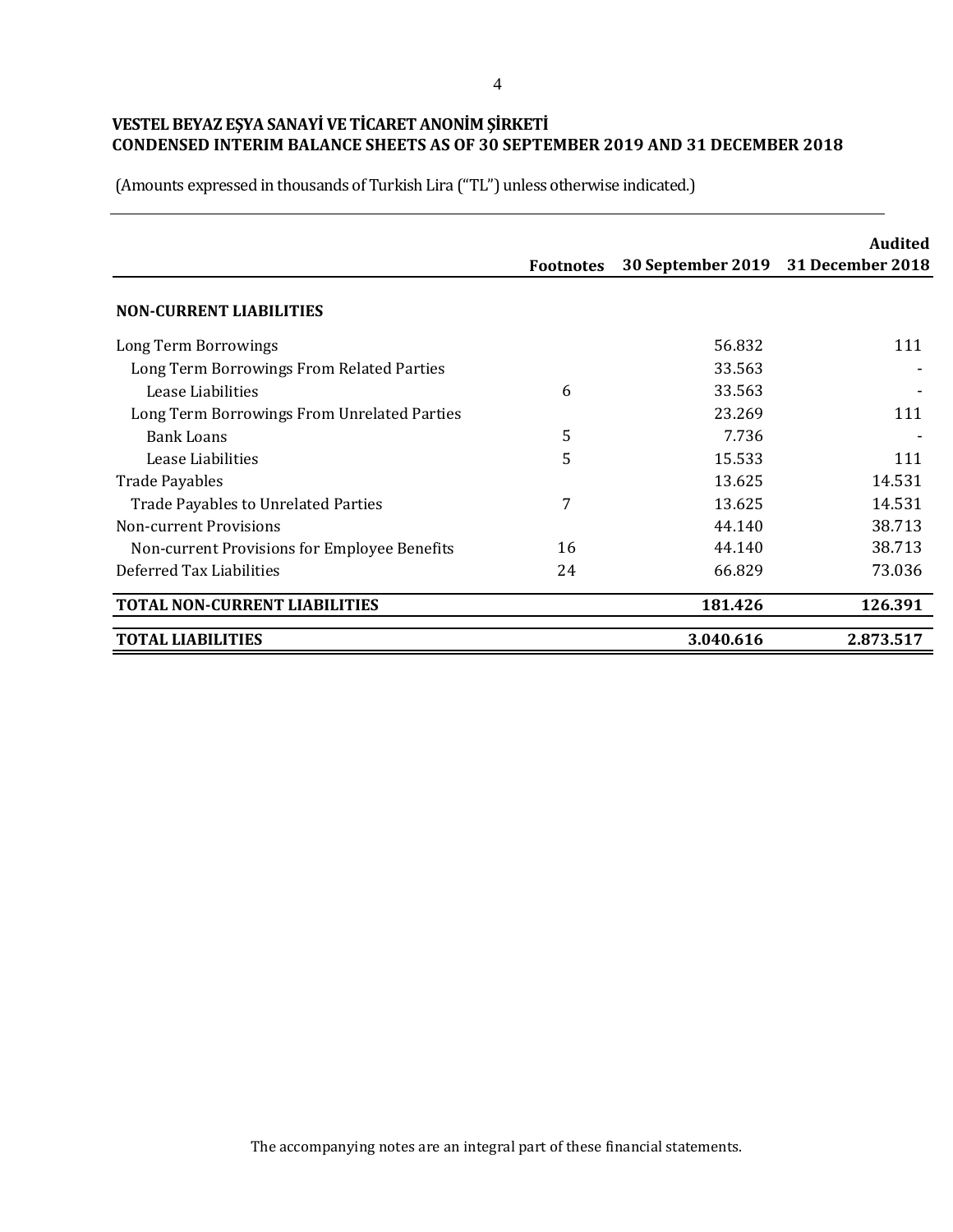(Amounts expressed in thousands of Turkish Lira ("TL") unless otherwise indicated.)

|                                                    |                  |                                    | <b>Audited</b> |
|----------------------------------------------------|------------------|------------------------------------|----------------|
|                                                    | <b>Footnotes</b> | 30 September 2019 31 December 2018 |                |
| <b>EQUITY</b>                                      |                  |                                    |                |
| <b>Equity Attributable to Owners of Parent</b>     |                  | 1.689.518                          | 1.811.575      |
| <b>Issued Capital</b>                              | 18               | 190.000                            | 190.000        |
| <b>Inflation Adjustments on Capital</b>            | 18               | 9.734                              | 9.734          |
| Share Premium (Discount)                           | 18               | 109.031                            | 109.031        |
| Other Accumulated Comprehensive Income (Loss) that |                  |                                    |                |
| will not be Reclassified in Profit or Loss         |                  | 403.745                            | 409.958        |
| Gains (Losses) on Revaluation and Remeasurement    |                  | 403.745                            | 409.958        |
| Increases (Decreases) on Revaluation of Property,  |                  |                                    |                |
| <b>Plant and Equipment</b>                         |                  | 412.464                            | 417.527        |
| Gains (Losses) on Remeasurements of Defined        |                  |                                    |                |
| <b>Benefit Plans</b>                               |                  | (8.719)                            | (7.569)        |
| Other Accumulated Comprehensive Income (Loss) that |                  |                                    |                |
| will be Reclassified in Profit or Loss             |                  |                                    | (636)          |
| Gains (Losses) on Hedge                            |                  |                                    | (636)          |
| Gains (Losses) on Cash Flow Hedges                 |                  |                                    | (636)          |
| Restricted Reserves Appropriated From Profits      |                  | 173.938                            | 118.206        |
| <b>Legal Reserves</b>                              | 18               | 173.938                            | 118.206        |
| <b>Prior Years' Profits or Losses</b>              | 18               | 357.785                            | 352.721        |
| <b>Current Period Net Profit Or Loss</b>           |                  | 445.285                            | 622.561        |
| <b>TOTAL EQUITY</b>                                |                  | 1.689.518                          | 1.811.575      |
| <b>TOTAL LIABILITIES AND EQUITY</b>                |                  | 4.730.134                          | 4.685.092      |

Financial statements for the period 1 January – 30 September 2019 were approved by the Board of Directors of Vestel Beyaz Eşya Sanayi ve Ticaret A.Ş. on 25 October 2019.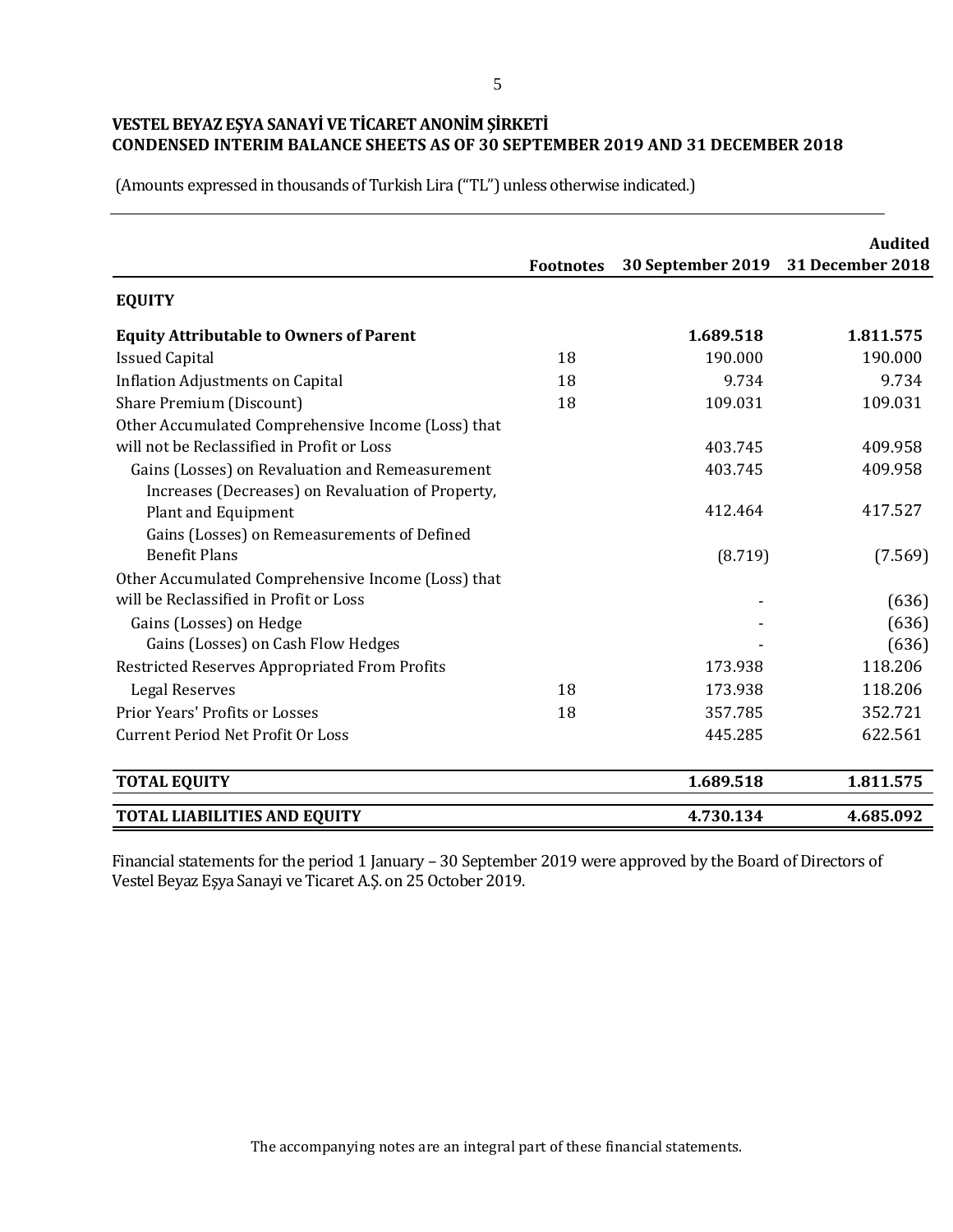## **VESTEL BEYAZ EŞYA SANAYİ VE TİCARET ANONİM ŞİRKETİ CONDENSED INTERIM STATEMENTS OF PROFIT OR LOSS AND OTHER COMPREHENSIVE INCOME FOR THE PERIODS 1 JANUARY – 30 SEPTEMBER 2019 AND 2018**

(Amounts expressed in thousands of Turkish Lira ("TL") unless otherwise indicated.)

|                                                                 | <b>Footnotes</b> | 1 January -<br>30 September<br>2019 | 1 January -<br>30 September<br>2018 | 1 July-<br>30 September<br>2019 | 1 July-<br>30 September<br>2018 |
|-----------------------------------------------------------------|------------------|-------------------------------------|-------------------------------------|---------------------------------|---------------------------------|
| <b>PROFIT OR LOSS</b>                                           |                  |                                     |                                     |                                 |                                 |
| Revenue                                                         | 19               | 4.995.815                           | 3.897.318                           | 1.792.497                       | 1.474.122                       |
| <b>Cost of Sales</b>                                            | 19               | (4.340.192)                         | (3.112.213)                         | (1.588.031)                     | (1.058.243)                     |
| <b>GROSS PROFIT (LOSS) FROM</b><br><b>COMMERCIAL OPERATIONS</b> |                  | 655.623                             | 785.105                             | 204.466                         | 415.879                         |
| <b>GROSS PROFIT (LOSS)</b>                                      |                  | 655.623                             | 785.105                             | 204.466                         | 415.879                         |
| <b>General Administrative Expenses</b>                          | 21               | (48.891)                            | (43.726)                            | (16.564)                        | (12.707)                        |
| <b>Marketing Expenses</b>                                       | 21               | (73.045)                            | (54.673)                            | (27.141)                        | (22.534)                        |
| <b>Research and Development Expense</b>                         | 21               | (40.958)                            | (32.685)                            | (16.236)                        | (13.535)                        |
| Other Income from Operating Activities                          | 22               | 213.354                             | 399.105                             | 49.638                          | 244.344                         |
| Other Expenses from Operating Activities                        | 22               | (270.142)                           | (599.703)                           | (63.246)                        | (381.364)                       |
| PROFIT (LOSS) FROM OPERATING<br><b>ACTIVITIES</b>               |                  | 435.941                             | 453.423                             | 130.917                         | 230.083                         |
| PROFIT (LOSS) BEFORE FINANCING<br><b>INCOME (EXPENSE)</b>       |                  | 435.941                             | 453.423                             | 130.917                         | 230.083                         |
| Finance Income                                                  | 23               | 281.441                             | 500.781                             | 71.317                          | 342.843                         |
| <b>Finance Costs</b>                                            | 23               | (275.855)                           | (496.191)                           | (73.649)                        | (323.961)                       |
| PROFIT (LOSS) FROM CONTINUING<br><b>OPERATIONS, BEFORE TAX</b>  |                  | 441.527                             | 458.013                             | 128.585                         | 248.965                         |
| Tax (Expense) Income, Continuing                                |                  | 3.758                               | 5.612                               | (489)                           | (3.036)                         |
| Current Period Tax (Expense) Income                             | 24               | (2.341)                             | (4.531)                             | (667)                           | (2.041)                         |
| Deferred Tax (Expense) Income                                   | 24               | 6.099                               | 10.143                              | 178                             | (995)                           |
| PROFIT (LOSS) FROM CONTINUING<br><b>OPERATIONS</b>              |                  | 445.285                             | 463.625                             | 128.096                         | 245.929                         |
| <b>PROFIT (LOSS)</b>                                            |                  | 445.285                             | 463.625                             | 128.096                         | 245.929                         |
| Earnings Per Share with a TL 1 of Par<br><b>Value</b>           | 25               | 2,34                                | 2,44                                | 0,67                            | 1,29                            |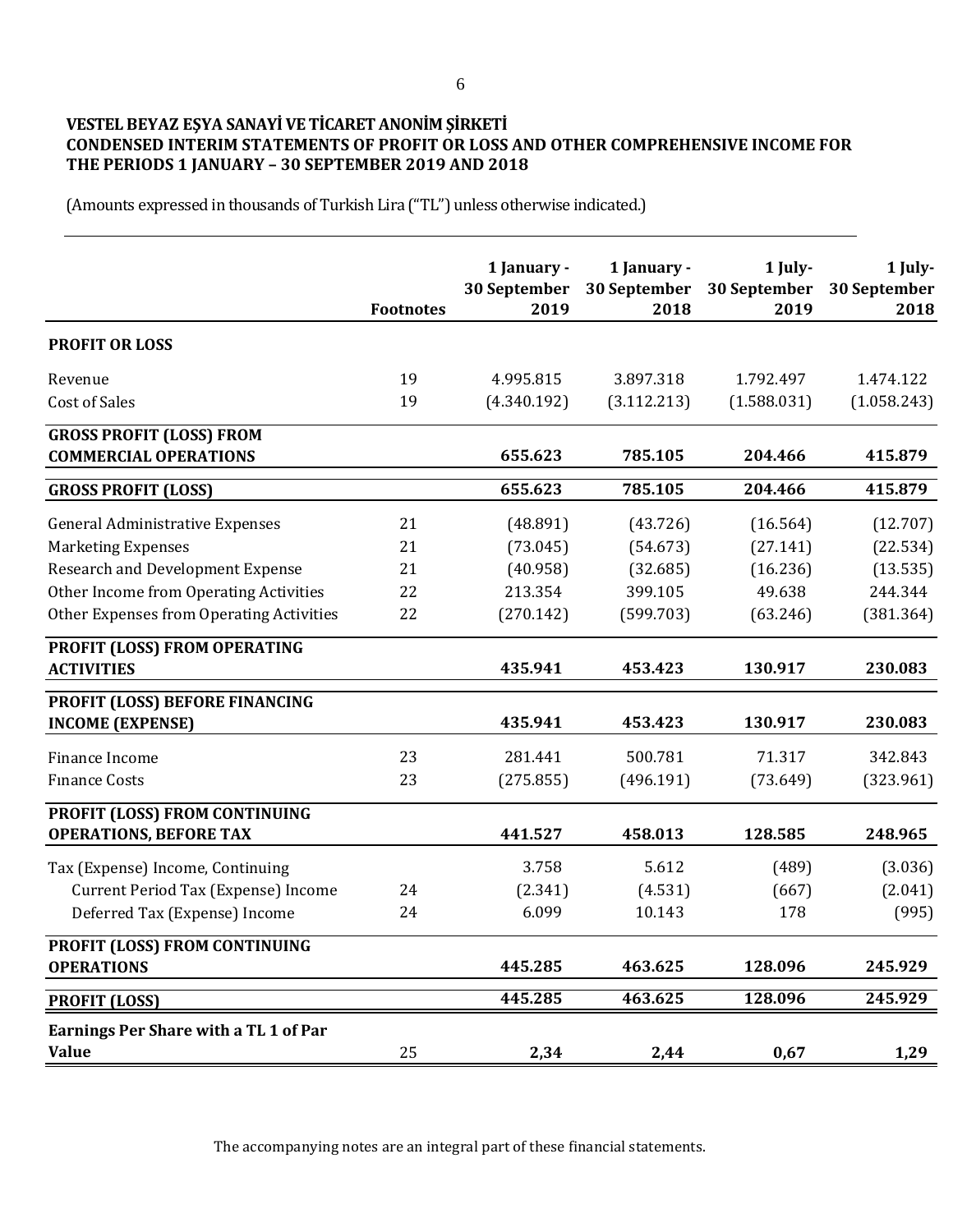## **VESTEL BEYAZ EŞYA SANAYİ VE TİCARET ANONİM ŞİRKETİ CONDENSED INTERIM STATEMENTS OF PROFIT OR LOSS AND OTHER COMPREHENSIVE INCOME FOR THE PERIODS 1 JANUARY – 30 SEPTEMBER 2019 AND 2018**

|                                                                     | 1 January -<br>30 September<br>2019 | 1 January -<br>30 September<br>2018 | 1 July-<br>30 September<br>2019 | 1 July-<br>30 September<br>2018 |
|---------------------------------------------------------------------|-------------------------------------|-------------------------------------|---------------------------------|---------------------------------|
| <b>OTHER COMPREHENSIVE INCOME</b>                                   |                                     |                                     |                                 |                                 |
| Other Comprehensive Income that will not                            |                                     |                                     |                                 |                                 |
| be Reclassified to Profit or Loss                                   | (1.150)                             | 416.746                             | (442)                           | 417.048                         |
| Gains (Losses) on Revaluation of Property, Plant                    |                                     |                                     |                                 |                                 |
| and Equipment                                                       |                                     | 502.688                             |                                 | 502.688                         |
| Gains (Losses) on Remeasurements of<br><b>Defined Benefit Plans</b> | (1.437)                             | (976)                               | (552)                           | (599)                           |
| Taxes Relating to Components of                                     |                                     |                                     |                                 |                                 |
| Other Comprehensive Income                                          |                                     |                                     |                                 |                                 |
| that will not be Reclassified to Profit or Loss                     | 287                                 | (84.966)                            | 110                             | (85.041)                        |
| Taxes Relating to Gains (Losses) on Revaluation                     |                                     |                                     |                                 |                                 |
| of Property, Plant and Equipment                                    |                                     |                                     |                                 |                                 |
| Taxes Relating to Remeasurements of                                 |                                     | (85.161)                            |                                 | (85.161)                        |
| <b>Defined Benefit Plans</b>                                        | 287                                 | 195                                 | 110                             | 120                             |
| Other Comprehensive Income that will be                             |                                     |                                     |                                 |                                 |
| Reclassified to Profit or Loss                                      | 636                                 | 1.352                               | 483                             | (14.867)                        |
| Other Comprehensive Income (Loss)                                   |                                     |                                     |                                 |                                 |
| Related with Cash Flow Hedges                                       | 815                                 | 1.733                               | 619                             | (19.061)                        |
| Gains (Losses) on Cash Flow Hedges                                  | 815                                 | 1.733                               | 619                             | (19.061)                        |
| Taxes Relating to Components of Other                               |                                     |                                     |                                 |                                 |
| Comprehensive Income                                                | (179)                               | (381)                               | (136)                           | 4.194                           |
| Taxes Relating to Cash Flow Hedges                                  | (179)                               | (381)                               | (136)                           | 4.194                           |
| <b>OTHER COMPREHENSIVE INCOME (LOSS)</b>                            | (514)                               | 418.098                             | 41                              | 402.181                         |
| <b>TOTAL COMPREHENSIVE INCOME (LOSS)</b>                            | 444.771                             | 881.723                             | 128.137                         | 648.110                         |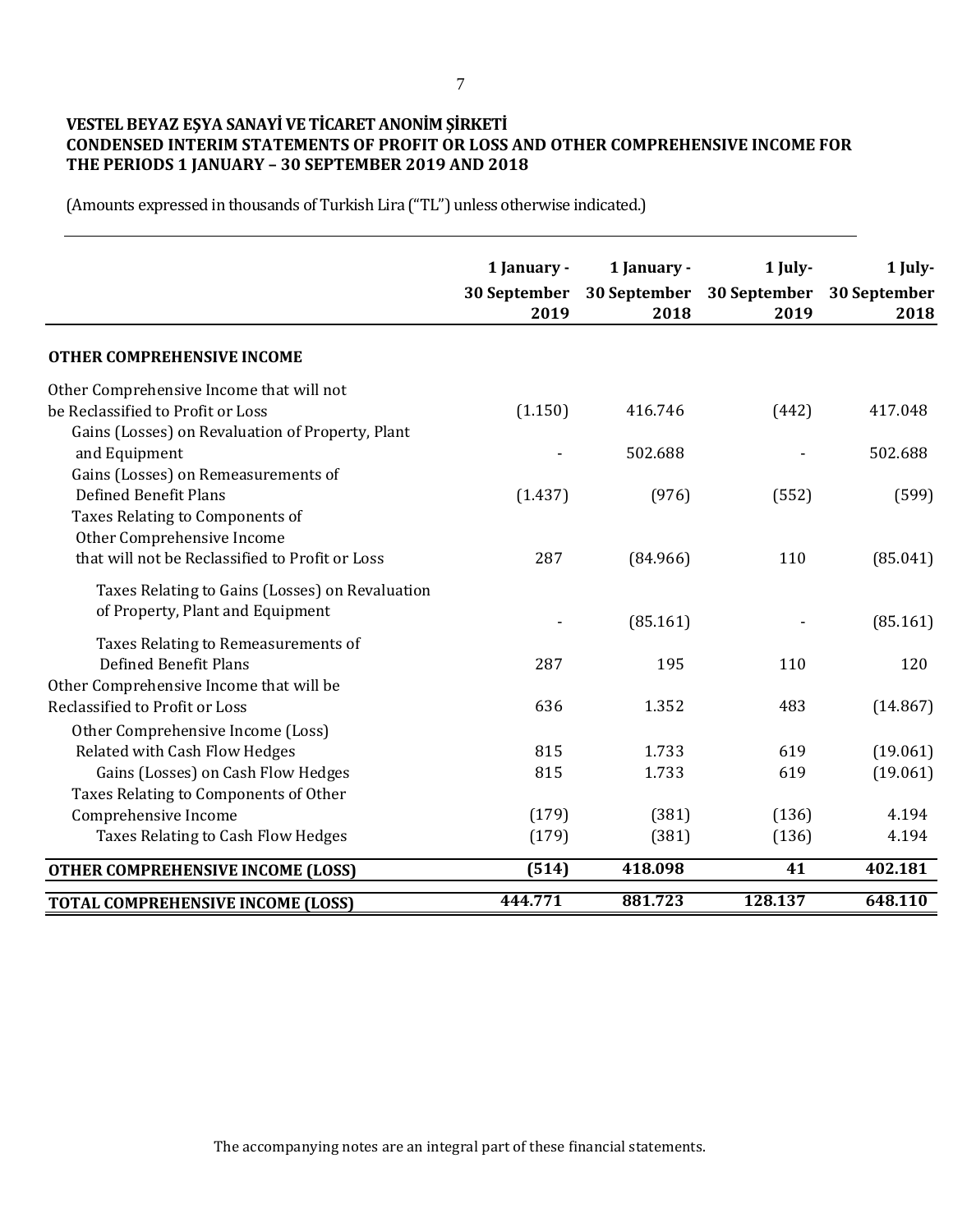# **VESTEL BEYAZ EŞYA SANAYİ VE TİCARET ANONİM ŞİRKETİ CONDENSED INTERIM STATEMENTS OF CHANGES IN SHAREHOLDERS' EQUITY FORTHE PERIODS 1 JANUARY – 30 SEPTEMBER 2019 AND 2018**

|                                                                       |         |            |                                |                             |                      |                            | <b>Other</b>                         |                          |                          |                                           |                                |                          |               |                 |                                  |           |
|-----------------------------------------------------------------------|---------|------------|--------------------------------|-----------------------------|----------------------|----------------------------|--------------------------------------|--------------------------|--------------------------|-------------------------------------------|--------------------------------|--------------------------|---------------|-----------------|----------------------------------|-----------|
|                                                                       |         |            |                                | Increases<br>(Decreases)    | Gains<br>(Losses) on | Gains                      | Accumulated<br>Compre-               |                          |                          | <b>Other</b><br><b>Accumulated</b>        |                                |                          |               |                 |                                  |           |
|                                                                       |         |            |                                | on                          | Remeasure            | (Losses) on                | hensive                              |                          |                          | Compre-                                   |                                |                          |               |                 |                                  |           |
|                                                                       |         | Inflation  | <b>Share</b>                   | Revaluation<br>of Property, | ments of<br>Defined  | <b>Revaluations</b><br>and | <b>Income that</b><br>will not be    |                          | Reserve Of<br>Gains or   | hensive Income Restricted<br>that will be | <b>Reserves</b>                | <b>Prior Years'</b>      |               |                 | <b>Equity</b><br>attributable to |           |
|                                                                       | Issued  |            | <b>Adjustments Premiums or</b> | Plant and                   | Benefit              |                            | Remeasurem Reclassified in Cash Flow |                          | <b>Losses</b> on         | Reclassified in                           | <b>Appropriated Profits or</b> |                          | Net Profit or | Retained        | owners of                        |           |
|                                                                       | Capital | on Capital | <b>Discounts</b>               | Equipment                   | Plans                | ents                       | <b>Profit or Loss</b>                | <b>Hedges</b>            | Hedge                    | <b>Profit or Loss</b>                     | <b>From Profits</b>            | <b>Losses</b>            | Loss          | <b>Earnings</b> | parent                           | Equity    |
| <b>Previous Period</b><br>1 January - 30 September 2018               |         |            |                                |                             |                      |                            |                                      |                          |                          |                                           |                                |                          |               |                 |                                  |           |
| <b>Equity at Beginning of Period</b>                                  | 190.000 | 9.734      | 109.031                        | $\blacksquare$              | (6.203)              | (6.203)                    | (6.203)                              | (1.352)                  | (1.352)                  | (1.352)                                   | 111.627                        | 304.066                  | 295.234       | 599.300         | 1.012.137                        | 1.012.137 |
| Transfers                                                             |         |            |                                | $\overline{\phantom{a}}$    |                      |                            |                                      | $\overline{\phantom{a}}$ | $\overline{\phantom{a}}$ | $\sim$                                    | 6.579                          | 288.655                  | (295.234)     | (6.579)         |                                  |           |
| Total Comprehensive Income (Loss)                                     |         |            |                                | 417.527                     | (781)                | 416.746                    | 416.746                              | 1.352                    | 1.352                    | 1.352                                     |                                | $\overline{\phantom{a}}$ | 463.625       | 463.625         | 881.723                          | 881.723   |
| Profit (Loss)<br>Other Comprehensive Income                           |         |            |                                |                             |                      |                            |                                      | $\overline{\phantom{a}}$ | $\overline{a}$           |                                           |                                |                          | 463.625       | 463.625         | 463.625                          | 463.625   |
| (Loss)                                                                |         |            |                                | 417.527                     | (781)                | 416.746                    | 416.746                              | 1.352                    | 1.352                    | 1.352                                     |                                |                          |               |                 | 418.098                          | 418.098   |
| Dividends Paid                                                        |         |            |                                |                             |                      |                            |                                      |                          |                          |                                           |                                | (240.000)                |               | (240.000)       | (240.000)                        | (240.000) |
| Transactions with noncontrolling shareholders                         |         |            |                                |                             |                      |                            |                                      |                          |                          |                                           |                                |                          |               |                 |                                  |           |
| <b>Equity at End of Period</b>                                        | 190.000 | 9.734      | 109.031                        | 417.527                     | (6.984)              | 410.543                    | 410.543                              | $\sim$                   | $\sim$                   | $\sim$                                    | 118.206                        | 352.721                  | 463.625       | 816.346         | 1.653.860                        | 1.653.860 |
|                                                                       |         |            |                                |                             |                      |                            |                                      |                          |                          |                                           |                                |                          |               |                 |                                  |           |
| <b>Current Period</b>                                                 |         |            |                                |                             |                      |                            |                                      |                          |                          |                                           |                                |                          |               |                 |                                  |           |
| 1 January - 30 September 2019<br><b>Equity at Beginning of Period</b> | 190.000 | 9.734      | 109.031                        | 417.527                     | (7.569)              | 409.958                    | 409.958                              | (636)                    | (636)                    | (636)                                     | 118.206                        | 352.721                  | 622.561       | 975.282         | 1.811.575                        | 1.811.575 |
| Transfers                                                             |         |            |                                |                             |                      | $\overline{\phantom{a}}$   | $\sim$                               | $\overline{\phantom{a}}$ | $\overline{\phantom{a}}$ | $\sim$                                    | 55.732                         | 566.829                  | (622.561)     | (55.732)        |                                  |           |
| Total Comprehensive Income (Loss)                                     |         |            |                                | (5.063)                     | (1.150)              | (6.213)                    | (6.213)                              | 636                      | 636                      | 636                                       | $\overline{\phantom{a}}$       | 5.063                    | 445.285       | 450.348         | 444.771                          | 444.771   |
| Profit (Loss)                                                         |         |            |                                | (5.063)                     |                      | (5.063)                    | (5.063)                              | $\overline{\phantom{a}}$ |                          |                                           |                                | 5.063                    | 445.285       | 450.348         | 445.285                          | 445.285   |
| Other Comprehensive Income<br>(Loss)                                  |         |            |                                |                             | (1.150)              | (1.150)                    | (1.150)                              | 636                      | 636                      | 636                                       | $\overline{\phantom{a}}$       |                          |               |                 | (514)                            | (514)     |
|                                                                       |         |            |                                |                             |                      |                            |                                      | $\overline{\phantom{a}}$ | $\overline{\phantom{a}}$ | $\sim$                                    | $\sim$                         | (566.828)                |               | (566.828)       | (566.828)                        | (566.828) |
| Dividends Paid                                                        |         | 9.734      | 109.031                        | 412.464                     | (8.719)              | 403.745                    | 403.745                              | $\sim$                   | $\sim$                   | $\sim$                                    | 173.938                        | 357.785                  | 445.285       | 803.070         | 1.689.518                        | 1.689.518 |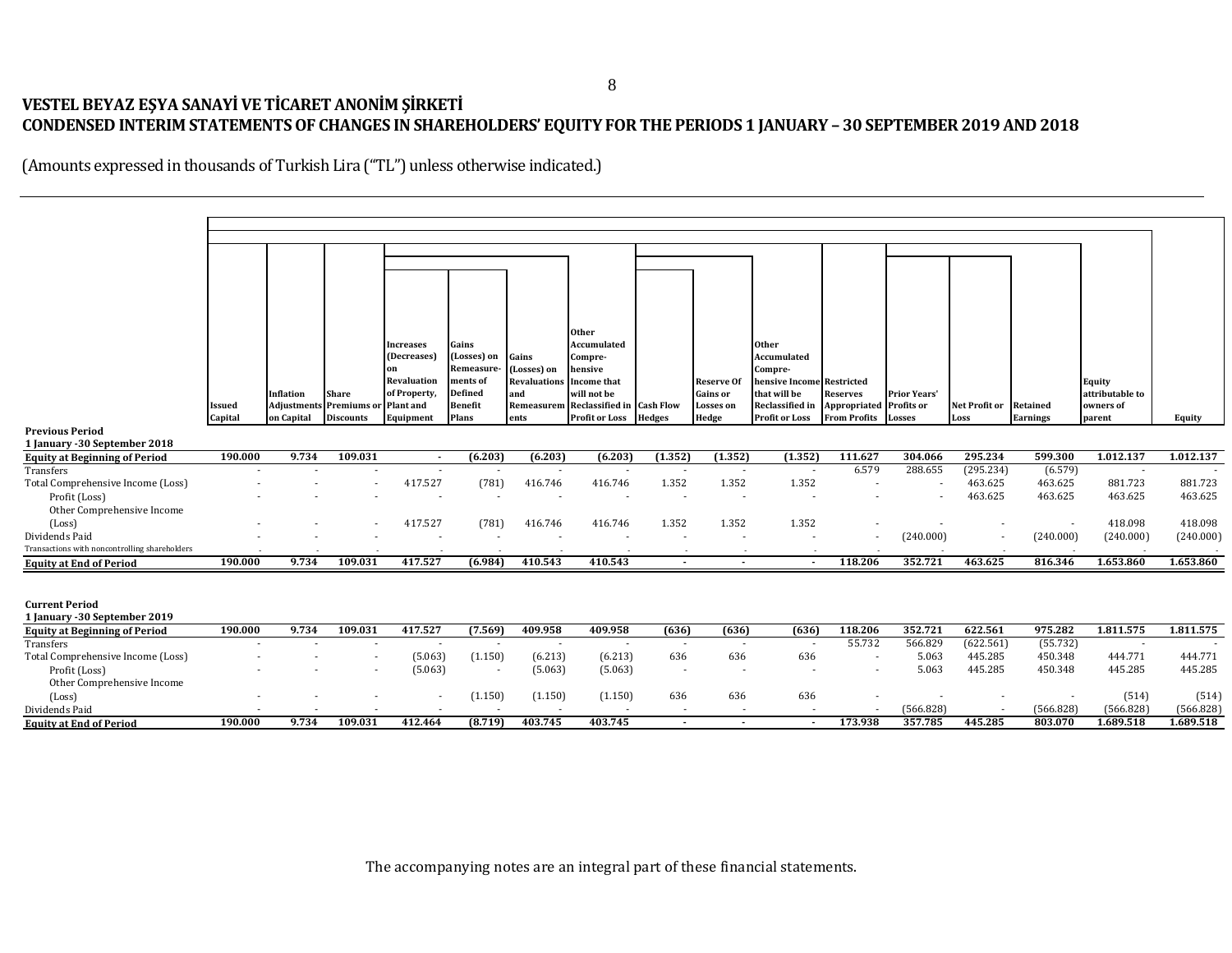9

# **VESTEL BEYAZ EŞYA SANAYİ VE TİCARET ANONİM ŞİRKETİ CONDENSED INTERIM STATEMENTS OF CASH FLOWS FOR THE PERIODS 1 JANUARY - 30 SEPTEMBER 2019 AND 2018**

|                                                           | <b>Footnotes</b> | 1 January -<br>2019 | 1 January -<br>30 September 30 September<br>2018 |
|-----------------------------------------------------------|------------------|---------------------|--------------------------------------------------|
|                                                           |                  |                     |                                                  |
| <b>CASH FLOWS FROM (USED IN) OPERATING ACTIVITIES</b>     |                  | 303.436             | 891.329                                          |
| Profit (Loss)                                             |                  | 445.285             | 463.625                                          |
| Profit (Loss) from Continuing Operations                  |                  | 445.285             | 463.625                                          |
| <b>Adjustments to Reconcile Profit (Loss)</b>             |                  | 79.126              | 358.070                                          |
| Adjustments for Depreciation and Amortisation Expense     | 11               | 188.665             | 118.126                                          |
| Adjustments for Impairment Loss (Reversal of Impairment   |                  |                     |                                                  |
| Loss)                                                     |                  | (1.671)             | 2.600                                            |
| Adjustments for Impairment Loss (Reversal of              |                  |                     |                                                  |
| Impairment Loss) of Inventories                           | 9                | (1.671)             | 2.600                                            |
| <b>Adjustments for Provisions</b>                         |                  | 9.242               | 7.609                                            |
| Adjustments for (Reversal of) Provisions Related with     |                  |                     |                                                  |
| <b>Employee Benefits</b>                                  | 16               | 8.534               | 6.982                                            |
| Adjustments for (Reversal of) Lawsuit and/or Penalty      |                  |                     |                                                  |
| Provisions                                                | 14               | 708                 | 627                                              |
| Adjustments for Interest (Income) Expenses                |                  | (78.846)            | (32.424)                                         |
| Adjustments for Interest Income                           | 23               | (142.920)           | (71.261)                                         |
| Adjustments for Interest Expense                          | 23               | 64.074              | 38.837                                           |
| Adjustments for Unrealised Foreign Exchange Losses        |                  |                     |                                                  |
| (Gains)                                                   |                  | (3.282)             | 225.661                                          |
| Adjustments for Fair Value Losses (Gains)                 |                  | (15.735)            | 48.640                                           |
| Adjustments for Fair Value (Gains) Losses on Derivative   |                  |                     |                                                  |
| <b>Financial Instruments</b>                              |                  | (15.735)            | 48.640                                           |
| Adjustments for Tax (Income) Expenses                     |                  | (3.758)             | (5.612)                                          |
| Adjustments for Losses (Gains) on Disposal of Non-Current |                  |                     |                                                  |
| Assets                                                    |                  | (364)               | (844)                                            |
| Adjustments for Losses (Gains) Arised From Sale of        |                  |                     |                                                  |
| <b>Tangible Assets</b>                                    |                  | (364)               | (844)                                            |
| Other Adjustments to Reconcile Profit (Loss)              | $\overline{4}$   | (15.125)            | (5.686)                                          |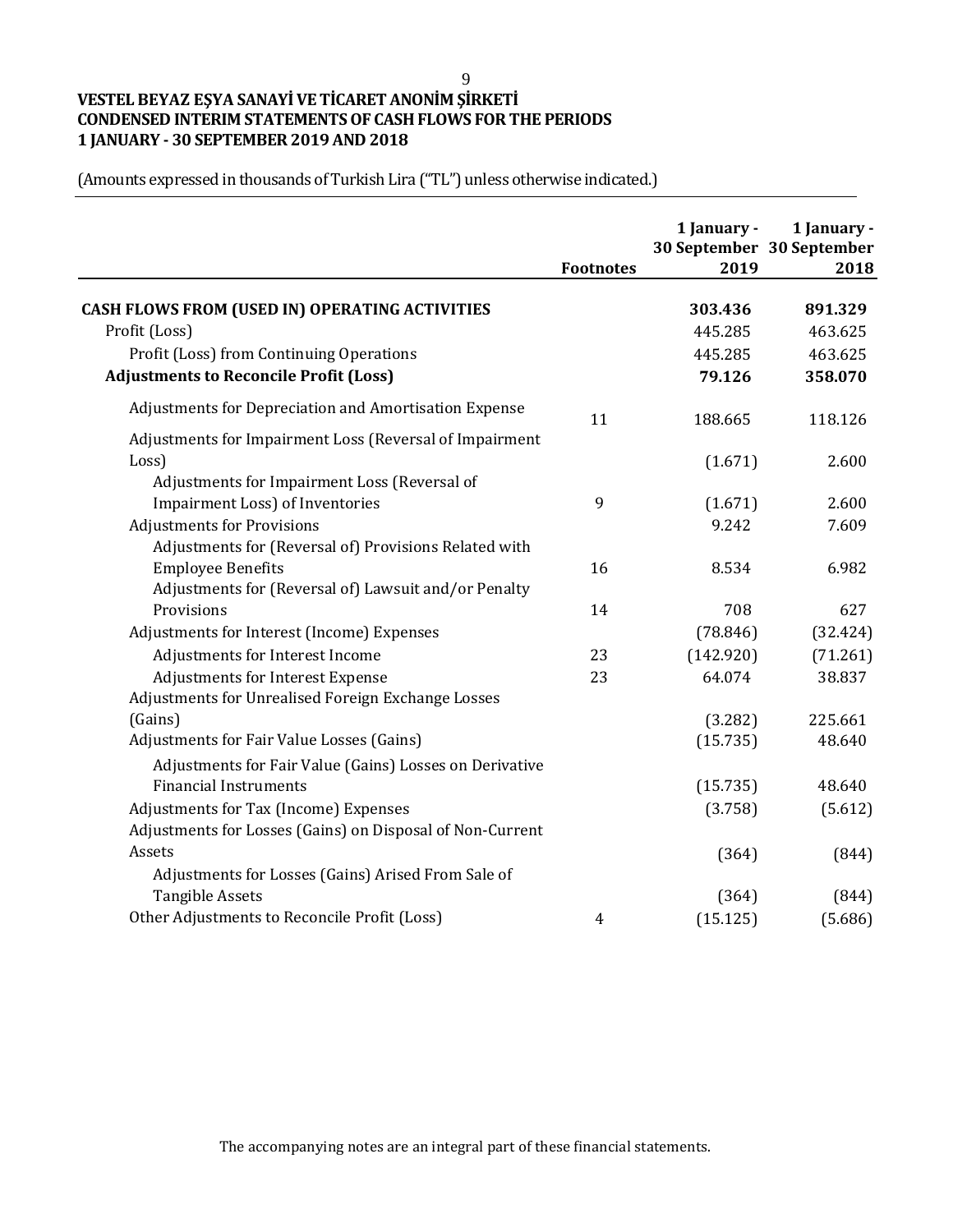10

# **VESTEL BEYAZ EŞYA SANAYİ VE TİCARET ANONİM ŞİRKETİ CONDENSED INTERIM STATEMENTS OF CASH FLOWS FOR THE PERIODS 1 JANUARY - 30 SEPTEMBER 2019 AND 2018**

|                                                          | <b>Footnotes</b> | 1 January -<br>2019 | 1 January -<br>30 September 30 September<br>2018 |
|----------------------------------------------------------|------------------|---------------------|--------------------------------------------------|
|                                                          |                  |                     |                                                  |
| <b>Changes in Working Capital</b>                        |                  | (213.948)           | 75.148                                           |
| Adjustments for Decrease (Increase) in Trade Accounts    |                  |                     |                                                  |
| Receivable                                               |                  | (183.199)           | (507.289)                                        |
| Decrease (Increase) in Trade Accounts Receivables from   |                  |                     |                                                  |
| <b>Related Parties</b>                                   | 6                | (184.272)           | (509.057)                                        |
| Decrease (Increase) in Trade Accounts Receivables from   |                  |                     |                                                  |
| <b>Unrelated Parties</b>                                 | 7                | 1.073               | 1.768                                            |
| Adjustments for Decrease (Increase) in Other Receivables |                  |                     |                                                  |
| <b>Related with Operations</b>                           |                  | 21.964              | (110.931)                                        |
| Decrease (Increase) in Other Unrelated Party Receivables |                  |                     |                                                  |
| <b>Related with Operations</b>                           | 8                | 21.964              | (110.931)                                        |
| Adjustments for Decrease (Increase) in Inventories       | 9                | (191.490)           | (301.680)                                        |
| Decrease (Increase) in Prepaid Expenses                  | 10               | (34.782)            | (1.789)                                          |
| Adjustments for Increase (Decrease) in Trade Accounts    |                  | 125.951             | 975.568                                          |
| Increase (Decrease) in Trade Accounts Payables to        |                  |                     |                                                  |
| <b>Related Parties</b>                                   | 6                | 47.526              | 17.017                                           |
| Increase (Decrease) in Trade Accounts Payables to        |                  |                     |                                                  |
| <b>Unrelated Parties</b>                                 | 7                | 78.425              | 958.551                                          |
| Increase (Decrease) in Employee Benefit Liabilities      | 16               | 10.801              | 13.109                                           |
| Other Adjustments for Other Increase (Decrease) in       |                  |                     |                                                  |
| <b>Working Capital</b>                                   |                  | 36.807              | 8.160                                            |
| Decrease (Increase) in Other Assets Related with         |                  |                     |                                                  |
| Operations                                               | 17               | (15.388)            | 3.424                                            |
| Increase (Decrease) in Other Payables Related with       |                  |                     |                                                  |
| Operations                                               | 17               | 52.195              | 4.736                                            |
| <b>Cash Flows from (used in) Operations</b>              |                  | 310.463             | 896.843                                          |
| Payments Related with Provisions for Employee Benefits   | 16               | (4.544)             | (4.088)                                          |
| Income Taxes refund (Paid)                               | 24               | (2.483)             | (1.426)                                          |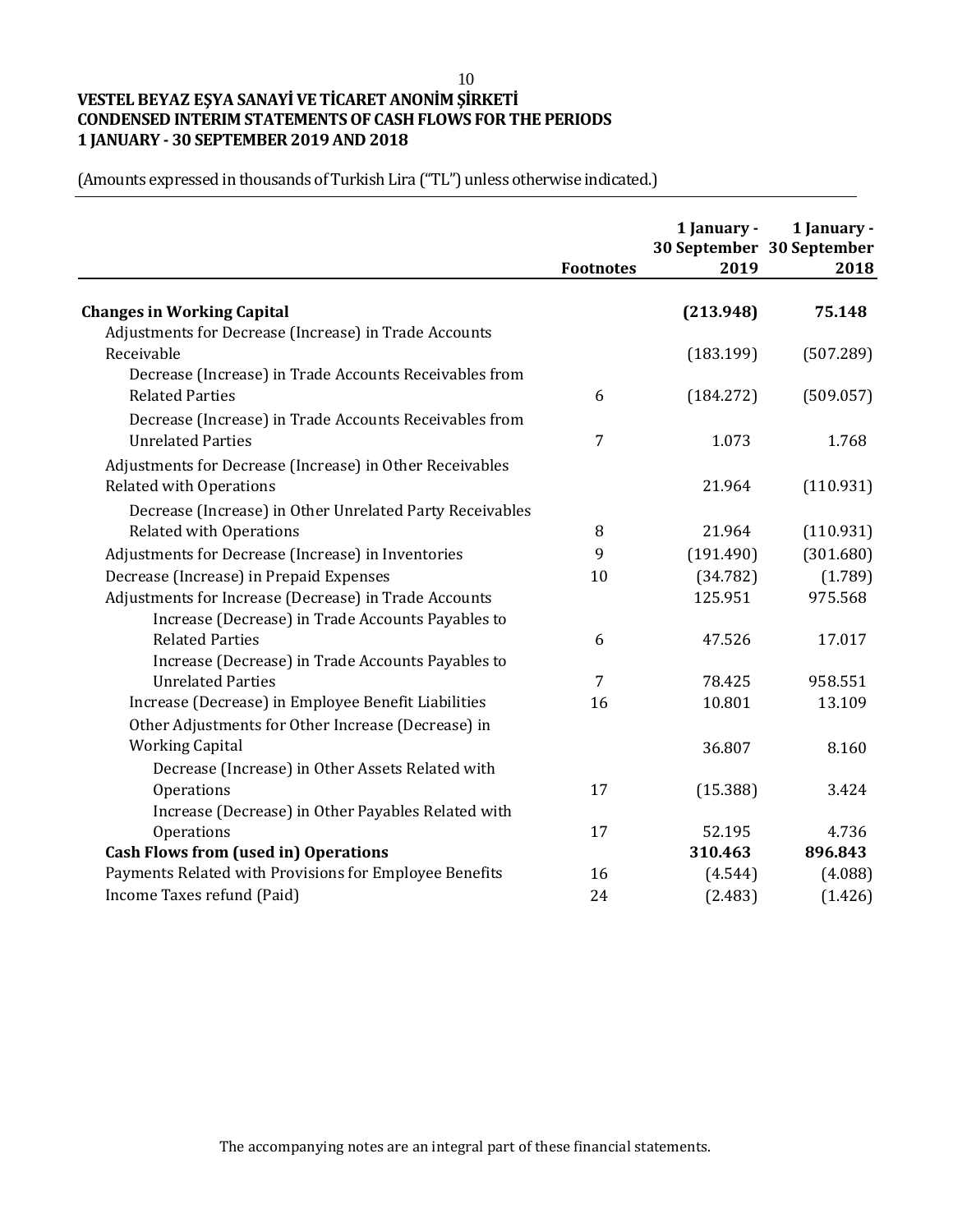11

# **VESTEL BEYAZ EŞYA SANAYİ VE TİCARET ANONİM ŞİRKETİ CONDENSED INTERIM STATEMENTS OF CASH FLOWS FOR THE PERIODS 1 JANUARY - 30 SEPTEMBER 2019 AND 2018**

|                                                              | <b>Footnotes</b> | 1 January -<br>2019 | 1 January -<br>30 September 30 September<br>2018 |
|--------------------------------------------------------------|------------------|---------------------|--------------------------------------------------|
| CASH FLOWS FROM (USED IN) INVESTING ACTIVITIES               |                  | 183.662             | (663.303)                                        |
| Proceeds from Sales of Property, Plant, Equipment and        |                  |                     |                                                  |
| <b>Intangible Assets</b>                                     |                  | 1.570               | 1.063                                            |
| Proceeds from Sales of Property, Plant and Equipment         |                  | 1.570               | 1.063                                            |
| Purchase of Property, Plant, Equipment and Intangible Assets |                  | (225.977)           | (444.534)                                        |
| Purchase of Property, Plant and Equipment                    | 11               | (183.329)           | (409.348)                                        |
| Purchase of Intangible Assets                                | 13               | (42.648)            | (35.186)                                         |
| Cash Advances and Loans Made to Other Parties                |                  | 408.069             | (219.832)                                        |
| Cash Advances and Loans Made to Related Parties              | 6                | 408.069             | (219.832)                                        |
| CASH FLOWS FROM (USED IN) FINANCING ACTIVITIES               |                  | (562.689)           | (237.677)                                        |
| <b>Proceeds from Borrowings</b>                              |                  | 1.068.188           | 681.198                                          |
| Proceeds from Loans                                          |                  | 1.068.188           | 681.146                                          |
| Proceeds from Other Financial Borrowings                     |                  |                     | 52                                               |
| <b>Repayments of Borrowings</b>                              |                  | (1.042.638)         | (651.369)                                        |
| Loan Repayments                                              |                  | (1.042.173)         | (651.369)                                        |
| Payments of Other Financial Borrowings                       |                  | (465)               |                                                  |
| Decrease in Other Payables to Related Parties                |                  | (81.987)            | (65.845)                                         |
| Payments of Lease Liabilities                                |                  | (16.819)            |                                                  |
| Dividends Paid                                               | 6                | (566.828)           | (240.000)                                        |
| <b>Interest Paid</b>                                         |                  | (65.525)            | (32.922)                                         |
| <b>Interest Received</b>                                     |                  | 142.920             | 71.261                                           |
| NET INCREASE (DECREASE) IN CASH AND CASH                     |                  |                     |                                                  |
| <b>EQUIVALENTS BEFORE EFFECT OF EXCHANGE RATE CHANGES</b>    |                  | (75.591)            | (9.651)                                          |
| NET INCREASE (DECREASE) IN CASH AND                          |                  |                     |                                                  |
| <b>CASH EQUIVALENTS</b>                                      |                  | (75.591)            | (9.651)                                          |
| CASH AND CASH EQUIVALENTS AT THE BEGINNING OF THE            |                  |                     |                                                  |
| <b>PERIOD</b>                                                | 4                | 103.283             | 65.190                                           |
| CASH AND CASH EQUIVALENTS AT THE END OF THE PERIOD           |                  | 27.692              | 55.539                                           |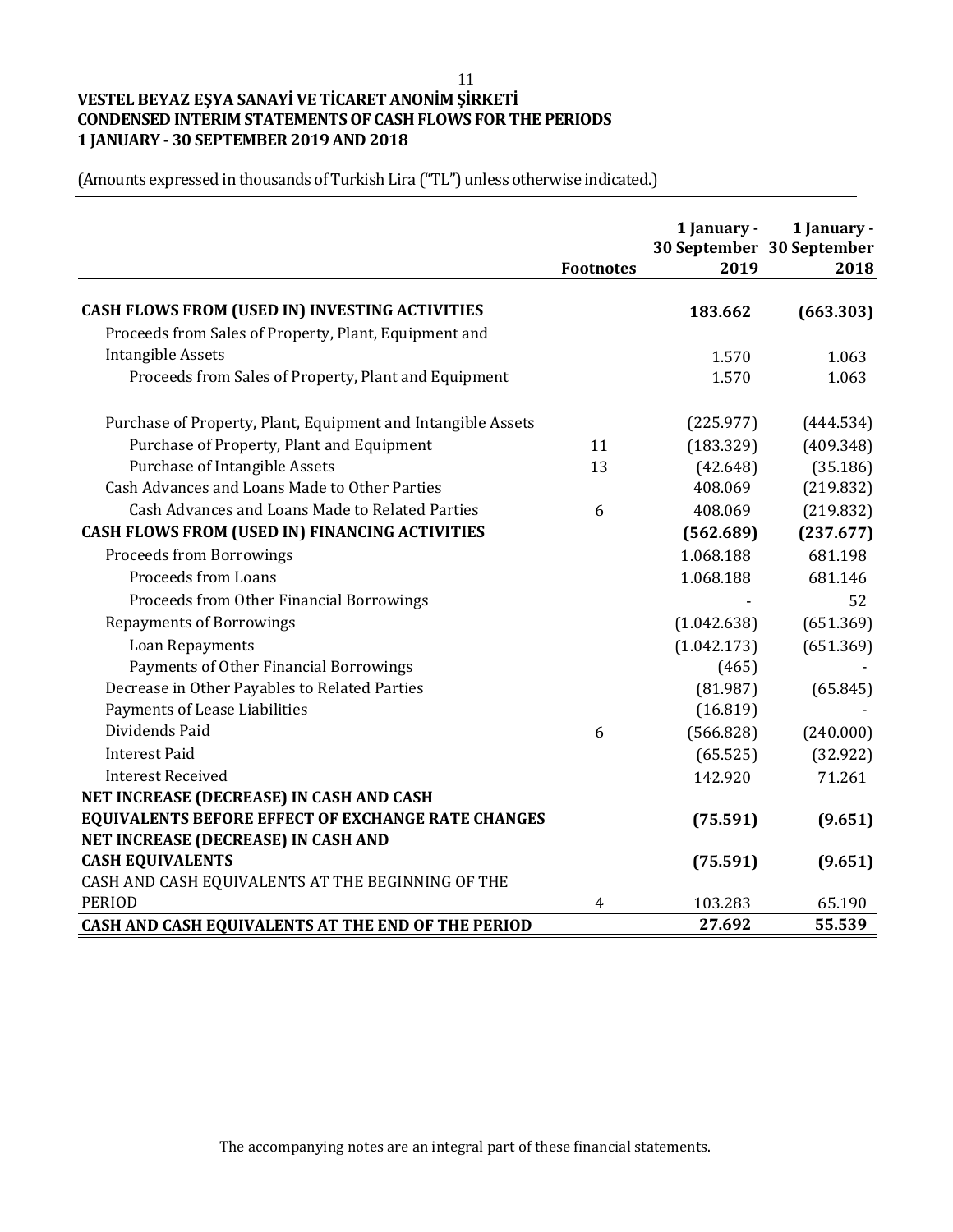(Amounts expressed in thousands of Turkish Lira ("TL") unless otherwise indicated.)

### **NOTE 1 – COMPANY'S ORGANISATION AND NATURE OF OPERATIONS**

Vestel Beyaz Eşya Sanayi ve Ticaret A.Ş. (the "Company" or "Vestel Beyaz Eşya") was incorporated in 1997 under the Turkish Commercial Code and its head office is located at Levent 199, Büyükdere Caddesi No: 199, 34394 Şişli / İstanbul.

The Company started its operations in 1999 and produces refrigerators, freezers, room air conditioning units, washing machines, cookers, dishwashers and water heaters. The Company's production facilities occupy 403.000 square meters of enclosed area located in Manisa Organized Industrial Zone on total area of 483.000 square meters.

The Company is a member of Vestel Group of Companies which are under the control of the Zorlu Family. The Company performs its foreign sales and domestic sales via Vestel Ticaret A.Ş. which is also a member of Vestel Group of Companies.

The Company is registered to Capital Market Board and its shares have been quoted to Borsa Istanbul ("BİST") since 21 April 2006.

As of 30 September 2019, the number of personnel employed was 7.874 (31 December 2018: 7.401).

As of balance sheet dates, the shareholders of the Company and their percentage shareholdings were as follows:

|                                          | Shareholding % |
|------------------------------------------|----------------|
|                                          |                |
| Vestel Elektronik Sanayi ve Ticaret A.S. | 95,18          |
| Other shareholders                       | 4,82           |

**100,00**

As of 30 September 2019, 59.800.000 shares of the Company have been quoted at the Borsa Istanbul ("BİST") (31,5 % of its share capital; 31 December 2018: 31,5 %).

### **NOTE 2 – BASIS OF PRESENTATION OF FINANCIAL STATEMENTS**

#### **2.1 Basis of presentation**

#### **2.1.1 Statement of compliance**

The accompanying financial statements are prepared in accordance with the Communiqué Serial II, No: 14.1, "Principals of Financial Reporting in Capital Markets" published in the Official Gazette numbered 28676 on 13 June 2013. According to the article 5 of the Communiqué, financial statements are prepared in accordance with Turkish Accounting Standards / Turkish Financial Reporting Standards ("IAS" / "IFRS") and its addendum and interpretations ("IFRIC") issued by the Public Oversight Accounting and Auditing Standards Authority ("POAASA") Turkish Accounting Standards Board.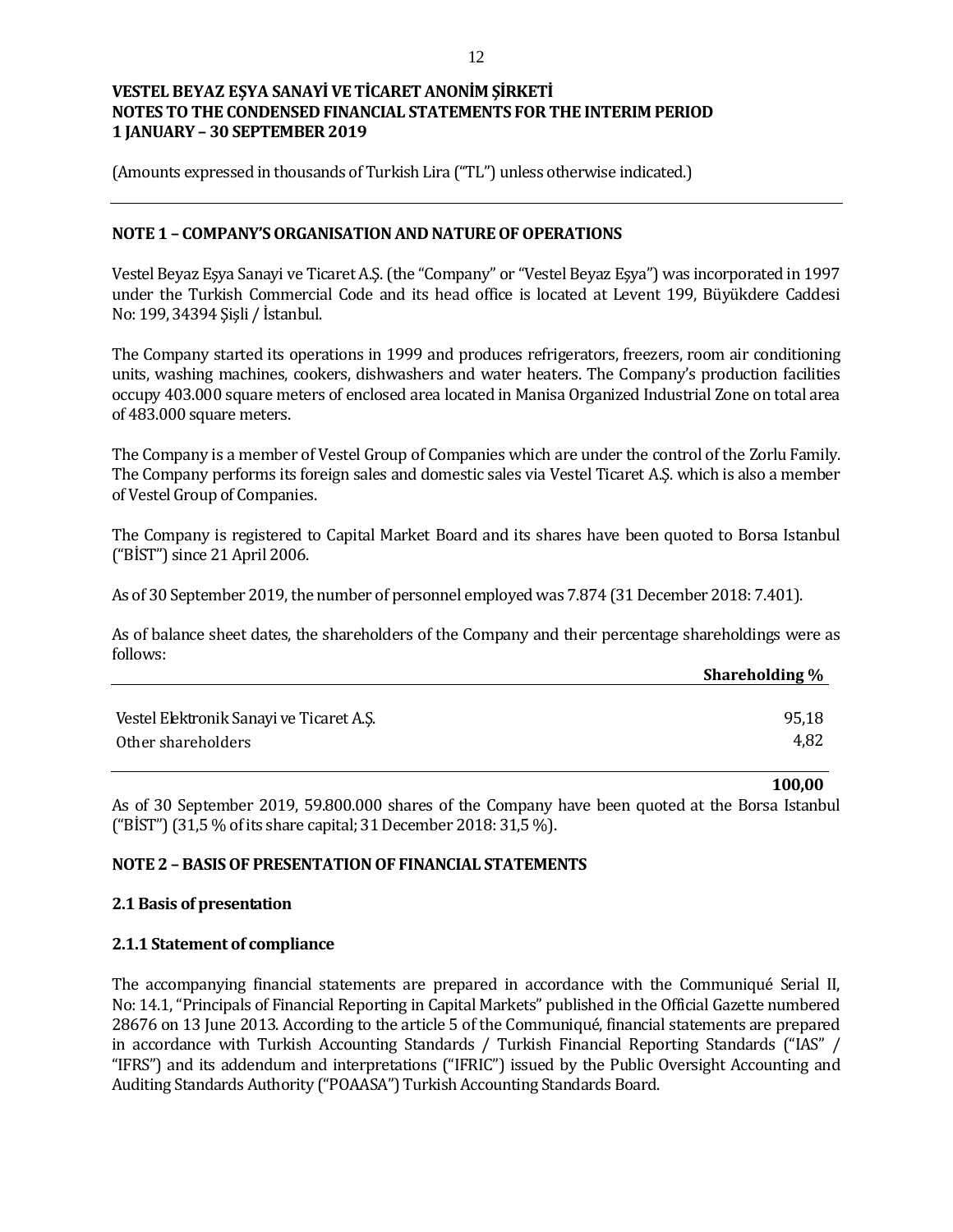(Amounts expressed in thousands of Turkish Lira ("TL") unless otherwise indicated.)

### **NOTE 2 – BASIS OF PRESENTATION OF FINANCIAL STATEMENTS (Cont'd)**

The Company prepared its condensed interim financial statements for the period ended 30 September 2019 in accordance with ("IAS") 34 "Interim Financial Reporting" in the framework of the Communiqué Serial II, No: 14.1, and its related announcement. The condensed interim financial statements and its accompanying notes are presented in compliance with the format recommended by CMB including its mandatory information.

In compliance with the IAS 34, entities have preference in presenting their interim financial statements whether full set or condensed. In this framework, the Company preferred to present its interim financial statements in condensed.

The Company's condensed interim financial statements do not include all disclosure and notes that should be included at year-end financial statements. Therefore the condensed interim financial statements should be examined together with 31 December 2018 financial statements.

The Company maintains its accounting records and prepares its statutory financial statements in accordance with the Turkish Commercial Code ("TCC"), tax legislation and the uniform chart of accounts issued by the Ministry of Finance. The financial statements, except for the financial assets and liabilities presented with their fair values, are maintained under historical cost conversion in TL. These financial statements are based on the statutory records which are maintained under historical cost conversion, with the required adjustments and reclassifications reflected for the purpose of fair presentation in accordance with the IAS/IFRS.

With the decision 11/367 taken on 17 March 2005, the CMB announced that, effective from 1 January 2005, the application of inflation accounting is no longer required for the companies operating in Turkey and preparing their financial statements in accordance with CMB Financial Reporting Standards. Accordingly, IAS 29, "Financial Reporting in Hyperinflationary Economies" issued by the IASB, has not been applied in the financial statements for the accounting year commencing from 1 January 2005.

### **2.2 Comparative information and restatement of prior period financial statements**

Financial statements of the Company have been prepared comparatively with the preceding financial period, in order to enable determination of trends in financial position and performance. Comparative figures are reclassified, where necessary, to conform to changes in presentation in the financial statements.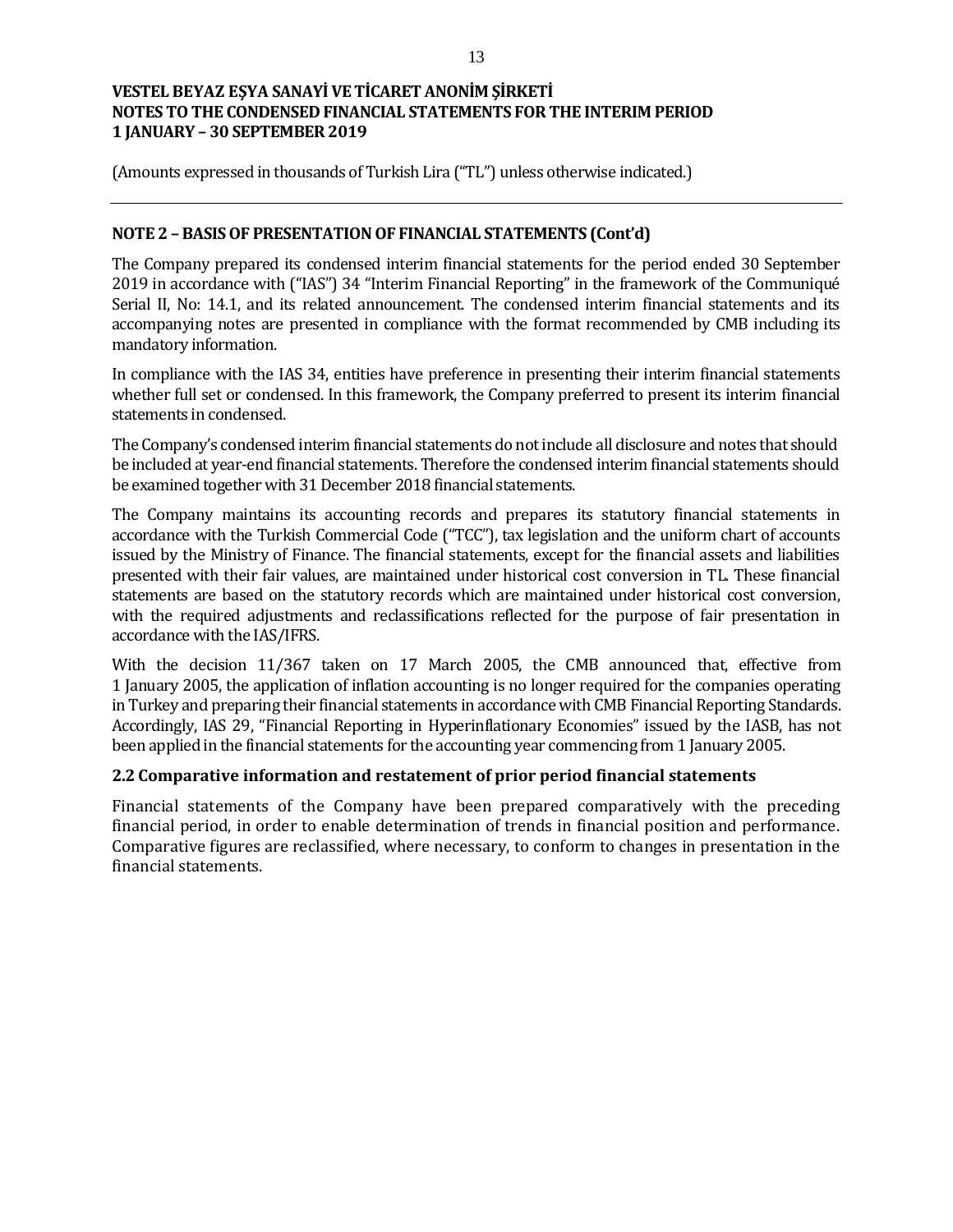(Amounts expressed in thousands of Turkish Lira ("TL") unless otherwise indicated.)

### **NOTE 2 – BASIS OF PRESENTATION OF FINANCIAL STATEMENTS (Cont'd)**

#### Disclosures related to impacts of IFRS 9 and IFRS 15 adoption:

Impact of changes in IFRS 9 and IFRS 15 on financial statements as of 30 September 2018 as follows:

#### **Impact on financial statements as of 30 September 2018**

|                                                         | <b>Amounts before</b><br>the adoption | Impact of the<br>adoption $(*)$ | <b>Amounts after</b><br>the adoption |
|---------------------------------------------------------|---------------------------------------|---------------------------------|--------------------------------------|
| <b>Profit or Loss and Other Comprehensive</b><br>Income |                                       |                                 |                                      |
| <b>Sales</b>                                            | 3.841.723                             | 55.595                          | 3.897.318                            |
| Cost of Sales                                           | (3.065.292)                           | (46.921)                        | (3.112.213)                          |
| Other Incomes from Operating Activities                 | 454.700                               | (55.595)                        | 399.105                              |
| Other Expenses from Operating Activities                | (646.624)                             | 46.921                          | (599.703)                            |

(\*) Impact of adjustments on forward purchases and sales

### Transition to IFRS 16 "Leases":

The Company has applied IFRS 16 "Leases" standard as of 1 January 2019. The Company has accounted the effect of transition based on the simplified approach, therefore, prior year financial statements are not restated. With this approach, all right of use assets have been measured by lease liabilities amount (adjusted by the amount of prepaid or accrued lease payments) as of transition date.

The Company has recognized lease liabilities at the date of initial application for leases previously classified as an operating lease applying IAS 17. The Company has measured that lease liability at the present value of the remaining lease payments, discounted using incremental borrowing rate at the date of initial application.

Impact of IFRS 16 application on balance sheet and profit or loss statement for the six months period ended 30 September 2019 is as follows: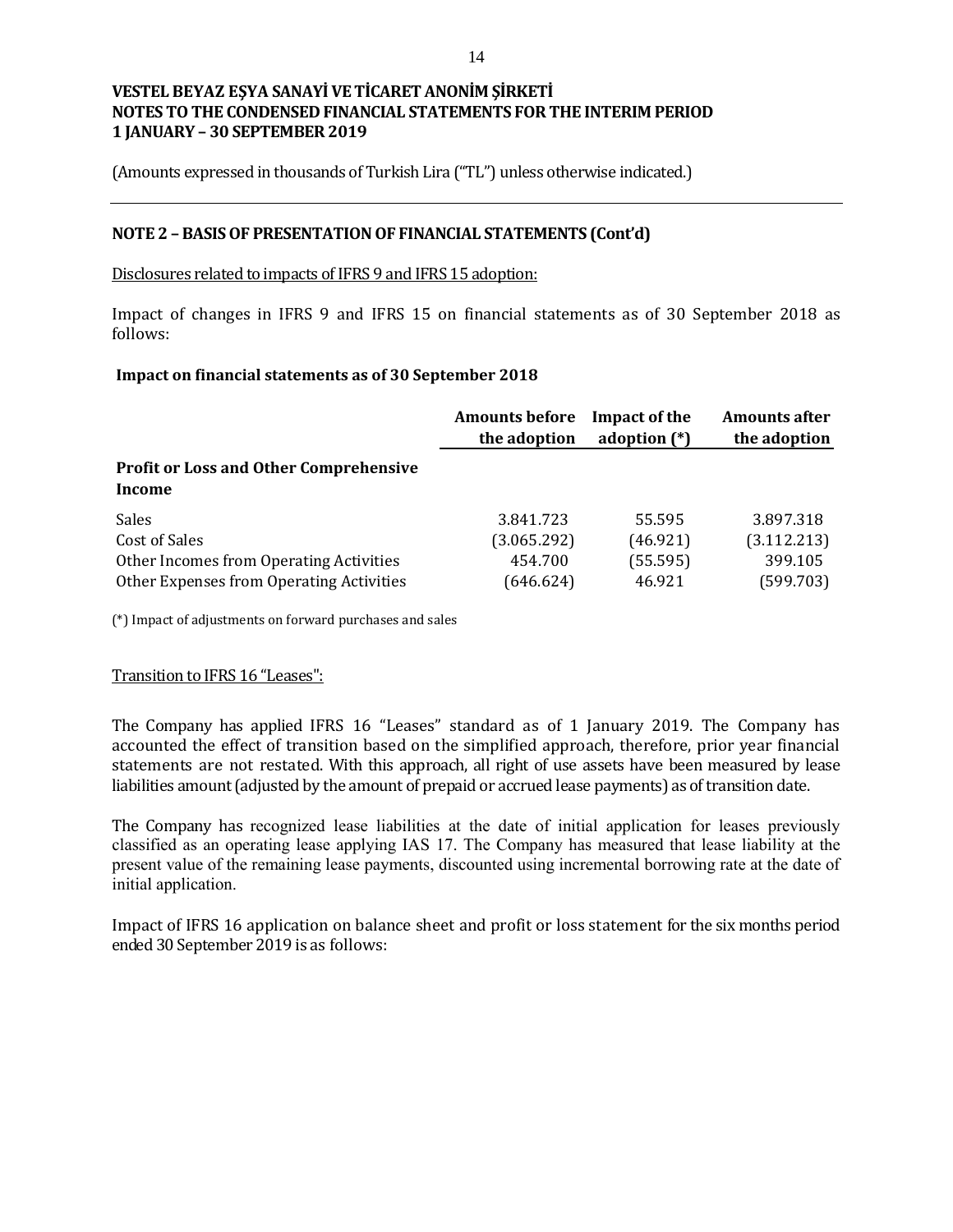(Amounts expressed in thousands of Turkish Lira ("TL") unless otherwise indicated.)

# **NOTE 2 – BASIS OF PRESENTATION OF FINANCIAL STATEMENTS (Cont'd)**

|                                             | <b>Effects Excluded</b><br>30 September 2019 | <b>IFRS-16</b> | Effects 30 September 2019 |
|---------------------------------------------|----------------------------------------------|----------------|---------------------------|
| <b>ASSETS</b>                               |                                              |                |                           |
| <b>TOTAL CURRENT ASSETS</b>                 | 2.967.238                                    |                | 2.967.238                 |
| <b>NON-CURRENT ASSETS</b>                   |                                              |                |                           |
| <b>Right of Use Assets</b>                  |                                              | 63.804         | 63.804                    |
| Non-Current Assets Other than Above         | 1.699.092                                    |                | 1.699.092                 |
| <b>TOTAL NON-CURRENT ASSETS</b>             | 1.699.092                                    | 63.804         | 1.762.896                 |
| <b>TOTAL ASSETS</b>                         | 4.666.330                                    | 63.804         | 4.730.134                 |
| <b>LIABILITIES</b>                          |                                              |                |                           |
| <b>CURRENT LIABILITIES</b>                  |                                              |                |                           |
| Lease Liabilities                           | 297                                          | 17.435         | 17.732                    |
| <b>Current Liabilities Other than Above</b> | 2.841.458                                    |                | 2.841.458                 |
|                                             | 2.841.755                                    | 17.435         | 2.859.190                 |
| <b>NON-CURRENT LIABILITIES</b>              |                                              |                |                           |
| Lease Liabilities                           |                                              | 49.096         | 49.096                    |
| Deferred Tax Liabilities                    | 67.374                                       | (545)          | 66.829                    |
| Non-Current Liabilities Other than Above    | 65.501                                       |                | 65.501                    |
| TOTAL NON-CURRENT LIABILITIES               | 132.875                                      | 48.551         | 181.426                   |
| <b>TOTAL LIABILITIES</b>                    | 2.974.630                                    | 65.986         | 3.040.616                 |
| <b>EQUITY</b>                               |                                              |                |                           |
| <b>Current Period Net Profit Or Loss</b>    | 447.466                                      | (2.181)        | 445.285                   |
| <b>Equity Other than Above</b>              | 1.244.233                                    |                | 1.244.233                 |
| <b>TOTAL EQUITY</b>                         | 1.691.699                                    | (2.181)        | 1.689.518                 |
| <b>TOTAL LIABILITIES AND EQUITY</b>         | 4.666.329                                    | 63.805         | 4.730.134                 |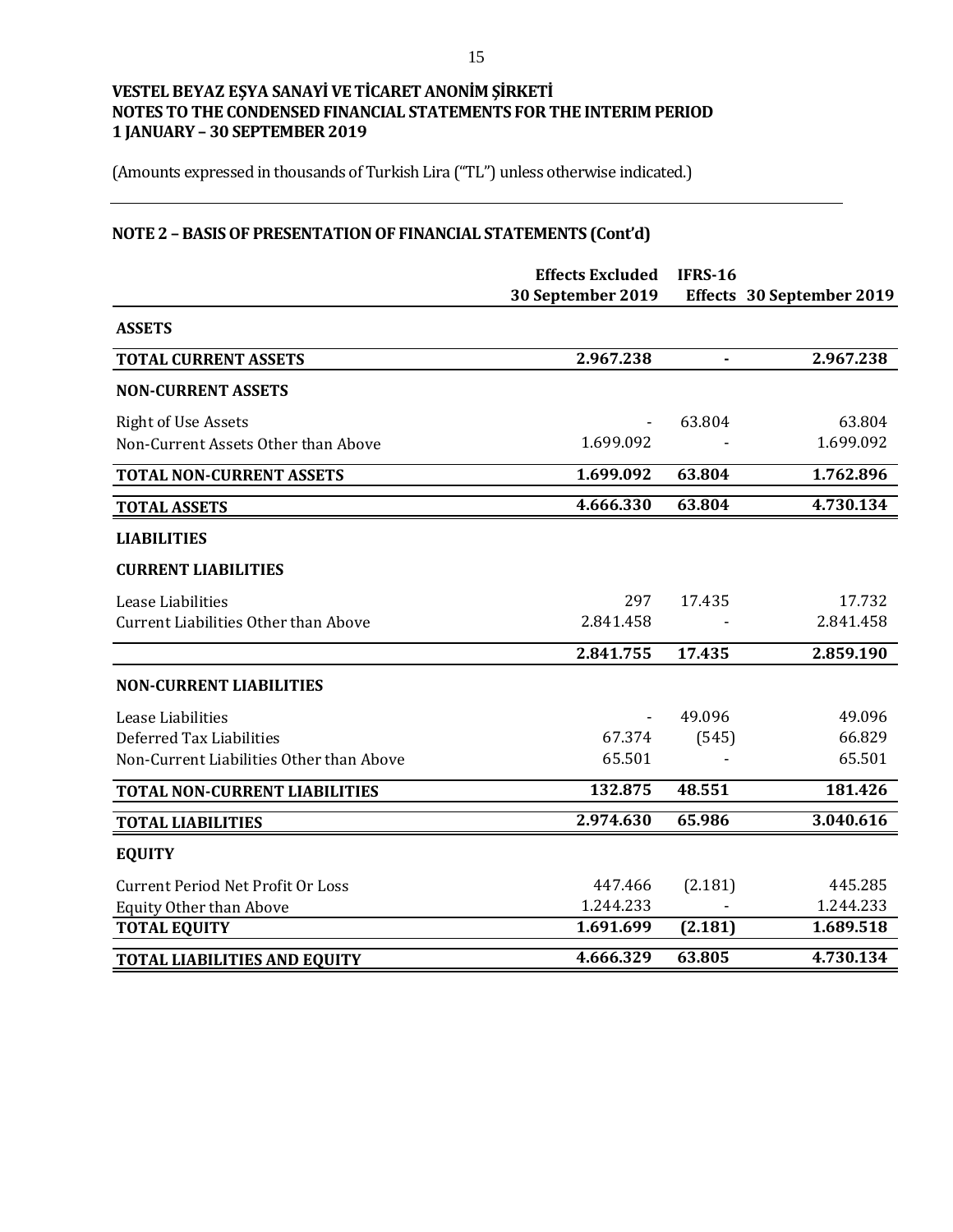(Amounts expressed in thousands of Turkish Lira ("TL") unless otherwise indicated.)

# **NOTE 2 – BASIS OF PRESENTATION OF FINANCIAL STATEMENTS (Cont'd)**

|                                                    | <b>Effects Excluded</b> | <b>IFRS-16</b> |                           |
|----------------------------------------------------|-------------------------|----------------|---------------------------|
|                                                    | 30 September 2019       |                | Effects 30 September 2019 |
| <b>PROFIT OR LOSS</b>                              |                         |                |                           |
| Revenue                                            | 4.995.815               |                | 4.995.815                 |
| <b>Cost of Sales</b>                               | (4.346.976)             | 6.784          | (4.340.192)               |
| <b>GROSS PROFIT (LOSS) FROM COMMERCIAL</b>         |                         |                |                           |
| <b>OPERATIONS</b>                                  | 648.839                 | 6.784          | 655.623                   |
| <b>GROSS PROFIT (LOSS)</b>                         | 648.839                 | 6.784          | 655.623                   |
| <b>Operating Expenses</b>                          | (219.682)               |                | (219.682)                 |
| PROFIT (LOSS) FROM OPERATING ACTIVITIES            | 429.157                 | 6.784          | 435.941                   |
| PROFIT (LOSS) BEFORE FINANCING INCOME              |                         |                |                           |
| (EXPENSE)                                          | 429.157                 | 6.784          | 435.941                   |
| Finance Income                                     | 281.441                 |                | 281.441                   |
| <b>Finance Costs</b>                               | (266.345)               | (9.510)        | (275.855)                 |
| PROFIT (LOSS) FROM CONTINUING OPERATIONS,          |                         |                |                           |
| <b>BEFORE TAX</b>                                  | 444.253                 | (2.726)        | 441.527                   |
| Tax (Expense) Income, Continuing Operations        | 3.213                   | 545            | 3.758                     |
| PROFIT (LOSS) FROM CONTINUING OPERATIONS           | 447.466                 | (2.181)        | 445.285                   |
| <b>PROFIT (LOSS)</b>                               | 447.466                 | (2.181)        | 445.285                   |
| <b>Earnings Per Share with a TL 1 of Par Value</b> | 2,36                    | (0, 011)       | 2,34                      |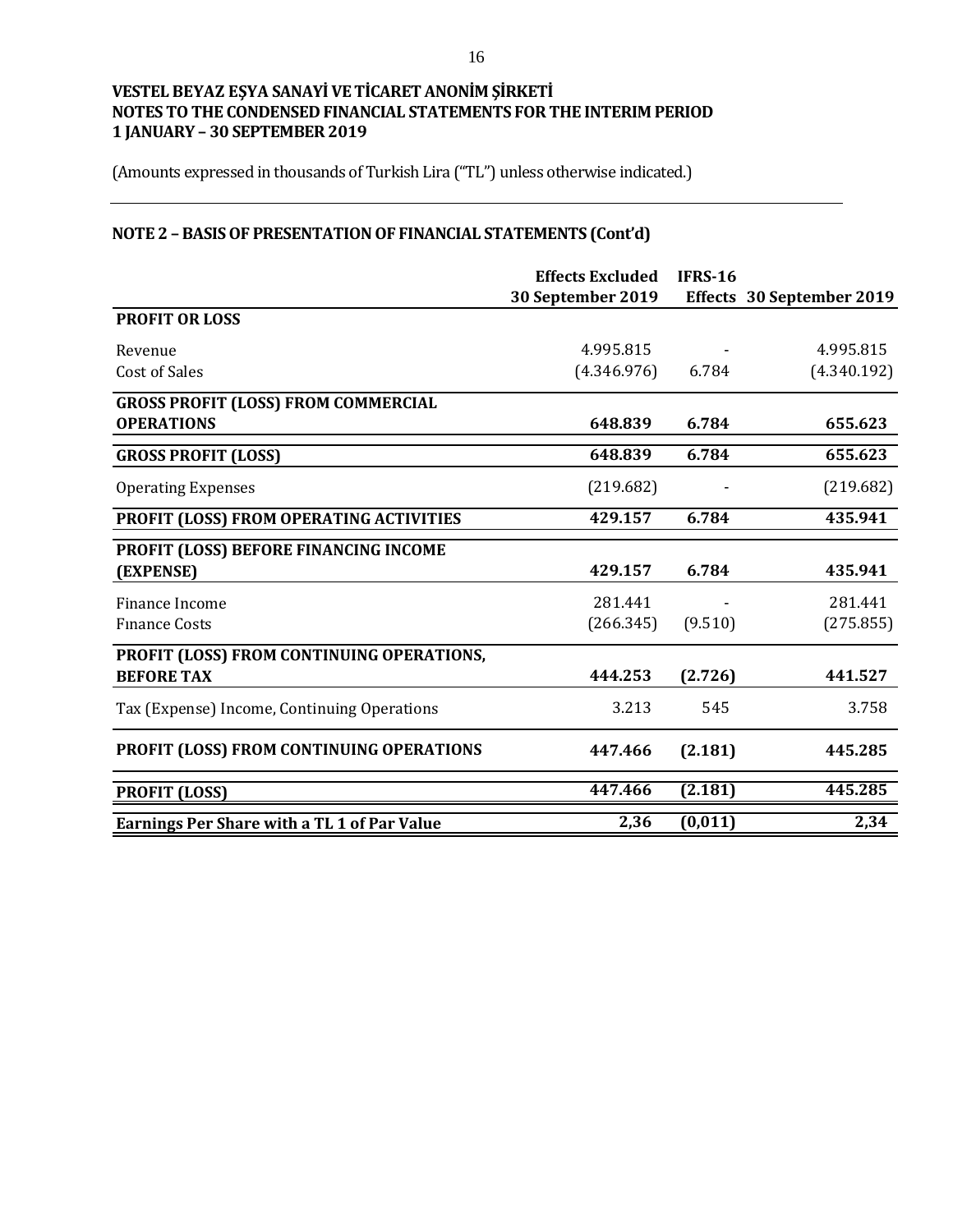(Amounts expressed in thousands of Turkish Lira ("TL") unless otherwise indicated.)

### **NOTE 2 – BASIS OF PRESENTATION OF FINANCIAL STATEMENTS (Cont'd)**

### **2.3 Restatement and errors in the accounting estimates**

Major changes in accounting policies are applied retrospectively and any major accounting errors that have been detected are corrected and the financial statements of the previous period are restated. Changes in accounting policies resulting from the initial implementation of a new standard, if any, are implemented retrospectively or prospectively in accordance with the transition provisions. If changes in accounting estimates are related to only one period, they are recognized in the period when changes are applied; if changes in estimates are related to future periods, they are recognized both in the period where the change is applied and future periods prospectively.

### **2.4. Amendments in Turkey Financial Reporting Standards**

## **a) New standards, amendments and interpretations issued and effective for the financial year beginning 30 September 2019:**

- **Amendment to IFRS 9, 'Financial instruments';** effective from annual periods beginning on or after 1 January 2019. This amendment confirm that when a financial liability measured at amortized cost is modified without this resulting in de-recognition, a gain or loss should be recognized immediately in profit or loss. The gain or loss is calculated as the difference between the original contractual cash flows and the modified cash flows discounted at the original effective interest rate. This means that the difference cannot be spread over the remaining life of the instrument which may be a change in practice from IAS 39.
- **IFRS 16, 'Leases';** effective from annual periods beginning on or after 1 January 2019. This standard replaces the current guidance in IAS 17 and is a far-reaching change in accounting by lessees in particular. Under IAS 17, lessees were required to make a distinction between a finance lease (on balance sheet) and an operating lease (off balance sheet). IFRS 16 now requires lessees to recognize a lease liability reflecting future lease payments and a 'right of use asset' for virtually all lease contracts. The IASB has included an optional exemption for certain short-term leases and leases of low-value assets; however, this exemption can only be applied by lessees. For lessors, the accounting stays almost the same. However, as the IASB has updated the guidance on the definition of a lease (as well as the guidance on the combination and separation of contracts), lessors will also be affected by the new standard. At the very least, the new accounting model for lessees is expected to impact negotiations between lessors and lessees. Under IFRS 16, a contract is, or contains, a lease if the contract conveys the right to control the use of an identified asset for a period of time in exchange for consideration.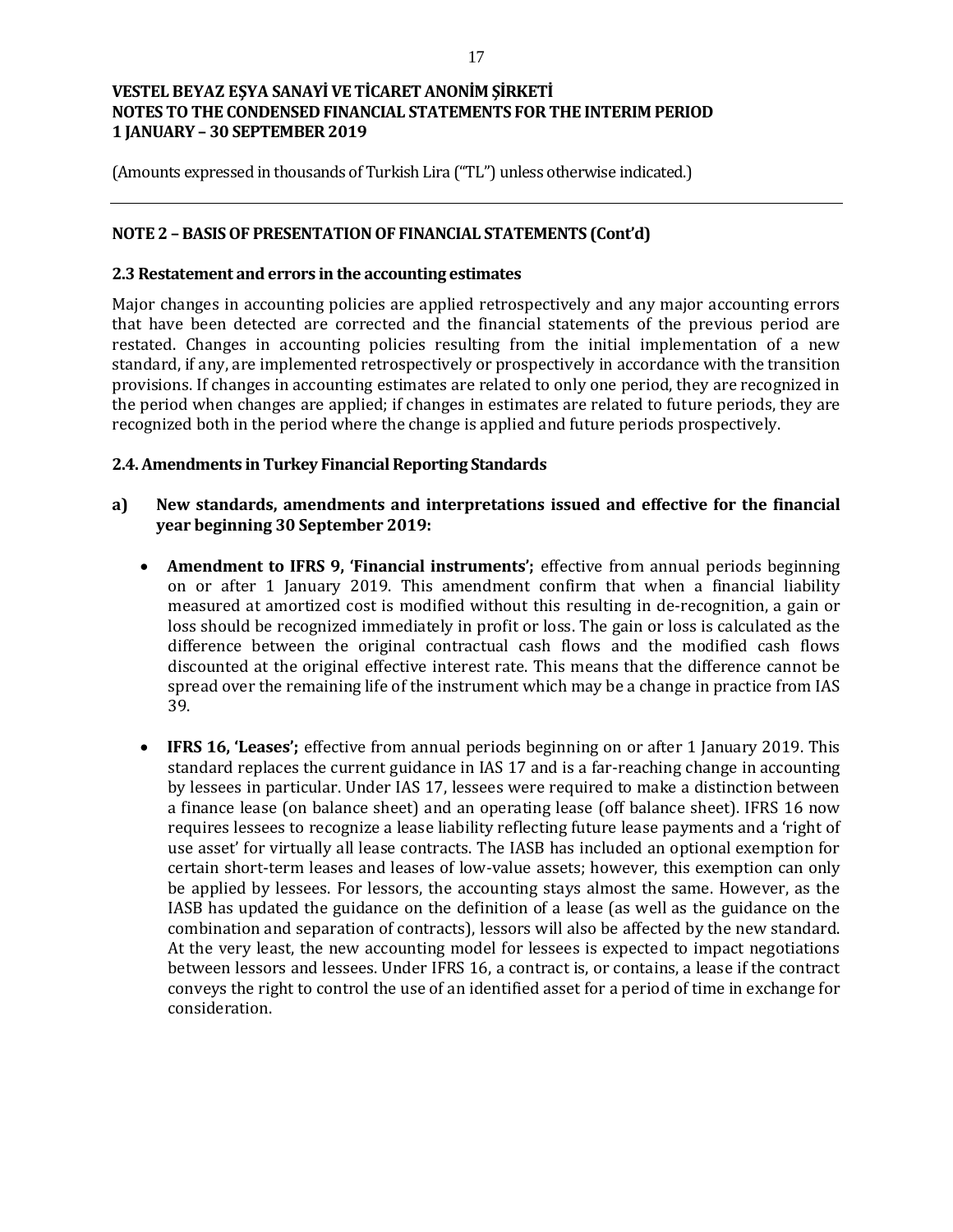(Amounts expressed in thousands of Turkish Lira ("TL") unless otherwise indicated.)

### **NOTE 2 – BASIS OF PRESENTATION OF FINANCIAL STATEMENTS (Cont'd)**

 **IFRIC 23, 'Uncertainty over income tax treatments';** effective from annual periods beginning on or after 1 January 2019. This IFRIC clarifies how the recognition and measurement requirements of IAS 12 'Income taxes', are applied where there is uncertainty over income tax treatments. The IFRS IC had clarified previously that IAS 12, not IAS 37 'Provisions, contingent liabilities and contingent assets', applies to accounting for uncertain income tax treatments. IFRIC 23 explains how to recognize and measure deferred and current income tax assets and liabilities where there is uncertainty over a tax treatment.

An uncertain tax treatment is any tax treatment applied by an entity where there is uncertainty over whether that treatment will be accepted by the tax authority. For example, a decision to claim a deduction for a specific expense or not to include a specific item of income in a tax return is an uncertain tax treatment if its acceptability is uncertain under tax law. IFRIC 23 applies to all aspects of income tax accounting where there is an uncertainty regarding the treatment of an item, including taxable profit or loss, the tax bases of assets and liabilities, tax losses and credits and tax rates.

- **Annual improvements 2015-2017,** effective from annual periods beginning on or after 1 January 2019. These amendments include minor changes to:
	- IFRS 3, 'Business combinations', the Company remeasures it's previously held interest in a joint operation when it obtains control of the business.
	- IFRS 11, 'Joint arrangements', the Company does not remeasure its previously held interest in a joint operation when it obtains joint control of the business.
	- IAS 12, 'Income taxes' the Company accounts for all income tax consequences of dividend payments in the same way.
	- IAS 23, 'Borrowing costs' the Company treats as part of general borrowings any borrowing originally made to develop an asset when the asset is ready for its intended use or sale.
- **Amendments to IAS 19, 'Employee benefits'** on plan amendment, curtailment or settlement', effective from annual periods beginning on or after 1 January 2019. These amendments require an entity to:
	- use updated assumptions to determine current service cost and net interest for the reminder of the period after a plan amendment, curtailment or settlement; and
	- recognize in profit or loss as part of past service cost, or a gain or loss on settlement, any reduction in a surplus, even if that surplus was not previously recognized because of the impact of the asset ceiling.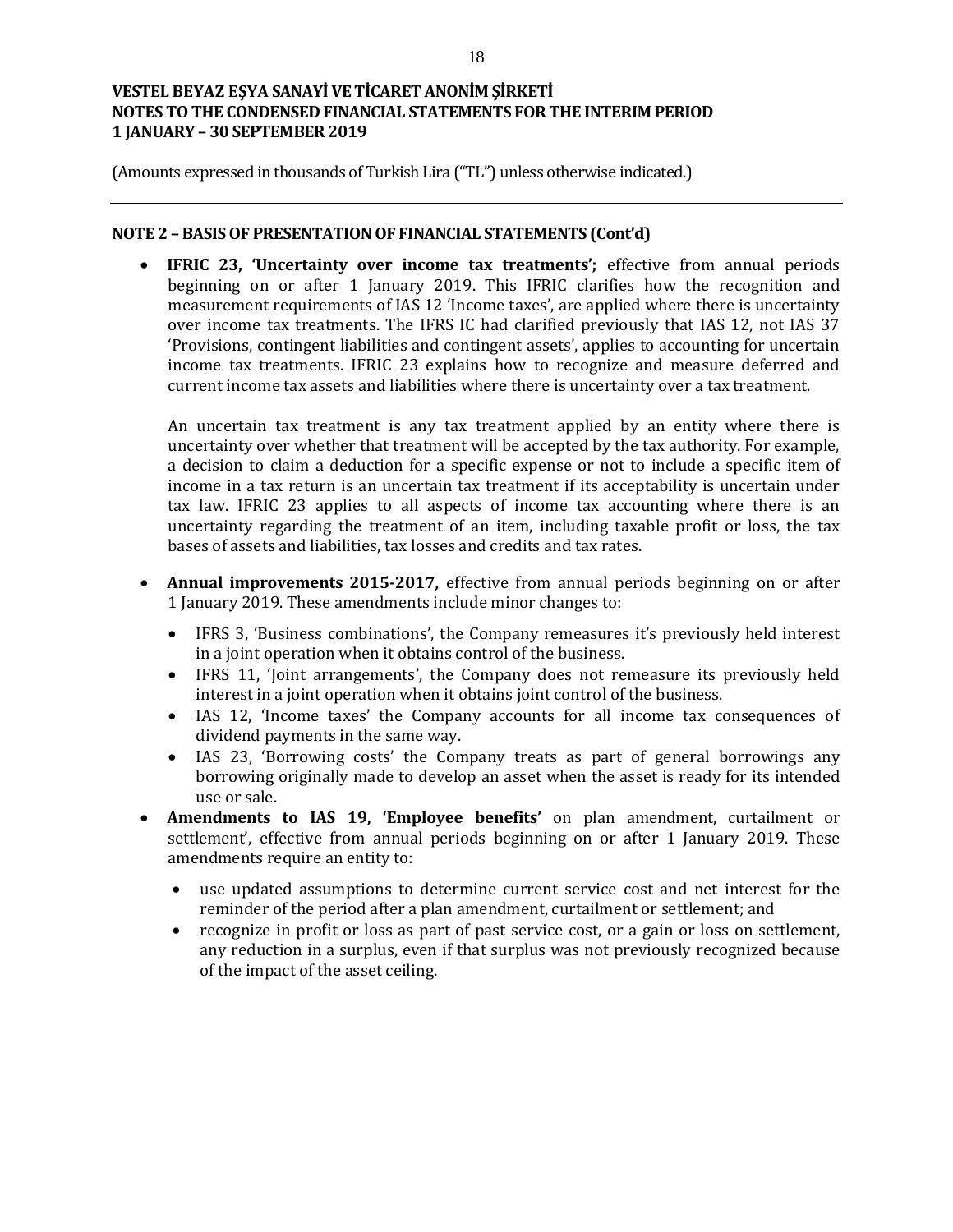(Amounts expressed in thousands of Turkish Lira ("TL") unless otherwise indicated.)

## **NOTE 2 – BASIS OF PRESENTATION OF FINANCIAL STATEMENTS (Cont'd)**

- **b) Standards, amendments and interpretations that are issued but not effective as at 30 September 2019:**
	- **Amendments to IAS 1 and IAS 8 on the definition of material;** effective from Annual periods beginning on or after 1 January 2020. These amendments to IAS 1, 'Presentation of financial statements', and IAS 8, 'Accounting policies, changes in accounting estimates and errors', and consequential amendments to other IFRSs:

i) use a consistent definition of materiality throughout IFRSs and the Conceptual Framework for Financial Reporting;

ii) clarify the explanation of the definition of material; and

- iii) incorporate some of the guidance in IAS 1 about immaterial information.
- **Amendments to IFRS 3 - definition of a business;** effective from Annual periods beginning on or after 1 January 2020. This amendment revises the definition of a business. According to feedback received by the IASB, application of the current guidance is commonly thought to be too complex, and it results in too many transactions qualifying as business combinations.
- **Amendments to IFRS 9, IAS 39 and IFRS 7 – Interest rate benchmark reform;** effective from Annual periods beginning on or after 1 January 2020. These amendments provide certain reliefs in connection with interest rate benchmark reform. The reliefs relate to hedge accounting and have the effect that IBOR reform should not generally cause hedge accounting to terminate. However, any hedge ineffectiveness should continue to be recorded in the income statement. Given the pervasive nature of hedges involving IBORbased contracts, the reliefs will affect companies in all industries.

The Company, will assess the impact of amendments disclosed above and apply as of effective date.

### **2.5. Summary of significant accounting policies**

### **2.5.1 Revenue**

The Company recognizes revenue in accordance with IFRS 15 "Revenue from contracts with customers" standard by applying the following five step model:

- Identification of customer contracts
- Identification of performance obligations
- Determination of transaction price in the contract
- Allocation of price to performance obligations
- Recognition of revenue when the performance obligations are fulfilled.

Revenue from sale of goods is recognized when all the following conditions are satisfied: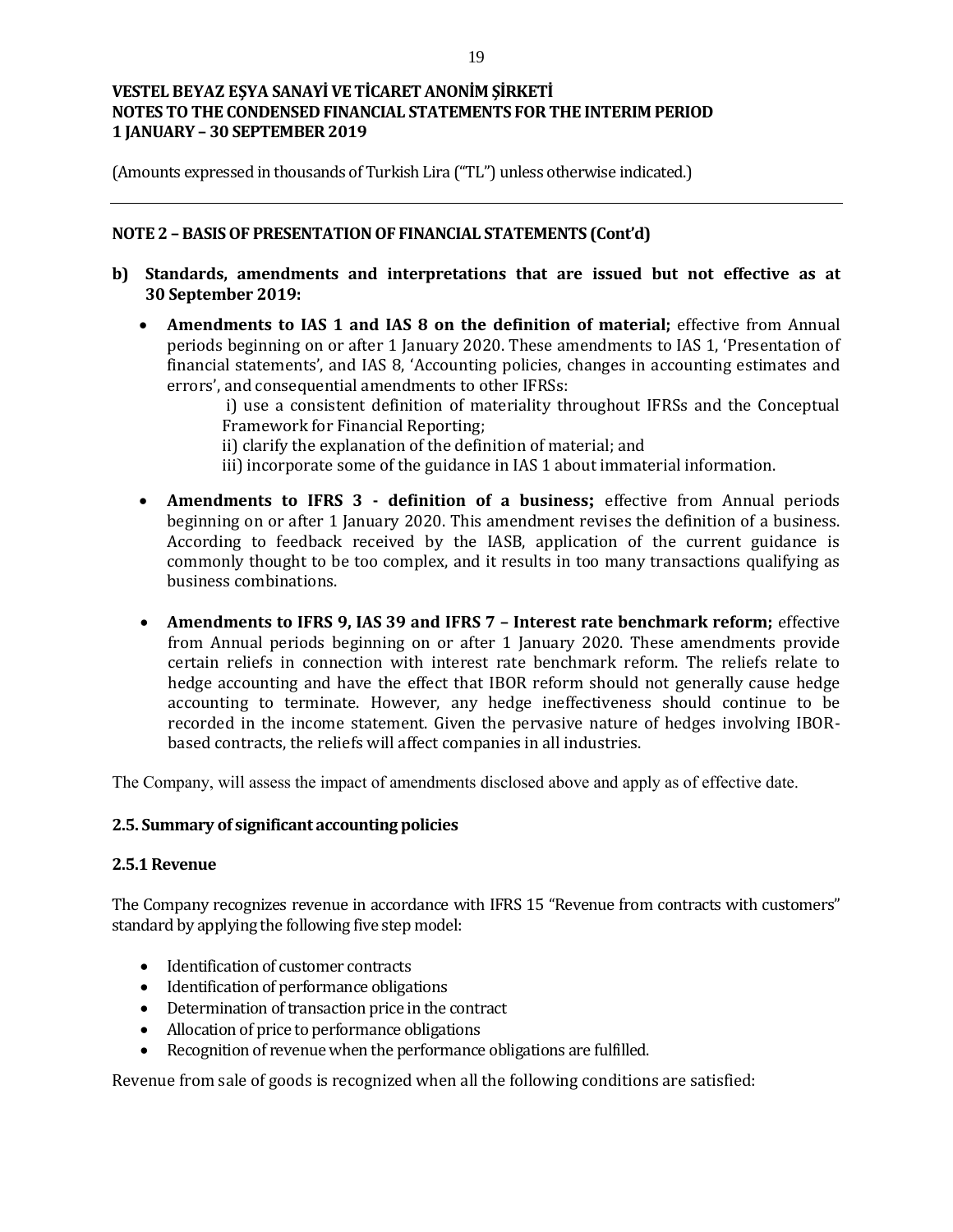(Amounts expressed in thousands of Turkish Lira ("TL") unless otherwise indicated.)

#### **NOTE 2 – BASIS OF PRESENTATION OF FINANCIAL STATEMENTS (Cont'd)**

- (a) The parties to the contract have approved the contract (in writing, orally or in accordance with other customary business practices) and are committed to perform their respective obligations,
- (b) Company can identify each party's rights regarding the goods or services to be transferred,
- (c) Company can identify the payment terms for the goods or services to be transferred,
- (d) The contract has commercial substance,
- (e) It is probable that Company will collect the consideration to which it will be entitled in exchange for the goods or services that will be transferred to the customer. In evaluating whether collectability of an amount of consideration is probable, an entity shall consider only the customer's ability and intention to pay that amount of consideration when it is due.

### **2.5.2 Inventories**

Inventories are stated at the lower of cost and net realizable value. Costs, including an appropriate portion of fixed and variable overhead expenses, are assigned to inventories held by the method most appropriate to the particular class of inventory. Company uses moving weighted average method for costing.

Net realizable value represents the estimated selling price less all estimated costs of completion and costs necessary to make a sale. When the net realizable value of inventory is less than cost, the inventory is written down to the net realizable value and the expense is included in statement of income in the period the write-down or loss occurred.

When the circumstances that previously caused inventories to be written down below cost no longer exist or when there is clear evidence of an increase in net realizable value because of changed economic circumstances, the amount of the write-down is reversed. The reversal amount is limited to the amount of the original write-down

### **2.5.3 Property, plant and equipment**

Land, land improvements and buildings are stated at fair value after deducting subsequent depreciation amounts, based on valuations performed at 31 December 2018 by professional independent valuer Çelen Kurumsal Gayrimenkul Değerleme ve Danışmanlık A.Ş.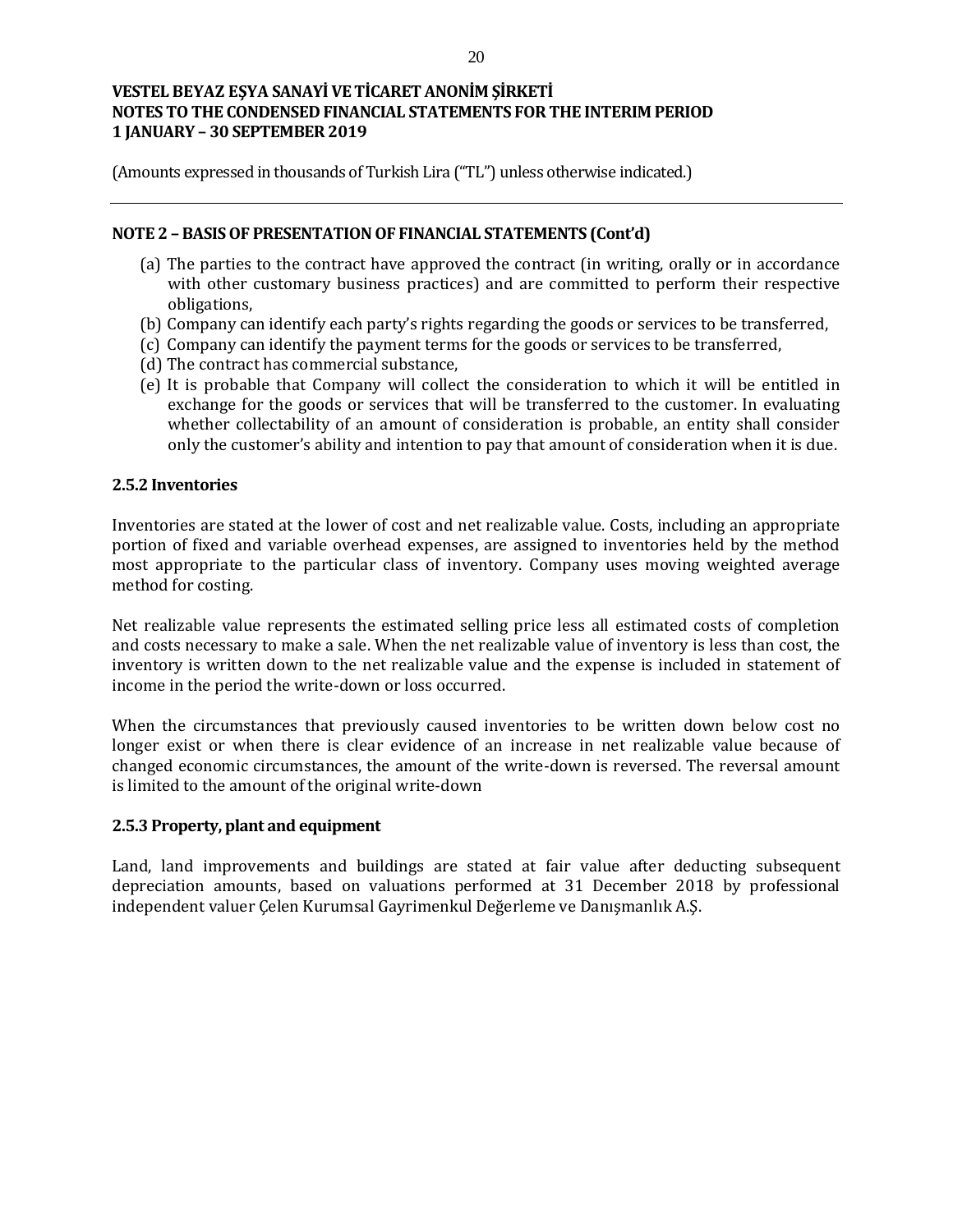(Amounts expressed in thousands of Turkish Lira ("TL") unless otherwise indicated.)

### **NOTE 2 – BASISOF PRESENTATION OF FINANCIAL STATEMENTS (Cont'd)**

Property, plant and equipment except for land, land improvements and buildings acquired before 1 January 2005 are carried at cost in the equivalent purchasing power of TL as at 31 December 2004 and items acquired after 1 January 2005 are carried at cost, less accumulated amortization and impairment losses, if any.

Any revaluation increase arising on the revaluation of such land, land improvements and buildings is credited in equity to the revaluation reserve, except to the extent that it reverses a revaluation decrease for the same asset previously recognized in profit or loss, in which case the increase is credited to profit or loss to the extent of the decrease previously charged. A decrease in carrying amount arising on the revaluation of such land, land improvements and buildings is charged to profit or loss to the extent that it exceeds the balance, if any, held in the properties revaluation reserve relating to a previous revaluation of that asset. Depreciation on revalued land improvements and buildings is charged to profit or loss.

Each period, the difference between depreciation based on the revalued carrying amount of the asset (the depreciation charged to the statements of comprehensive income) and the depreciation based on the asset's original cost is transferred from revaluation reserves to the retained earnings.

Land is not depreciated. Plant and equipment are carried at cost less accumulated depreciation and any accumulated impairment losses.

Depreciation is charged so as to write off the cost or valuation of assets, other than land and properties under construction, over their estimated useful lives, using the straight-line method. The estimated useful lives, residual values and depreciation method are reviewed at each year end, with the effect of any changes in estimate accounted for on a prospective basis.

Property, plant and equipment are reviewed for impairment whenever events or changes in circumstances indicate that the carrying amount may not be recoverable. An impairment loss is recognized for the amount by which the asset's carrying amount exceeds its recoverable amount. The recoverable amount is the higher of an asset's fair value less costs to sell and value in use.

Gains or losses on disposals of property, plant and equipment are determined by reference to their carrying amounts and are included in the related income and expense accounts, as appropriate. On the disposal of revalued assets, amounts in the revaluation reserve relating to that asset are transferred to the retained earnings.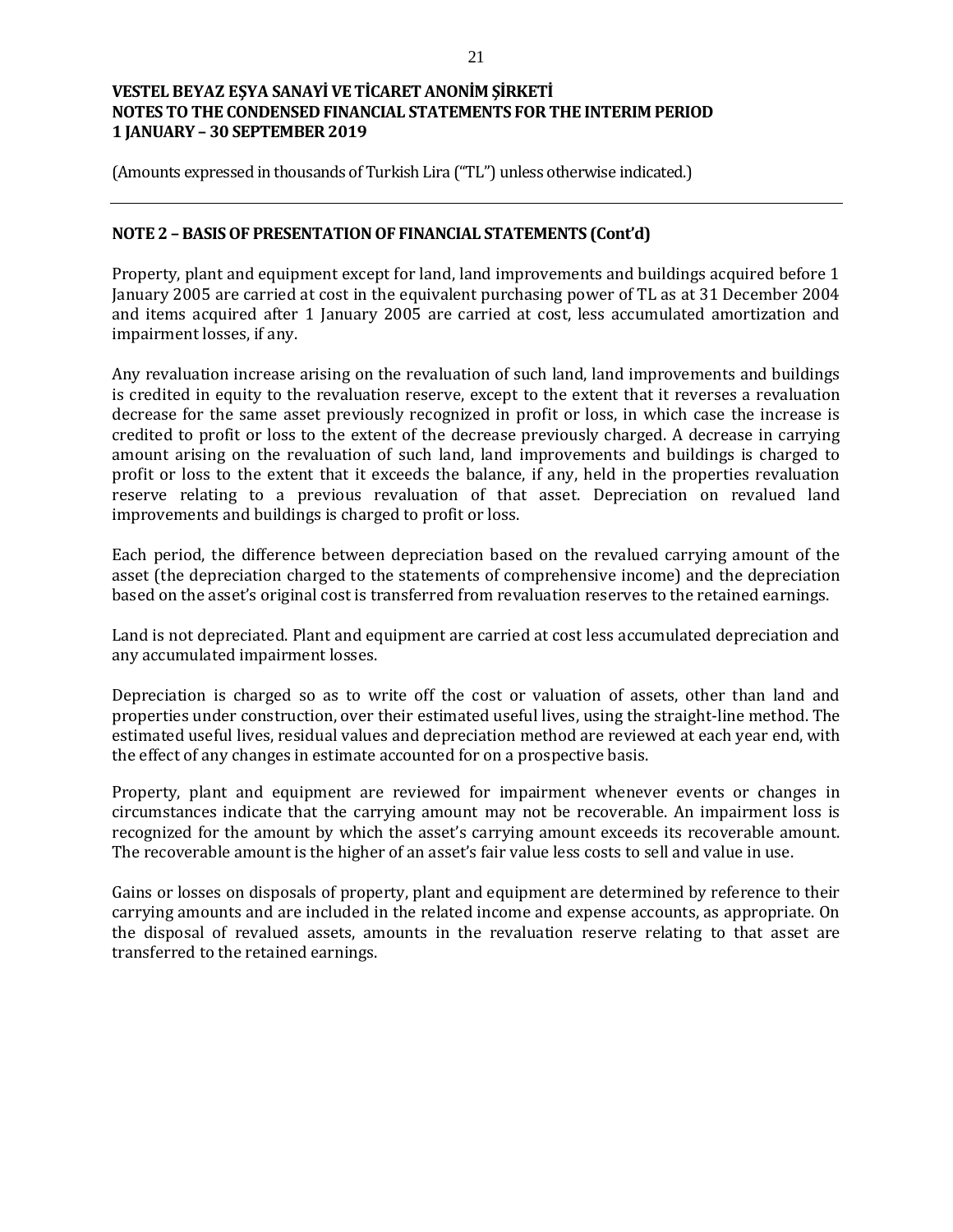(Amounts expressed in thousands of Turkish Lira ("TL") unless otherwise indicated.)

## **NOTE 2 – BASIS OF PRESENTATION OF FINANCIAL STATEMENTS (Cont'd)**

Subsequent costs such as repairs and maintenance or part replacement of plant and equipment are included in the asset's carrying value or recognized as separate asset, as appropriate, only when it is probable that future economic benefits associated with the item will flow to the company. All other costs are charged to the statements of comprehensive income during the financial period in which they are incurred.

### **Right of use assets:**

The cost of the right-of-use asset comprises:

- a) the amount of the initial measurement of the lease liability,
- b) any lease payments made at or before the commencement date, less any lease incentives received,
- c) any initial direct costs incurred by the Company

To apply the cost model, the Company measures the right-of-use asset at cost less any accumulated depreciation and any accumulated impairment losses and adjusted for any remeasurement of the lease liability. The Company applies the depreciation requirements in IAS 16 Property, Plant and Equipment in depreciating the right-of-use asset.

### **2.5.4 Intangible assets**

## **a) Research and development costs**

Research costs are recognized as expense in the period in which they are incurred. An intangible asset arising from development (or from the development phase of an internal project) if and only if an entity can demonstrate all of the following:

- The technical feasibility of completing the intangible asset so that it will be available for use or sale;
- Its intention to complete the intangible asset and use or sell it;
- Its ability to use or sell the intangible asset;
- How the intangible asset will generate probable future economic benefits;
- The availability of adequate technical, financial and other resources to complete the development and to use or sell the intangible asset, and
- Its ability to measure reliably the expenditure attributable to the intangible asset during its development

Other development costs are recognized as expense as incurred. If it is not possible to distinguish the research phase from the development phase of an internal project, the entity treats the expenditure on that project as if it were incurred in the research phase only.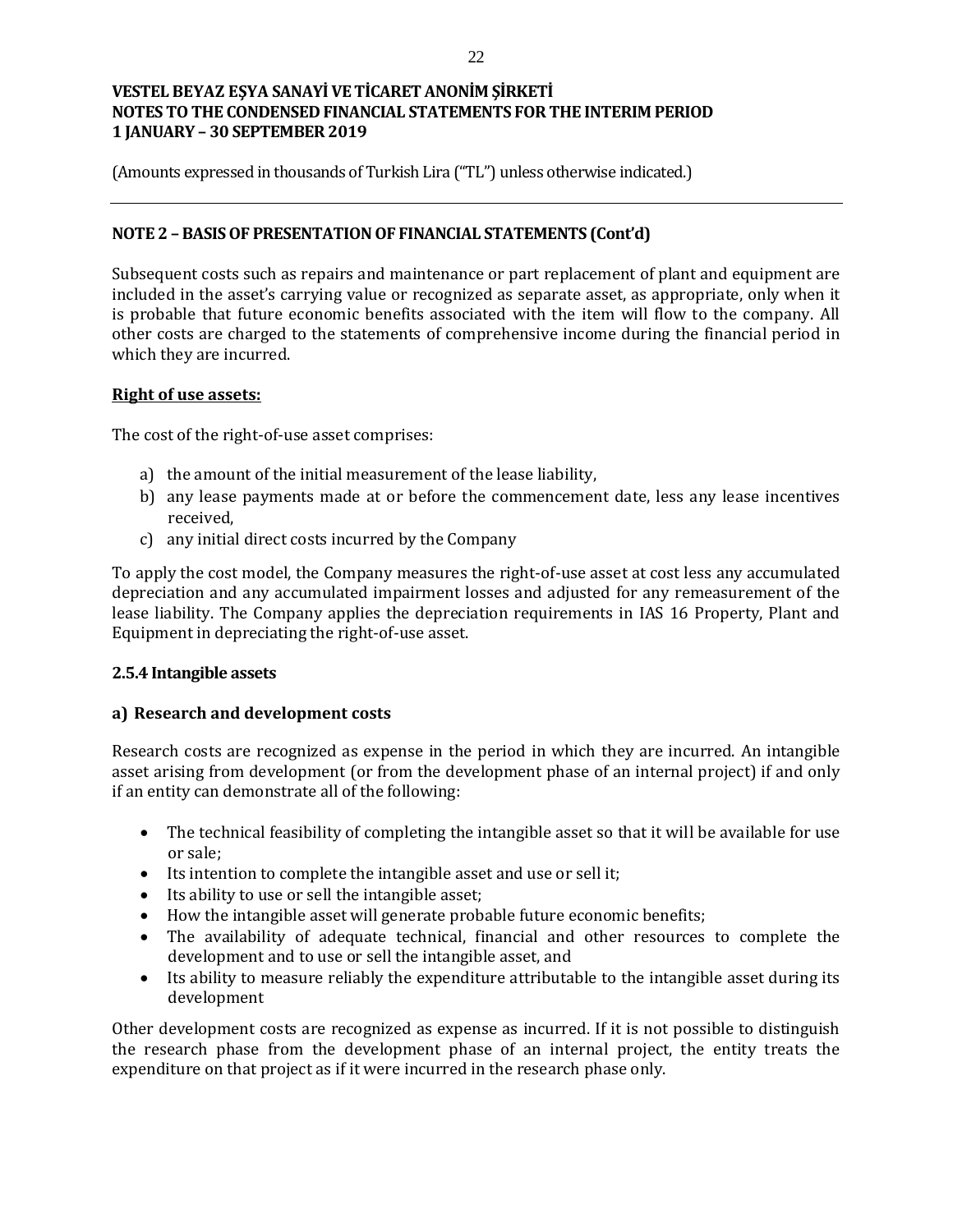(Amounts expressed in thousands of Turkish Lira ("TL") unless otherwise indicated.)

## **NOTE 2 – BASIS OF PRESENTATION OF FINANCIAL STATEMENTS (Cont'd)**

### **b) Rights and other intangible fixed assets**

Rights and other intangible assets consist acquired computer software, computer software development costs and other identifiable rights. Rights and other intangible assets are recognized at their acquisition costs and are amortized on a straight line basis over their expected useful lives which are less than five years.

### **2.5.5 Financial instruments**

### **a) Financial assets**

The Company classifies its financial assets into the following specified categories: financial assets as at fair value through profit or loss, loans and receivables and available for sale financial assets. The classification depends on the nature and purpose of the financial assets and is determined at the time of initial recognition.

#### Financial assets carried at amortized cost:

Assets that are held for collection of contractual cash flows where those cash flows represent solely payments of principal and interest, whose payments are fixed or predetermined, which are not actively traded and which are not derivative instruments are measured at amortized cost.

The Company's financial assets carried at amortized cost comprise "trade receivables" and "cash and cash equivalents" in the statement of financial position.

Company has applied simplified approach and used impairment matrix for the calculation of impairment on its receivables carried at amortized cost, since they do not comprise of any significant finance component. In accordance with this method, if any provision to the trade receivables as a result of a specific event, Company measures expected credit loss from these receivables by the life-time expected credit loss. The calculation of expected loss is performed based on the past experience of the Company and its expectations for the future indications.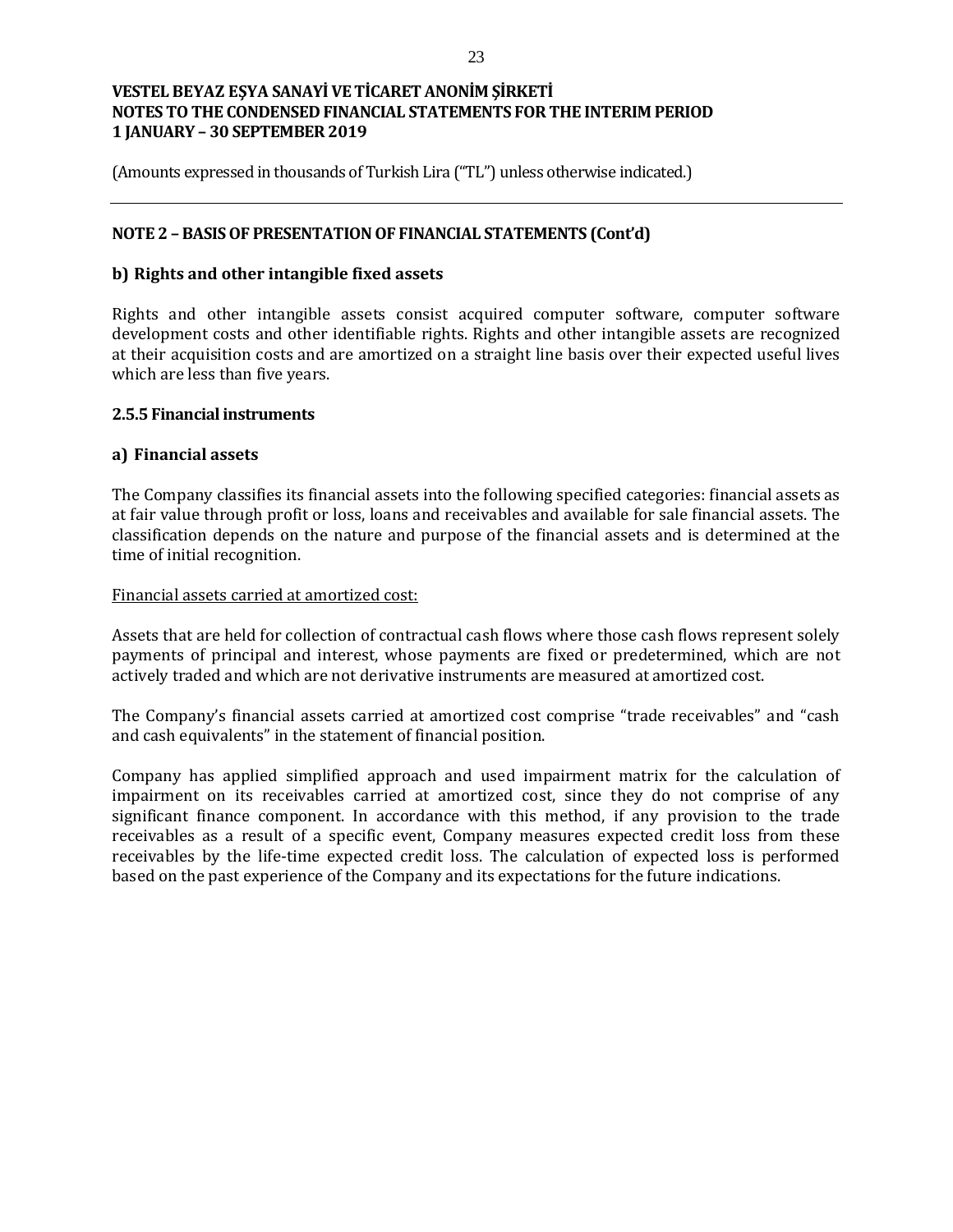(Amounts expressed in thousands of Turkish Lira ("TL") unless otherwise indicated.)

### **NOTE 2 – BASIS OF PRESENTATION OF FINANCIAL STATEMENTS (Cont'd)**

#### Financial assets carried at fair value:

Assets that are held by the management for collection of contractual cash flows and for selling the financial assets are measured at their far value.

#### Impairment of financial assets:

Impairment of the financial and contractual assets measured by using "expected credit loss model". The impairment model applies for amortized financial and contractual assets.

Company has preferred to apply "simplified approach" for the recognition of impairment losses on trade receivables, carried at amortized cost and that do not comprise of any significant finance component (those with maturity less than 12 months). In accordance with the simplified approach, Company measures the loss allowances regarding its trade receivables at an amount equal to "lifetime expected credit losses" except incurred credit losses in which trade receivables are already impaired for a specific reason.

## **b) Financial liabilities**

Financial liabilities are measured initially at fair value. Transaction costs which are directly related to the financial liability are added to the fair value.

### **c) Derivative financial instruments and hedge accounting**

Derivatives are initially recognized at fair value on the date a derivative contract is entered into and are subsequently remeasured at their fair value.

The derivative instruments of the Group mainly consist of foreign exchange forward contracts. These derivative transactions, even though providing effective economic hedges under risk accounting, do not generally qualify for hedge accounting under the specific rules and are therefore treated as derivatives held for trading in the financial statements. The fair value changes for these derivatives are recognized in the consolidated profit or loss statement.

The hedging transactions of the Company that qualify for hedge accounting are accounted regarding to IFRS 9. As IFRS 9 does not change the general principles of how an entity accounts for effective hedges, applying the hedging requirements of IFRS 9 will not have a significant impact on Group's financial statements.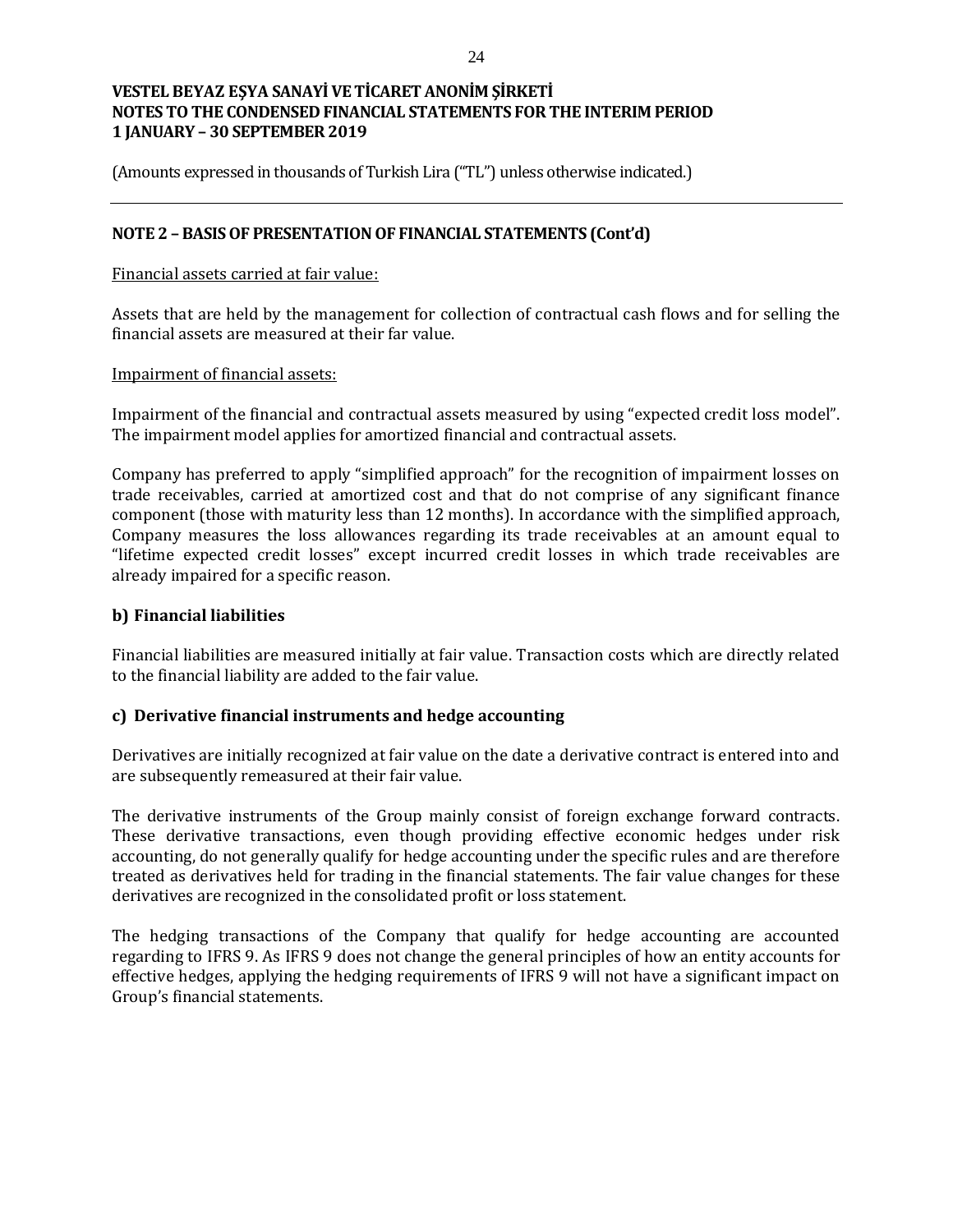(Amounts expressed in thousands of Turkish Lira ("TL") unless otherwise indicated.)

## **NOTE 2 – BASIS OF PRESENTATION OF FINANCIAL STATEMENTS (Cont'd)**

### Cash flow hedges:

As long as a cash flow hedge meets the qualifying criteria, the hedging relationship shall be accounted for as follows:

(a) the separate component of equity associated with the hedged item (cash flow hedge reserve) is adjusted to the lower of the following (in absolute amounts):

(i) the cumulative gain or loss on the hedging instrument from inception of the hedge; and

(ii) the cumulative change in fair value (present value) of the hedged item (i.e. the present value of the cumulative change in the hedged expected future cash flows) from inception of the hedge.

(b) the portion of the gain or loss on the hedging instrument that is determined to be an effective hedge shall be recognized in other comprehensive income.

(c) any remaining gain or loss on the hedging instrument is hedge ineffectiveness that shall be recognized in profit or loss.

### **2.5.6 Foreign currency transactions**

Transactions in foreign currencies during the period are recorded at the rates of exchange prevailing on the dates of the transactions. Monetary items denominated in foreign currencies are translated to TL at the rates prevailing on the balance sheet date. Exchange differences on foreign currency denominated monetary assets and liabilities are recognized in profit or loss in the period in which they arise except for the effective portion of the foreign currency hedge of net investments in foreign operations. On-monetary items which are denominated in foreign currency and measured with historical costs are translated using the exchange rates at the dates of initial transactions.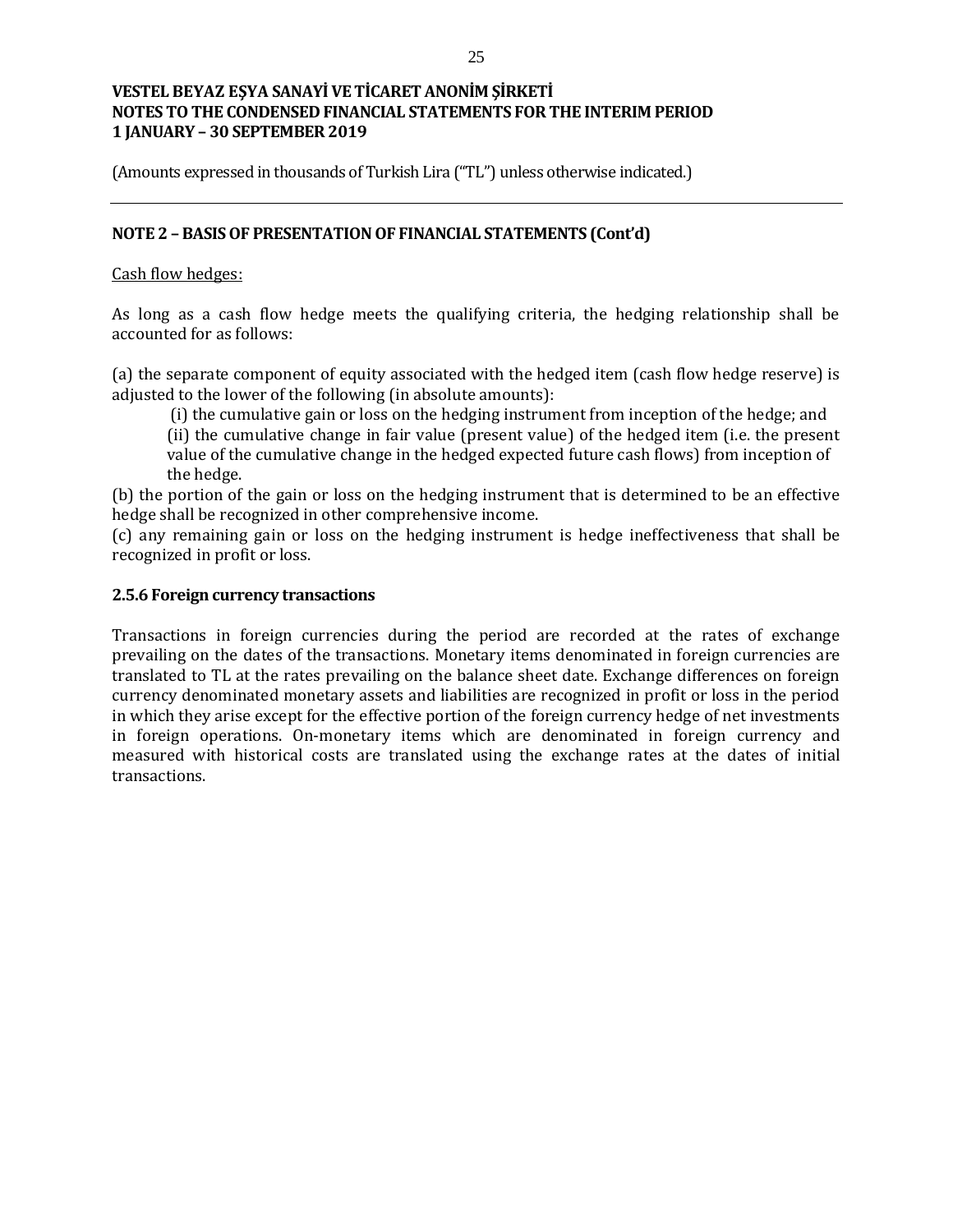(Amounts expressed in thousands of Turkish Lira ("TL") unless otherwise indicated.)

## **NOTE 2 – BASIS OF PRESENTATION OF FINANCIAL STATEMENTS (Cont'd)**

### **2.5.7 Provisions, contingent assets and liabilities**

Provisions are recognized when the Company has a present obligation as a result of a past event, and it is probable that the Company will be required to settle that obligation, and a reliable estimate can be made of the amount of the obligation.

Possible assets or obligations that arise from past events and whose existence will be confirmed only by the occurrence or non-occurrence of one or more uncertain events not wholly within the control of the company are not included in the financial statements and treated as contingent assets or liabilities.

#### **2.5.8 Related parties**

Shareholders, key management personnel and board members, their close family members and companies controlled, jointly controlled or significantly influenced by them and Zorlu Holding Group companies are considered and referred to as related parties.

#### **2.5.9 Taxation on income**

Tax expense for the period comprises current and deferred tax. Tax is recognized in the income statement, except to the extent that it relates to items directly recognized in equity. In that case, tax is recognized in shareholders' equity.

The tax currently payable is based on taxable profit for the year. Taxable profit differs from profit as reported in the income statement because it excludes items of income or expense that are taxable or deductible in other years and it further excludes items that are never taxable or deductible. The Company's liability for current tax is calculated using tax rates that have been enacted or substantively enacted by the balance sheet date.

Deferred tax is recognized on temporary differences between the carrying amounts of assets and liabilities in the financial statements and the corresponding tax bases which is used in the computation of taxable profit. Deferred tax liabilities are generally recognized for all taxable temporary differences and deferred tax assets are recognized for all deductible temporary differences to the extent that it is probable that taxable profits will be available against which those deductible temporary differences can be utilized.

Investment incentives that are conducive to payment of corporate taxes at reduced rates are subject to deferred tax calculation when there is reasonable assurance that the Company will benefit from the related incentive.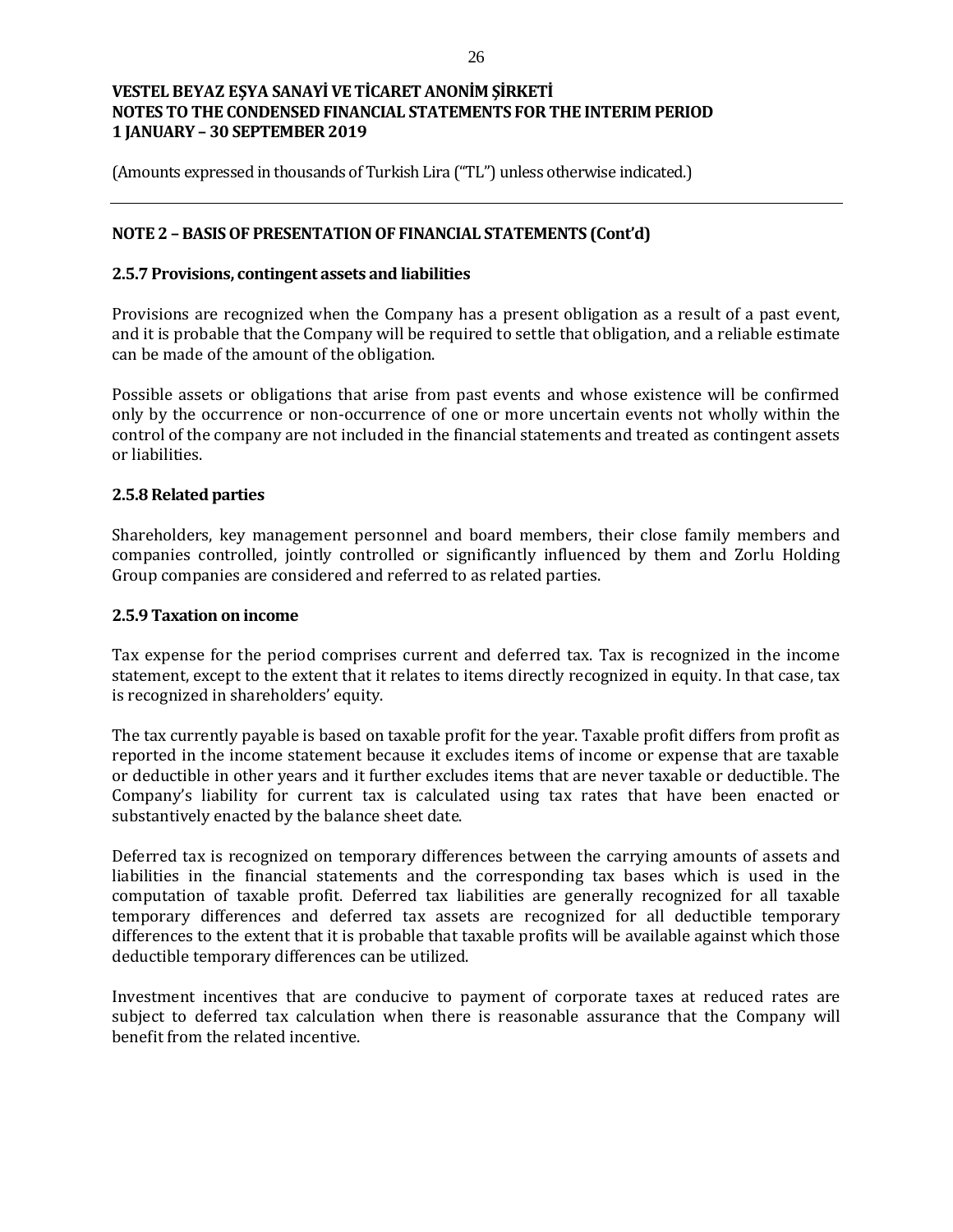(Amounts expressed in thousands of Turkish Lira ("TL") unless otherwise indicated.)

### **NOTE 2 – BASIS OF PRESENTATION OF FINANCIAL STATEMENTS (Cont'd)**

Deferred tax liabilities are recognized for taxable temporary differences associated with investments in subsidiaries and associates, and interests in joint ventures, except where the Company is able to control the reversal of the temporary difference and it is probable that the temporary difference will not reverse in the foreseeable future. Deferred tax assets arising from deductible temporary differences associated with such investments and interests are only recognized to the extent that it is probable that there will be sufficient taxable profits against which to utilize the benefits of the temporary differences and they are expected to reverse in the foreseeable future.

Deferred tax assets and liabilities are offset when there is a legally enforceable right to set off current tax assets against current tax liabilities and when they relate to income taxes levied by the same taxation authority and the Company intends to settle its current tax assets and liabilities on a net basis.

## **2.5.10 Employee benefits**

Employment termination benefits, as required by the Turkish Labor Law and the laws applicable in the countries where the subsidiaries operate, represent the estimated present value of the total reserve of the future probable obligation of the Company arising in case of the retirement of the employees. According to Turkish Labor Law and other laws applicable in Turkey, the Company is obliged to pay employment termination benefits to all personnel in cases of termination of employment without due cause, call for military service, be retired or death upon the completion of a minimum one year service. Employment termination benefits are considered as being part of defined retirement benefit plan as per IAS 19. All actuarial gains and losses are recognized in statements of income.

### **2.5.11Government grants**

Government grants, including non-monetary grants at fair value, are recognized in financial statements when there is reasonable assurance that the entity will comply with the conditions attaching to them, and the grants will be received.

Incentives for research and development activities are recognized in financial statements when they are authorized by the related institutions.

### **2.5.12 Earnings per share**

Earnings per share disclosed in the statement of income is determined by dividing net income attributable to equity holder of the parent by the weighted average number of such shares outstanding during the year concerned.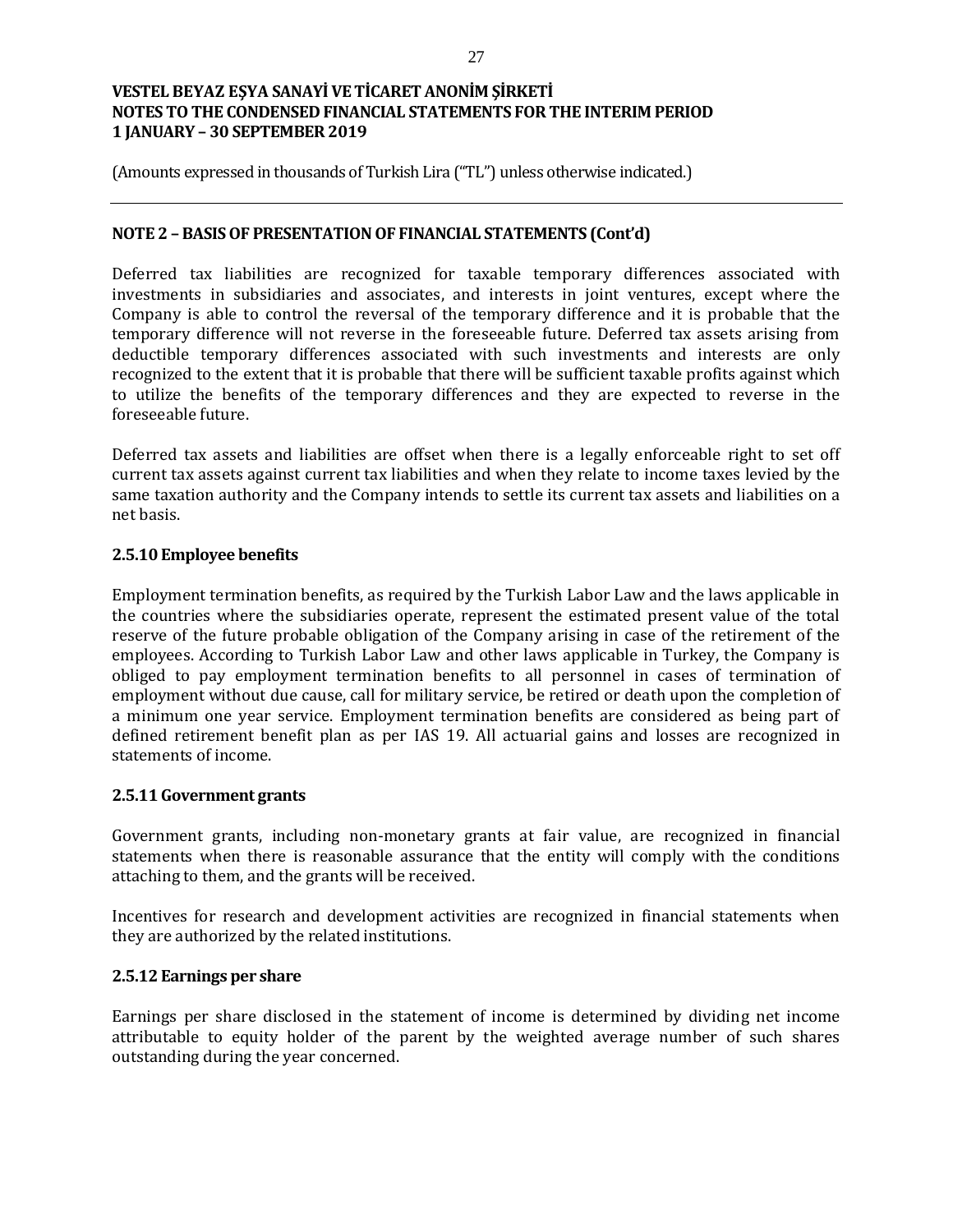(Amounts expressed in thousands of Turkish Lira ("TL") unless otherwise indicated.)

### **NOTE 2 – BASIS OF PRESENTATION OF FINANCIAL STATEMENTS (Cont'd)**

### **2.5.13 Statement of cash flows**

In the statement of cash flows, cash flows are classified into three categories as operating, investment and financing activities. Cash flows from operating activities are those resulting from the Company's production and sales activities. Cash flows from investment activities indicate cash inflows and outflows resulting from property, plant and equipments and financial investments. Cash flows from financing activities indicate the resources used in financing activities and the repayment of these resources. Cash and cash equivalents comprise of cash in hand accounts, bank deposits and shortterm, highly liquid investments that are readily convertible to known amounts of cash with maturities equal or less than three months.

## **2.5.14 Offsetting**

All items with significant amounts and nature, even with similar characteristics, are presented separately in the financial statements. Insignificant amounts are grouped and presented by means of items having similar substance and function. When the nature of transactions and events necessitate offsetting, presentation of these transactions and events over their net amounts or recognition of the assets after deducting the related impairment are not considered as a violation of the rule of non-offsetting. As a result of the transactions in the normal course of business, revenue other than sales are presented as net if the nature of the transaction or the event qualify for offsetting.

### **2.5.15 Events after the balance sheet date**

Events after the balance sheet date, announcements related to net profit or even declared after other selective financial information has been publicly announced; include all events that take place between the balance sheet date and the date when balance sheet was authorized for issue.

In the case that events require a correction to be made on the balance sheet date, the Company makes the necessary corrections to the financial statements. Moreover, the events that occur subsequent to the balance sheet date and that do not require a correction to be made are disclosed in accompanying notes, where the decisions of the users of financial statements are affected.

## **2.5.16 Going concern**

The Company prepared financial statements in accordance with the going concern assumption.

## **2.6. Critical accounting estimates and judgments**

Preparation of financial statements requires the use of estimates and assumptions that may affect the amount of assets and liabilities recognized as of the balance sheet date, disclosures of contingent assets and liabilities and the amount of revenue and expenses reported. Although these estimates and assumptions rely on the Company management's best knowledge about current events and transactions, actual outcomes may differ from those estimates and assumptions. Significant estimates of the Company management are as follows: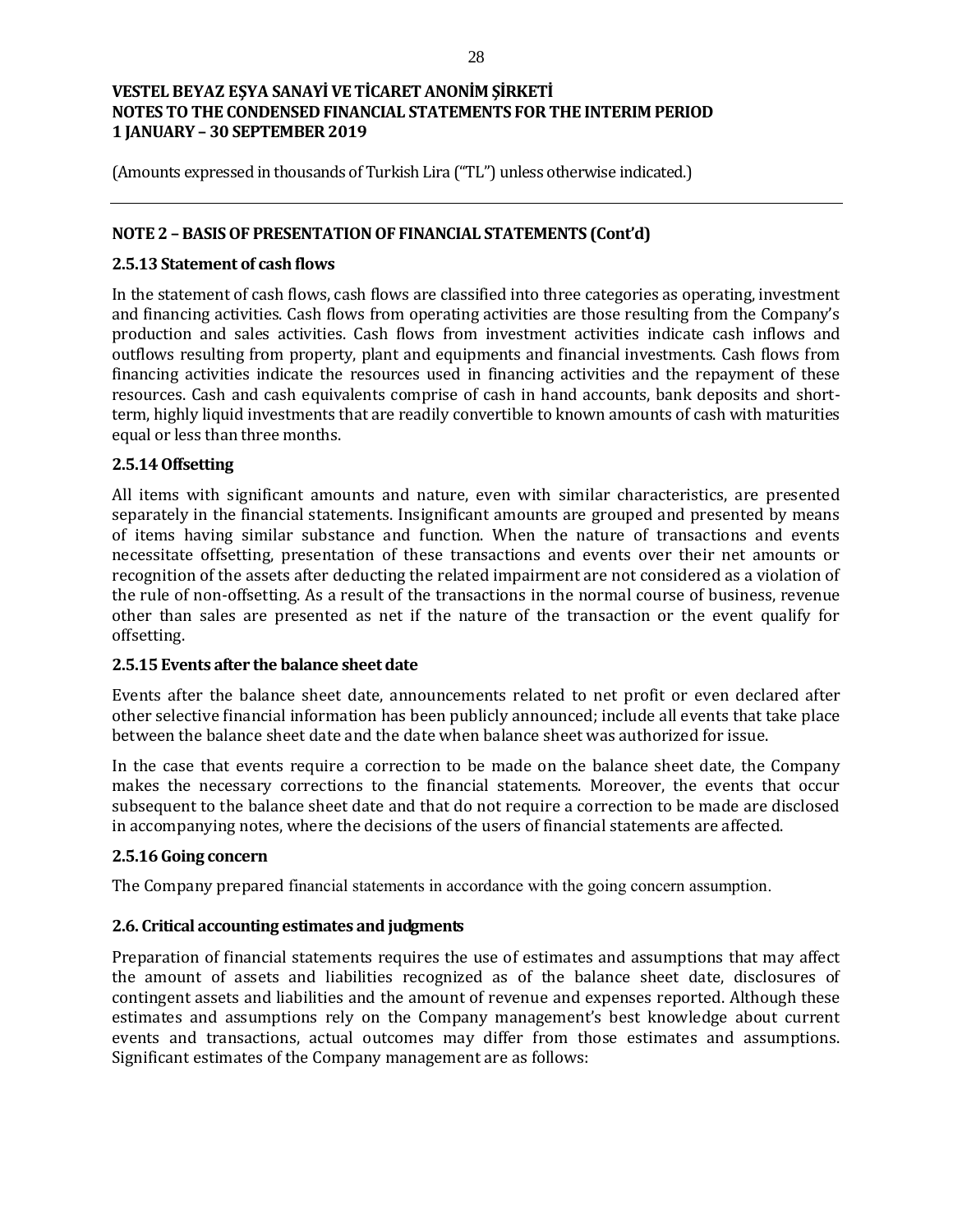(Amounts expressed in thousands of Turkish Lira ("TL") unless otherwise indicated.)

### **NOTE 2 – BASIS OF PRESENTATION OF FINANCIAL STATEMENTS (Cont'd)**

#### i. Revaluation of lands, buildings and land improvements

Land, land improvements and buildings are stated at fair value, based on valuations performed at 31 December 2018 by professional independent valuer Çelen Kurumsal Gayrimenkul Değerleme ve Danışmanlık A.Ş. (Note 11).

As there were no recent similar buying/selling transactions nearby, revaluations of land were based on the method of reference comparison whereas revaluations of buildings and land improvements and machinery and equipment were based on the method of cost approach and based on the following valuation techniques and assumptions:

- Revaluations of land were based on the method of reference comparison whereas revaluations of buildings and land improvements were based on the method of cost approach, considering existing utilization of the aforementioned property, plant and equipments are consistent to the highest and best use approach.
- In the market reference comparison method, current market information was utilized, taking into consideration the comparable property in the market in recent past in the region, price adjustment was made within the framework of criteria that could affect market conditions, and accordingly an average  $m<sup>2</sup>$  sale value was determined for the lands subject to the valuation. The similar pieces of land found were compared in terms of location, size, settlement status, physical conditions, real estate marketing firms were consulted for up-to-date valuation of the estate market, also, current information and experience of the professional valuation company was utilized.
- In the cost approach method, fair value of the buildings and land improvements was calculated by considering recent re-construction costs and related depreciation. In the cost approach method, above explained market reference comparison method was used in calculation of the land value, one of the components.

The carrying values of land, land improvements and buildings do not necessarily reflect the amounts that would result from the outcome of a sales transaction between independent parties.

As of initial recognition and as of balance sheet date, the Company performs impairment assessment for buildings and land improvements of which valuations are based on cost approach, accordance with the IAS 36 "Impairment of Assets", and no impairment indicator is identified.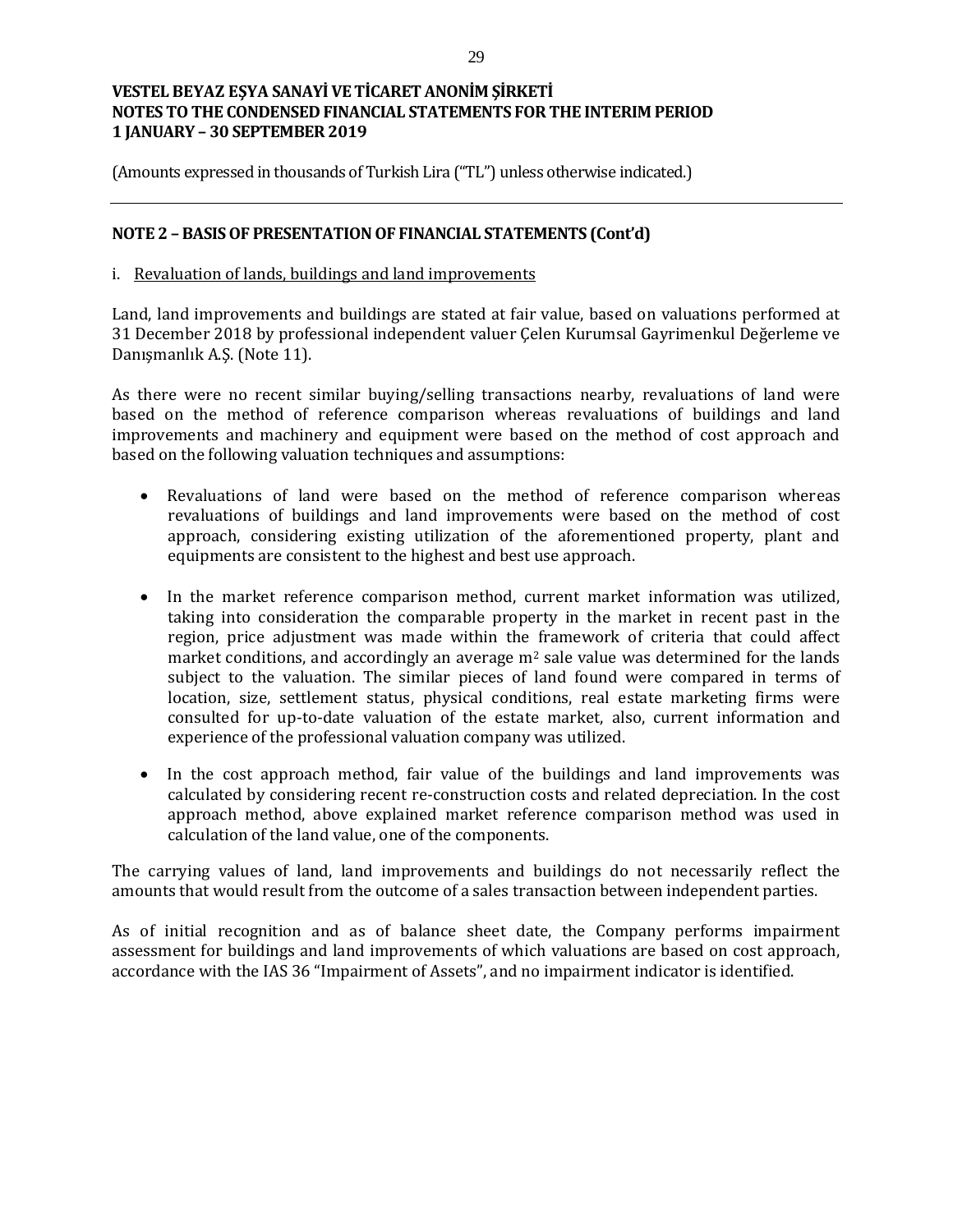(Amounts expressed in thousands of Turkish Lira ("TL") unless otherwise indicated.)

#### **NOTE 3 - SEGMENT REPORTING**

Operating segments are identified on the same basis as financial information is reported internally to the Company's chief operating decision maker. The Company Board of Directors has been identified as the Company's chief operating decision maker who is responsible for allocating resources between segments and assessing their performances. The Company management determines operating segments by reference to the reports reviewed by the Board of Directors to make strategic decisions.

The Management believes that the Company operates in a single industry sector as the risks and returns for the activities do not show any material difference because the scope of activity covers only the production of white goods and the production processes and classes of customers are similar. As a result all information related to the industrial segment has been fully presented in the attached financial statements.

The Management has decided to use geographical segments for segment reporting considering the fact that risks and returns are affected by the differences in geographical regions.

|                  | 1 January -<br>30 | 1 January -<br>30 | $1$ July-<br>30 | 1 July-<br>30 |
|------------------|-------------------|-------------------|-----------------|---------------|
| Segment revenue  | September         | September         | September       | September     |
| Turkey           | 916.025           | 1.023.454         | 324.872         | 300.028       |
| Europe           | 3.056.850         | 2.124.587         | 1.109.727       | 909.547       |
| Other            | 1.027.669         | 753.331           | 360.005         | 267.508       |
| Gross sales      | 5.000.544         | 3.901.372         | 1.794.604       | 1.477.083     |
| Discounts (-)    | (4.729)           | (4.054)           | (2.107)         | (2.961)       |
| <b>Net sales</b> | 4.995.815         | 3.897.318         | 1.792.497       | 1.474.122     |

### **Geographical segments**

Other segment sales mainly comprise of sales to Asian and African countries.

The amount of export is 4.084.519 thousand TL for the period ended 30 September 2019. (1 January-30 September 2018: 2.877.918 thousand TL). Export sales are denominated in EURO, and USD as 93,2%, and 6,8% of total export respectively (1 January-30 September 2018: 91,2% EUR, 8,8% USD).

The carrying value of segment assets and costs incurred in order to obtain these assets are not separately disclosed since all assets of the company are located in Turkey.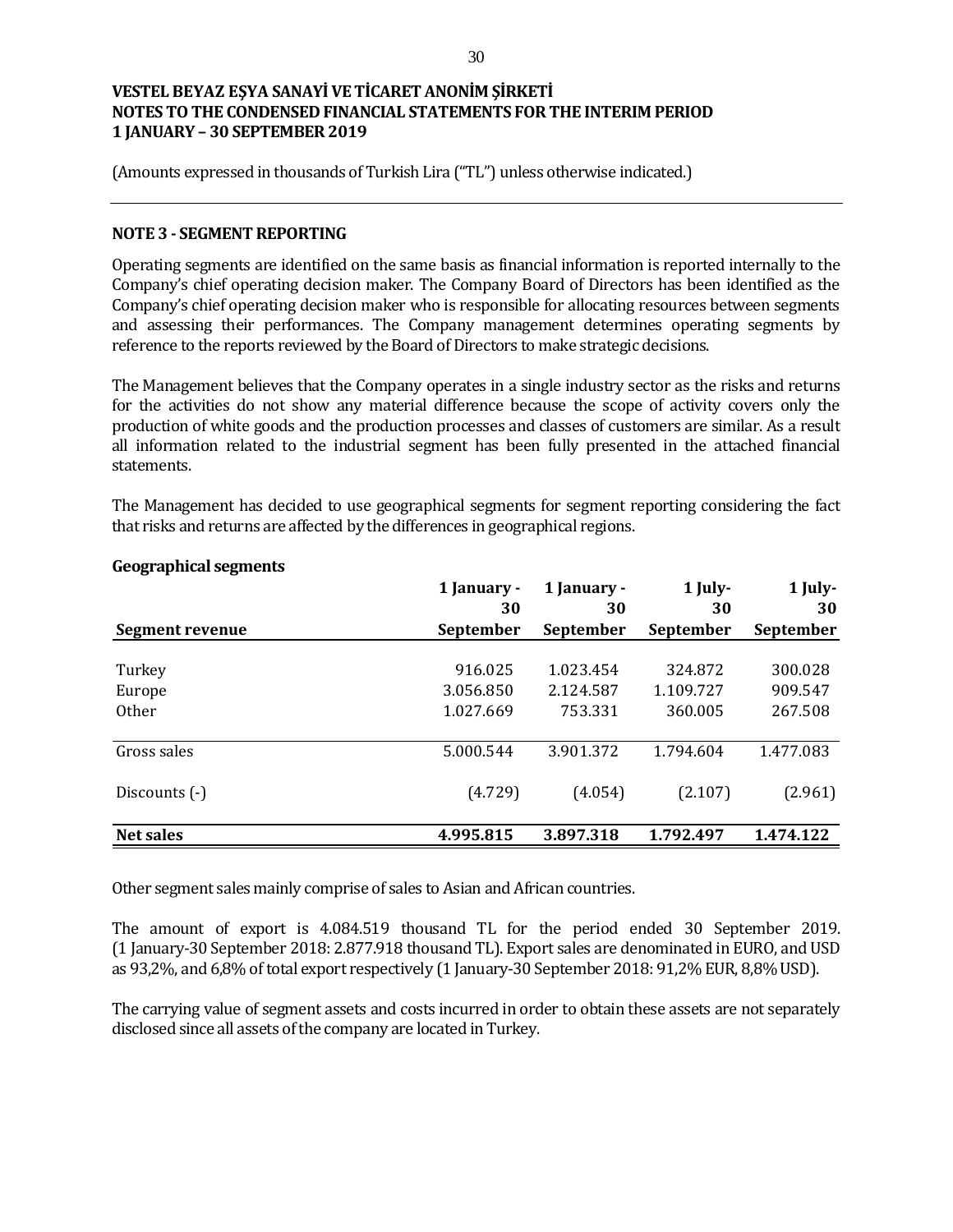(Amounts expressed in thousands of Turkish Lira ("TL") unless otherwise indicated.)

# **NOTE 4 – CASH AND CASH EQUIVALENTS**

|                                            | 30 September 2019 31 December 2018 |                         |
|--------------------------------------------|------------------------------------|-------------------------|
| Cash<br><b>Bank deposits</b>               | 344                                | 300                     |
| - Demand deposits                          | 27.348                             | 102.983                 |
| <b>Blocked deposits</b>                    | 32.689                             | 17.564                  |
| <b>Cash and cash equivalents</b>           | 60.381                             | 120.847                 |
| <b>NOTE 5 - FINANCIAL LIABILITIES</b>      |                                    |                         |
|                                            | 30 September 2019                  | <b>31 December 2018</b> |
| <b>Short - term financial liabilities</b>  |                                    |                         |
| Short term bank loans                      | 646.991                            | 365.864                 |
| Short term portion of long term bank loans | 8.876                              | 287.078                 |
| Lease liabilities                          | 17.732                             | 651                     |
|                                            | 673.599                            | 653.593                 |
| Long - term financial liabilities          |                                    |                         |
| Long term bank loans                       | 7.736                              |                         |
| Lease liabilities                          | 49.096                             | 111                     |
|                                            | 56.832                             | 111                     |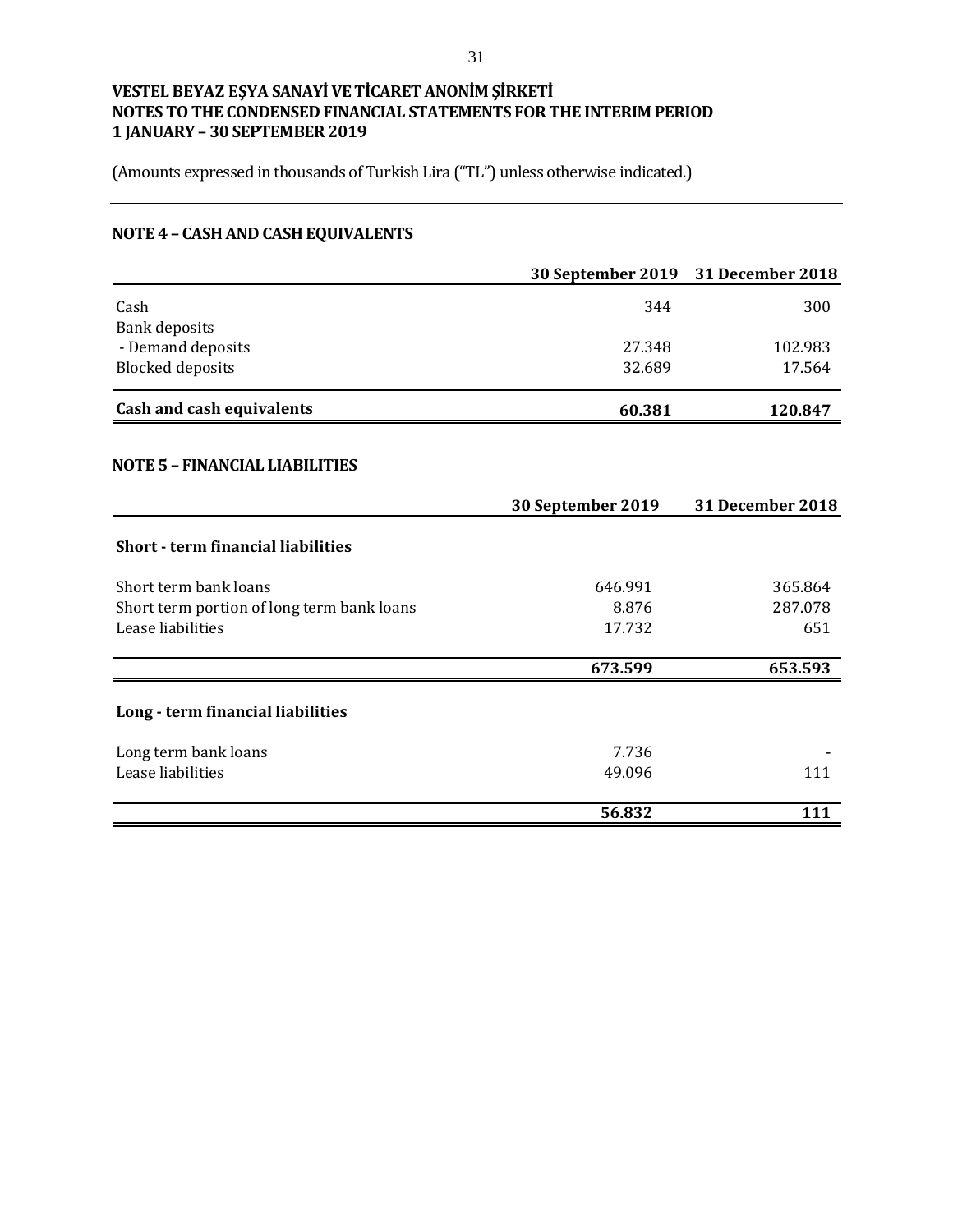(Amounts expressed in thousands of Turkish Lira ("TL") unless otherwise indicated.)

### **NOTE 5 – FINANCIAL LIABILITIES (Cont'd)**

Details of the Company's short term bank loans are given below:

|          |                    | 30 September 2019 |            |                          | <b>31 December 2018</b>  |            |
|----------|--------------------|-------------------|------------|--------------------------|--------------------------|------------|
|          | Weighted           |                   |            | <b>Weighted average</b>  |                          |            |
|          | average of         |                   |            | of effective             |                          |            |
|          | effective interest | Original          |            | TL interest rates per    | Original                 | TL         |
| Currency | rates per annum    | currency          | Equivalent | annum                    | currency                 | Equivalent |
| - USD    | 9,39%              | 10.000            | 56.591     | $\overline{\phantom{0}}$ | $\overline{\phantom{a}}$ |            |
| - EUR    | 3.39%              | 67.760            | 418.998    | 1,38%                    | 49.572                   | 298.823    |
| - TL     | 24,76%             | 171.402           | 171.402    | 24,86%                   | 67.041                   | 67.041     |
|          |                    |                   | 646.991    |                          |                          | 365.864    |

Details of the Company's long term bank loans are given below:

|                           |                    | 30 September 2019        |                |                    | 31 December 2018 |            |
|---------------------------|--------------------|--------------------------|----------------|--------------------|------------------|------------|
|                           | Weighted           |                          |                | Weighted average   |                  |            |
|                           | average of         |                          |                | of effective       |                  |            |
|                           | effective interest | <b>Original</b>          | TL             | interest rates per | <b>Original</b>  | TL         |
| Currency                  | rates per annum    | currency                 | Equivalent     | annum              | currency         | Equivalent |
| - EUR                     | -                  | $\overline{\phantom{0}}$ | $\blacksquare$ | 3,80%              | 38.737           | 233.508    |
| - TL                      | 17,74%             | 8.876                    | 8.876          | 18,10%             | 53.570           | 53.570     |
| <b>Short term portion</b> |                    |                          | 8.876          |                    |                  | 287.078    |

Guarantees given for the bank loans obtained are disclosed in note 14.

As of 30 September 2019 and 30 September 2018, reconciliation of net financial debt is as below:

|                                             | 30 September 2019 | 30 September 2018 |
|---------------------------------------------|-------------------|-------------------|
| Net financial debt as of 1 January          | 550.421           | 466.301           |
| Cash inflows from loans                     | 1.068.188         | 681.146           |
| Cash outflows from loan payments            | (1.055.018)       | (656.974)         |
| Payments of lease liabilities               | 66.066            | 52                |
| Unrealized Fx gain/loss                     | (4.393)           | 173.482           |
| Accrued interest                            | 1.884             | 11.518            |
| Change in cash and cash equivalents         | 75.591            | 9.651             |
| Net financial debt at the end of the period | 702.739           | 685.176           |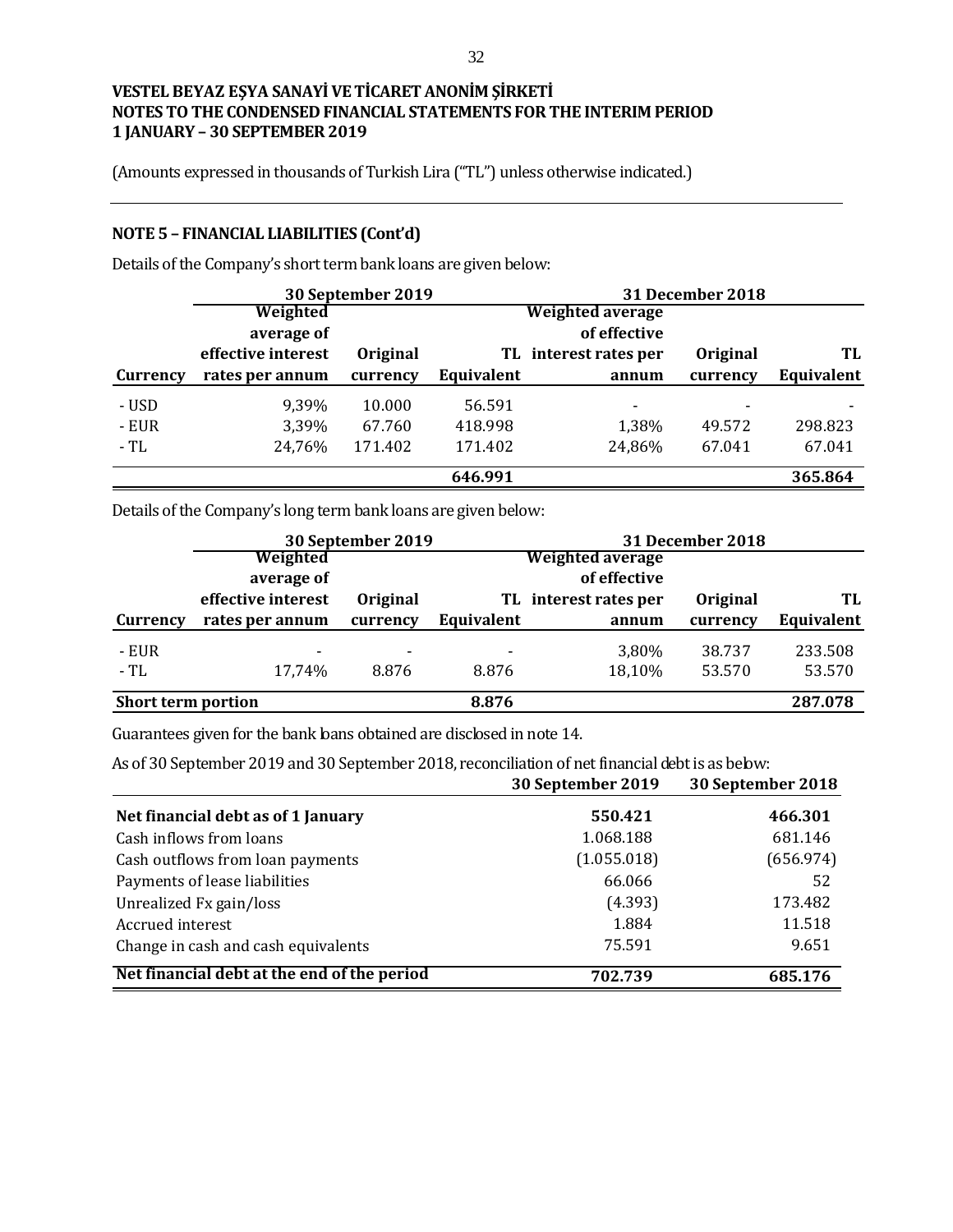(Amounts expressed in thousands of Turkish Lira ("TL") unless otherwise indicated.)

### **NOTE 6 –RELATED PARTY DISCLOSURES**

### **a) Short term trade receivables from related parties**

|                                      | 30 September 2019 | <b>31 December 2018</b> |
|--------------------------------------|-------------------|-------------------------|
| Vestel Ticaret A.S.                  | 1.662.589         | 1.481.423               |
|                                      | 1.662.589         | 1.481.423               |
| Unearned interest on receivables (-) | (2.206)           | (5.312)                 |
|                                      | 1.660.383         | 1.476.111               |

The receivables result from the Company's foreign and domestic sales performed via Vestel Ticaret A.Ş. which is also a member of Vestel Group Companies.

#### **b) Short term trade payables to related parties**

|                                          | 30 September 2019 | 31 December 2018 |
|------------------------------------------|-------------------|------------------|
|                                          |                   |                  |
| Vestel Elektronik Sanayi ve Ticaret A.Ş. | 51.310            | 44.299           |
| Vestel Ticaret A.S.                      |                   | 3.667            |
| Vestel Holland B.V.                      | 44.626            | 2.738            |
| Other related parties                    | 1.900             | 420              |
|                                          | 97.836            | 51.124           |
| Unearned interest on payables (-)        | (60)              | (874)            |
|                                          | 97.776            | 50.250           |

#### **c)Other short term receivables from related parties**

|                                          | 30 September 2019 | 31 December 2018 |
|------------------------------------------|-------------------|------------------|
| Vestel Elektronik Sanayi ve Ticaret A.Ş. | 295.815           | 703.884          |

The Company's interest rate of other receivables in TL is 25% average effective interest rate of other receivables in EUR is 6% (31December 2018: TL %36).

#### **d) Other short term liabilities to related parties**

|                                          | 30 September 2019 | 31 December 2018 |
|------------------------------------------|-------------------|------------------|
| Vestel Elektronik Sanayi ve Ticaret A.Ş. | 49.547            | 130.423          |

The Company's interest rate of other payables in EUR is Euribor +3,20, USD is 9% (31 December 2018: Euribor +3,20).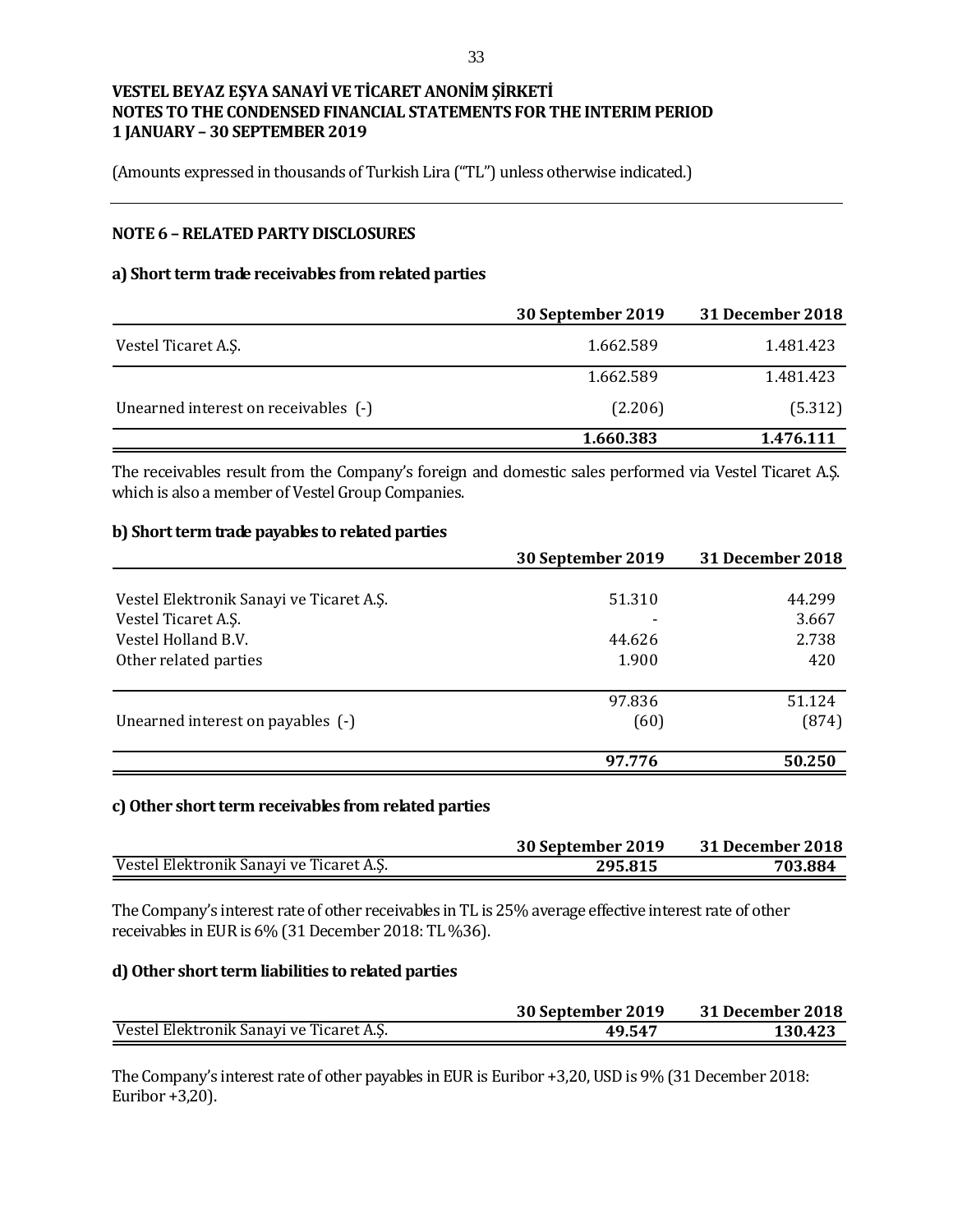(Amounts expressed in thousands of Turkish Lira ("TL") unless otherwise indicated.)

# **NOTE 6 –RELATED PARTY DISCLOSURES (Cont'd)**

#### **e) Lease liabilities to related parties**

| e) heade habinaco to remien paraco       |                   |                  |
|------------------------------------------|-------------------|------------------|
|                                          | 30 September 2019 | 31 December 2018 |
| Vestel Elektronik Sanayi ve Ticaret A.Ş. | 39.809            |                  |
|                                          |                   |                  |

### **f) Transactions with related parties**

|                                          | 1 January -<br>2019 | 1 January -<br>2018 | $1$ July-<br>30 September 30 September 30 September 30 September<br>2019 | 1 July-<br>2018 |
|------------------------------------------|---------------------|---------------------|--------------------------------------------------------------------------|-----------------|
| <b>Sales</b>                             |                     |                     |                                                                          |                 |
| Vestel Ticaret A.Ş.                      | 4.877.402           | 4.020.166           | 1.742.027                                                                | 1.583.162       |
| Vestel Elektronik Sanayi ve Ticaret A.Ş. | 52.084              | 13.565              | 17.959                                                                   | 5.205           |
| Other related parties                    | 28                  | 65                  | 13                                                                       | 7               |
|                                          | 4.929.514           | 4.033.796           | 1.759.999                                                                | 1.588.374       |
| <b>Purchases and operating expenses</b>  |                     |                     |                                                                          |                 |
| Vestel Holland B.V.                      | 138.753             | 35.757              | 34.169                                                                   | 11.574          |
| Vestel Elektronik Sanayi ve Ticaret A.Ş. | 241.276             | 179.760             | 86.434                                                                   | 67.382          |
| Other related parties                    | 16.759              | 10.742              | 8.719                                                                    | 8.169           |
|                                          | 396.788             | 226.259             | 129.322                                                                  | 87.125          |
| Other operating income                   |                     |                     |                                                                          |                 |
| Vestel Ticaret A.S.                      | 126.220             | 353.739             | 15.622                                                                   | 222.598         |
| Other related parties                    | 4.710               | 981                 | 3.844                                                                    | 353             |
|                                          | 130.930             | 354.720             | 19.466                                                                   | 222.951         |
| <b>Other operating expense</b>           |                     |                     |                                                                          |                 |
| Vestel Ticaret A.S.                      | 81.776              | 10.172              | 67.009                                                                   | (4.034)         |
| Other related parties                    | 2.622               | 3.341               | 1.549                                                                    | 1.654           |
|                                          | 84.398              | 13.513              | 68.558                                                                   | (2.380)         |
| Dividend paid                            |                     |                     |                                                                          |                 |
| Vestel Elektronik Sanayi ve Ticaret A.Ş. | 539.483             | 227.091             |                                                                          |                 |
| Public shares                            | 27.345              | 12.909              |                                                                          |                 |
|                                          | 566.828             | 240.000             | $\blacksquare$                                                           |                 |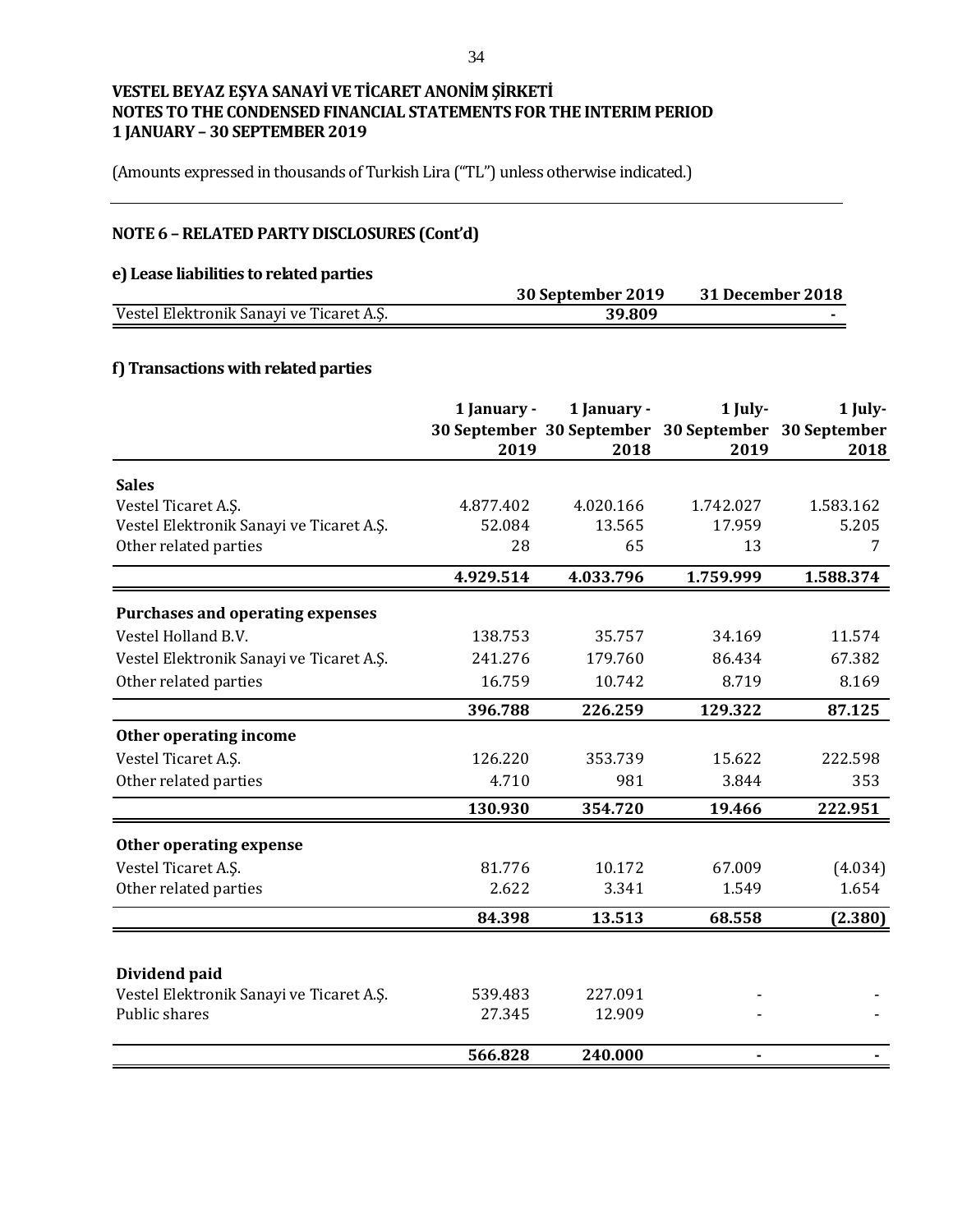(Amounts expressed in thousands of Turkish Lira ("TL") unless otherwise indicated.)

## **NOTE 6 –RELATED PARTY DISCLOSURES (Cont'd)**

|                                          | 1 January -<br>2019 | 1 January -<br>2018 | $1$ July-<br>30 September 30 September 30 September 30 September<br>2019 | 1 July-<br>2018 |
|------------------------------------------|---------------------|---------------------|--------------------------------------------------------------------------|-----------------|
|                                          |                     |                     |                                                                          |                 |
| <b>Financial income</b>                  |                     |                     |                                                                          |                 |
| Vestel Elektronik Sanayi ve Ticaret A.Ş. | 140.089             | 67.665              | 25.037                                                                   | 34.176          |
| Other related parties                    | 123                 | $\blacksquare$      |                                                                          |                 |
|                                          | 140.212             | 67.665              | 25.037                                                                   | 34.176          |
| <b>Financial expense</b>                 |                     |                     |                                                                          |                 |
| Vestel Elektronik Sanayi ve Ticaret A.S. | 17.657              | 74.010              | 1.252                                                                    | 51.060          |
|                                          | 17.657              | 74.010              | 1.252                                                                    | 51.060          |

**g)** Guarantees received from and given to related parties are disclosed in note 14.

## **h) Compensation paid to key management including directors, the Chairman of Board of Directors, general managers and assistant general managers**

Compensation paid to key management for the nine months period ended 30 September 2019 is 4.121 thousand TL (1 January -30 September 2018: 4.862 thousand TL).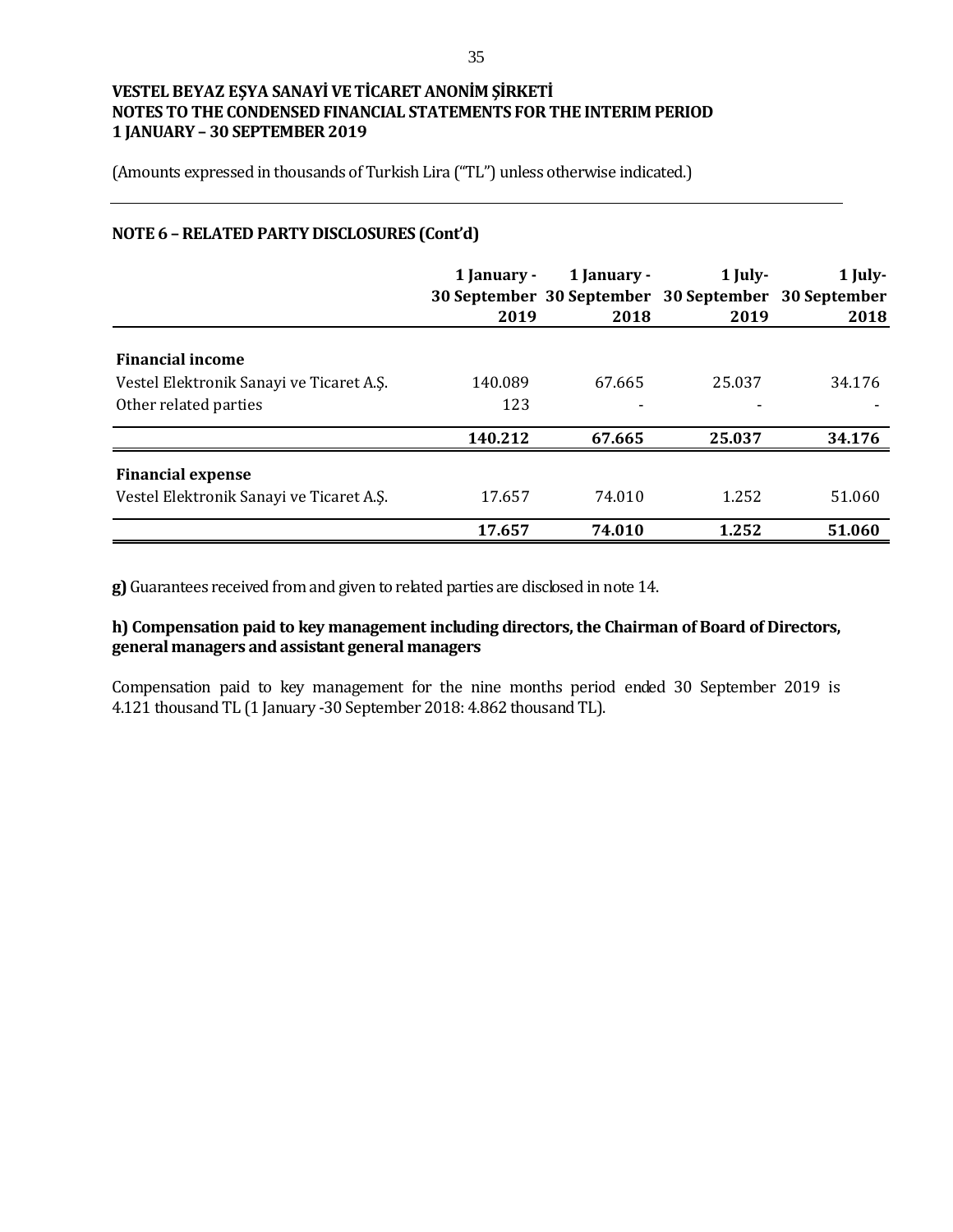(Amounts expressed in thousands of Turkish Lira ("TL") unless otherwise indicated.)

## **NOTE 7 – TRADE RECEIVABLES AND PAYABLES**

|                                        | 30 September 2019 31 December 2018 |           |
|----------------------------------------|------------------------------------|-----------|
| Short - term trade receivables         |                                    |           |
| Trade receivables                      |                                    |           |
| - Related parties (note 6)             | 1.662.589                          | 1.481.423 |
| - Other parties                        | 3.315                              | 4.517     |
|                                        | 1.665.904                          | 1.485.940 |
| Unearned interest expense (-)          |                                    |           |
| - Related parties (note 6)             | (2.206)                            | (5.312)   |
| - Other parties                        |                                    | (139)     |
| Allowance for doubtful receivables (-) | (286)                              | (276)     |
| Total short - term trade receivables   | 1.663.412                          | 1.480.213 |

The Company provides allowance for doubtful receivables based on historical experience.

|                                 | 30 September 2019 31 December 2018 |           |
|---------------------------------|------------------------------------|-----------|
| Short term trade payables       |                                    |           |
| Trade payables                  |                                    |           |
| - Related parties (note 6)      | 97.836                             | 51.124    |
| - Other parties                 | 1.931.689                          | 1.857.966 |
|                                 | 2.029.525                          | 1.909.090 |
| Unearned interest income (-)    |                                    |           |
| - Related parties (note 6)      | (60)                               | (874)     |
| - Other parties                 | (1.531)                            | (7.139)   |
| Total short term trade payables | 2.027.934                          | 1.901.077 |
| Long term trade payables        |                                    |           |
| Trade payables                  |                                    |           |
| - Other parties                 | 13.789                             | 15.028    |
|                                 | 13.789                             | 15.028    |
| Unearned interest income (-)    |                                    |           |
| - Other parties                 | (164)                              | (497)     |
| Total long term trade payables  | 13.625                             | 14.531    |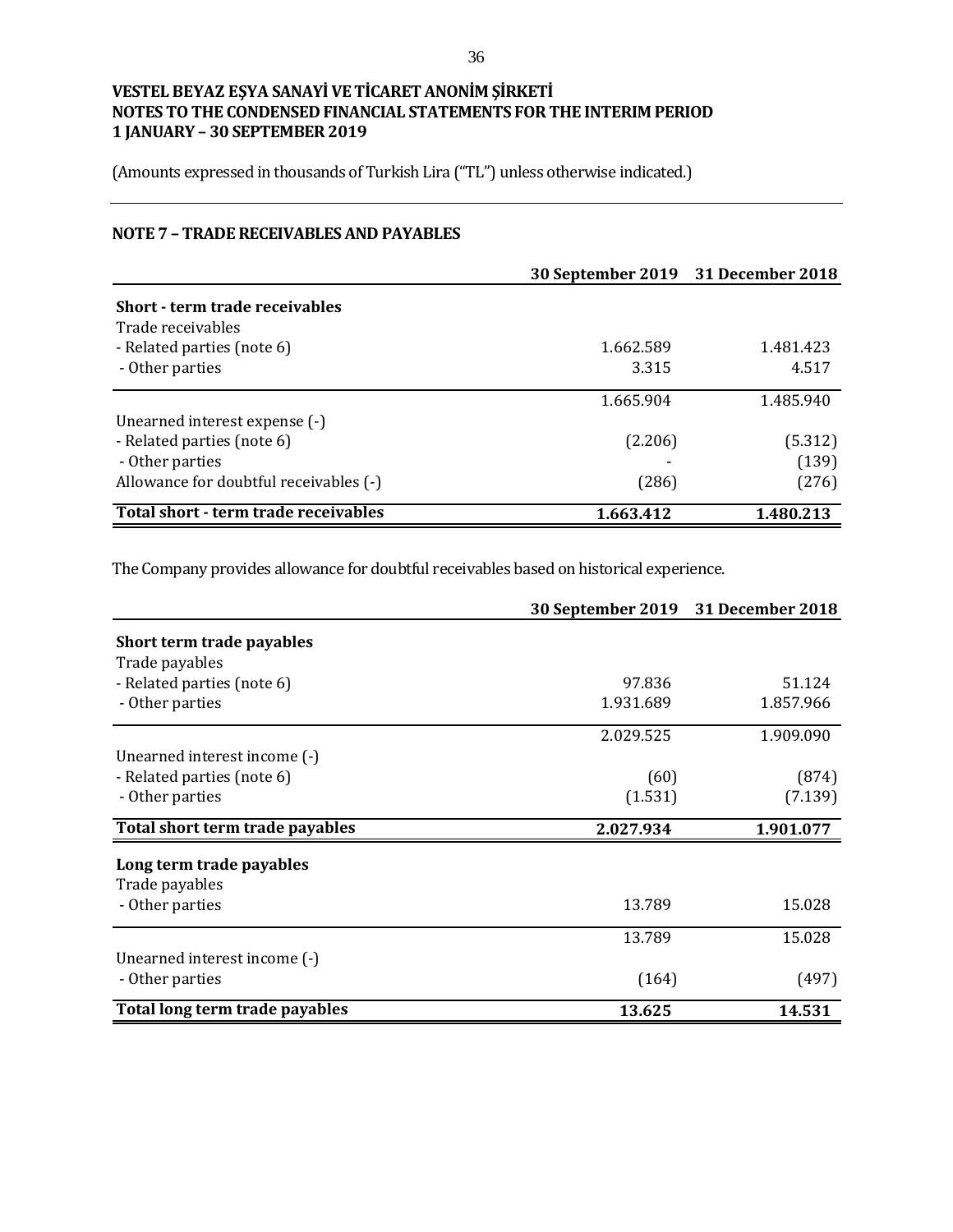(Amounts expressed in thousands of Turkish Lira ("TL") unless otherwise indicated.)

#### **NOTE 8 –OTHER RECEIVABLES**

|                                                 | 30 September 2019 31 December 2018 |         |
|-------------------------------------------------|------------------------------------|---------|
| <b>Short - term other receivables</b>           |                                    |         |
| Other receivables from related parties (note 6) | 295.815                            | 703.884 |
| Receivables from government agencies            | 130.156                            | 155.464 |
| Deposits and guarantees given                   | 7.613                              | 6.849   |
| Other receivables                               | 1.051                              | 1.479   |
|                                                 | 434.635                            | 867.676 |

### **NOTE 9 – INVENTORIES**

|                                             | 30 September 2019 31 December 2018 |         |
|---------------------------------------------|------------------------------------|---------|
| Raw materials                               | 444.455                            | 362.841 |
| Work in process                             | 15.951                             | 10.344  |
| Finished goods                              | 312.332                            | 208.063 |
|                                             | 772.738                            | 581.248 |
| Provision for impairment on inventories (-) | (523)                              | (2.194) |
|                                             | 772.215                            | 579.054 |

As of 30 September 2019 the Company does not have inventories pledged as security for liabilities (31 December 2018: None).

Cost of the inventory included in the cost of sales for the current period amounts to 3.771.550 thousand TL (1 January – 30 September 2018: 2.684.618 thousand TL).

Allocation of provision for impairment on inventories in terms of inventory type is as follows:

|                                | 30 September 2019 31 December 2018 |       |
|--------------------------------|------------------------------------|-------|
| Finished goods and merchandise | 523                                | 2.194 |
|                                | 523                                | 2.194 |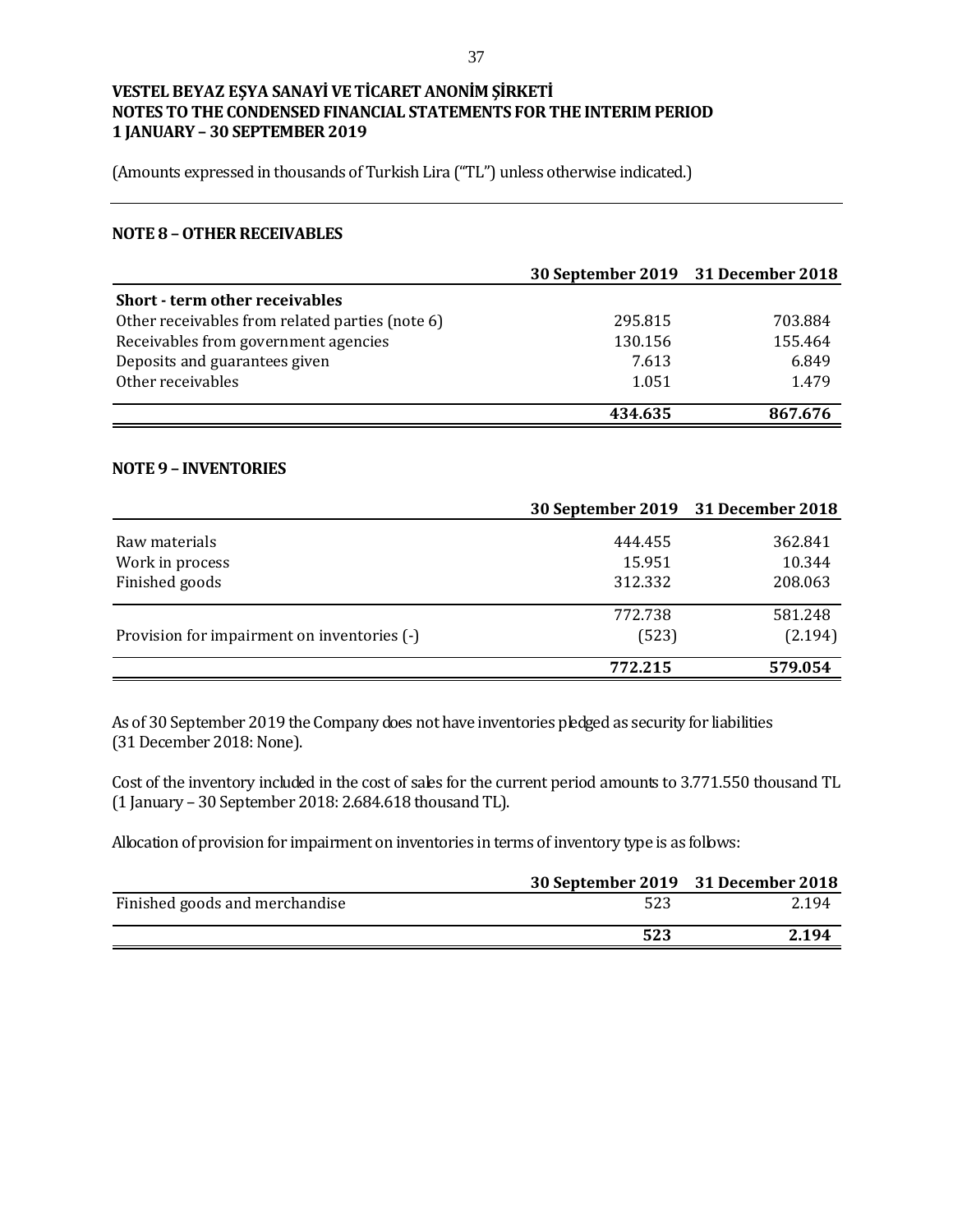(Amounts expressed in thousands of Turkish Lira ("TL") unless otherwise indicated.)

# **NOTE 9 – INVENTORIES (Cont'd)**

Movement of inventory impairment on inventories is as follows:

|                                   | 1 January - | 1 January -                         |
|-----------------------------------|-------------|-------------------------------------|
|                                   |             | 30 September 2019 30 September 2018 |
| <b>Opening balance, 1 January</b> | 2.194       | 1.175                               |
| Current year additions            | 2.498       | 3.775                               |
| Realised due to sale of inventory | (4.169)     | (1.175)                             |
| <b>Balance at 30 September</b>    | 523         | 3.775                               |

#### **NOTE 10 – PREPAID EXPENSES**

|                                          | 30 September 2019 31 December 2018 |        |
|------------------------------------------|------------------------------------|--------|
| Prepaid expenses in current assets       |                                    |        |
| Order advances given                     | 8.845                              | 6.815  |
| Prepaid expenses                         | 10.415                             | 5.701  |
| Business advances given                  | 24                                 | 107    |
|                                          | 19.284                             | 12.623 |
| Prepaid expenses in non-current assets   |                                    |        |
| Advances given for fixed asset purchases | 67.040                             | 38.694 |
| Prepaid expenses                         | 671                                | 896    |
|                                          | 67.711                             | 39.590 |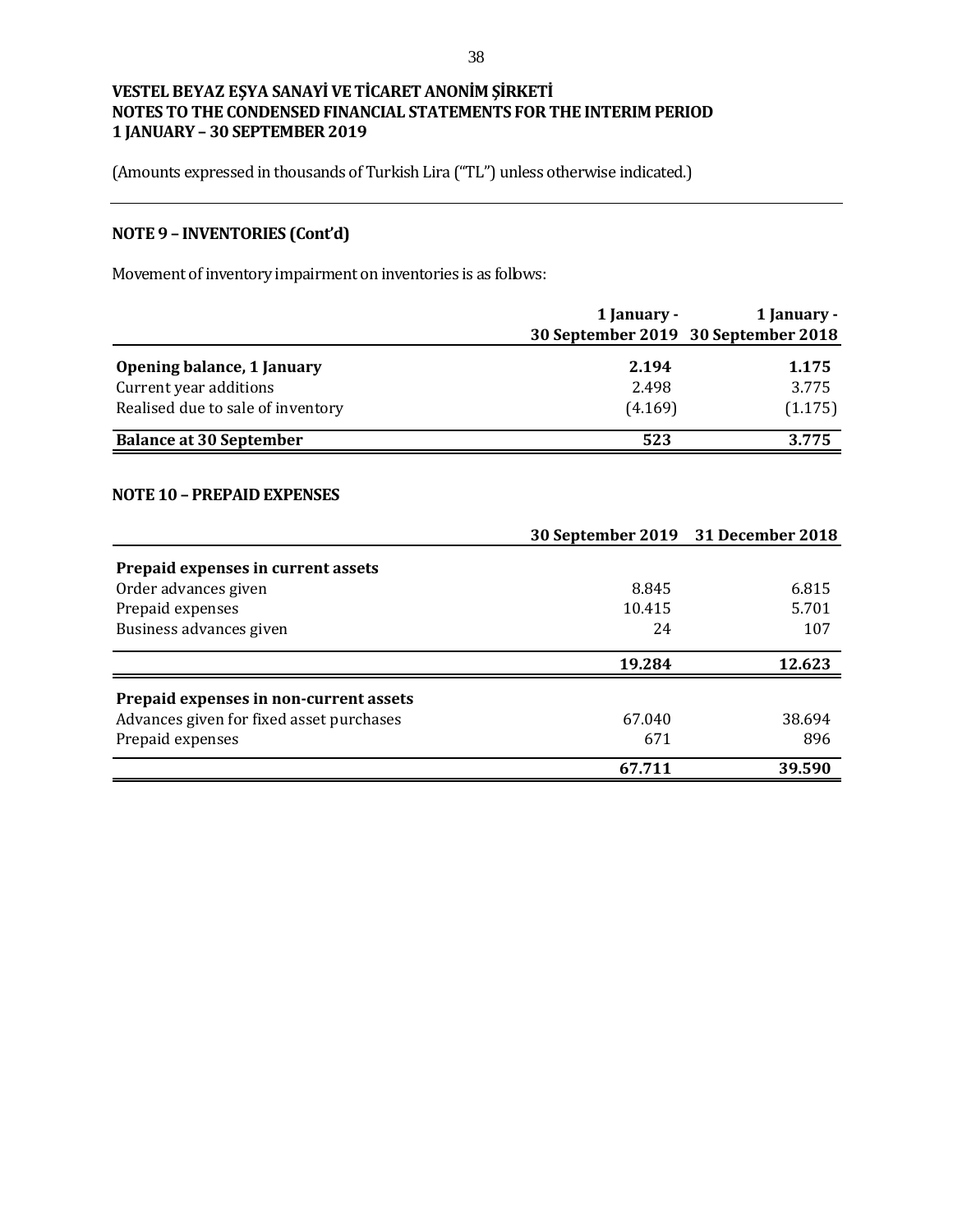(Amounts expressed in thousands of Turkish Lira ("TL") unless otherwise indicated.)

# **NOTE 11 – PROPERTY, PLANT AND EQUIPMENT**

|                                 | 1 January<br>2019 | <b>Additions</b> | <b>Disposals</b> | <b>Transfer</b> | <b>Fair value</b><br>increase | 30 September<br>2019 |
|---------------------------------|-------------------|------------------|------------------|-----------------|-------------------------------|----------------------|
|                                 |                   |                  |                  |                 |                               |                      |
| <b>Cost or revaluation</b>      |                   |                  |                  |                 |                               |                      |
| Land                            | 192.824           |                  |                  |                 |                               | 192.824              |
| Land improvements               | 40.833            | 165              |                  |                 |                               | 40.998               |
| <b>Buildings</b>                | 438.634           | 5.315            | (715)            | 1.317           |                               | 444.551              |
| Leasehold improvements          | 10.100            | 320              |                  | 410             |                               | 10.830               |
| Plant and machinery             | 1.499.154         | 132.598          | (3.362)          | 55.980          |                               | 1.684.370            |
| Motor vehicles                  | 600               | 26               |                  |                 |                               | 626                  |
| <b>Furniture and fixtures</b>   | 69.513            | 3.649            | (247)            | 2.334           |                               | 75.249               |
| Construction in progress        | 37.488            | 41.256           |                  | (60.126)        |                               | 18.618               |
|                                 |                   |                  |                  |                 |                               |                      |
|                                 | 2.289.146         | 183.329          | (4.324)          | (85)            |                               | 2.468.066            |
| <b>Accumulated depreciation</b> |                   |                  |                  |                 |                               |                      |
| Land improvements               |                   | 1.022            |                  |                 |                               | 1.022                |
| <b>Buildings</b>                |                   | 8.579            | (6)              |                 |                               | 8.573                |
| Leasehold improvements          | 4.387             | 1.030            |                  |                 |                               | 5.417                |
| Plant and machinery             | 806.605           | 141.900          | (3.158)          |                 |                               | 945.347              |
| Motor vehicles                  | 379               | 61               |                  |                 |                               | 440                  |
| <b>Furniture and fixtures</b>   | 42.411            | 6.142            | (233)            |                 |                               | 48.320               |
|                                 | 853.782           | 158.734          | (3.397)          |                 |                               | 1.009.119            |
| Net book value                  | 1.435.364         |                  |                  |                 |                               | 1.458.947            |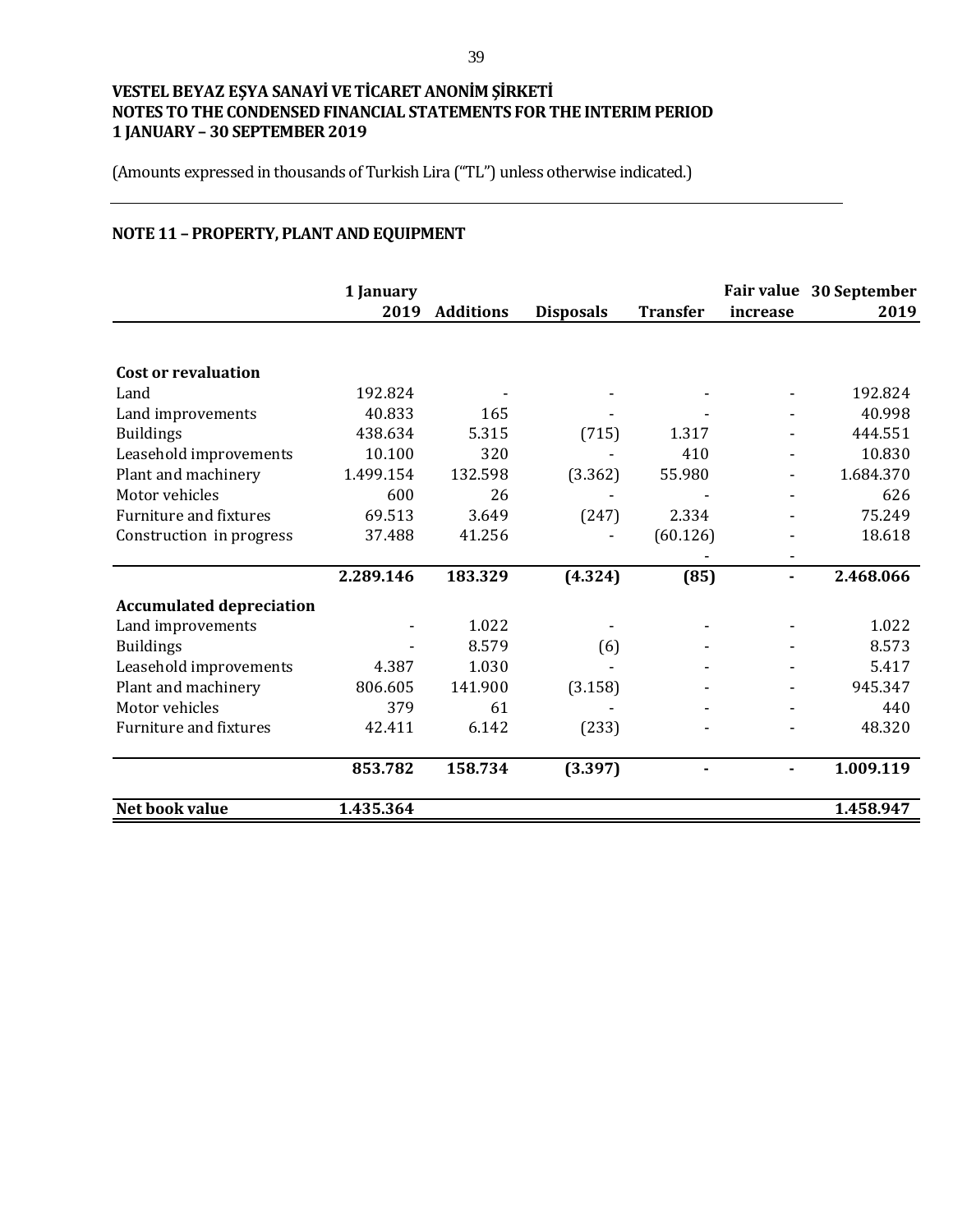(Amounts expressed in thousands of Turkish Lira ("TL") unless otherwise indicated.)

|                                 | 1 January |                  |                  |                 | <b>Fair value</b> | 30 September |
|---------------------------------|-----------|------------------|------------------|-----------------|-------------------|--------------|
|                                 | 2018      | <b>Additions</b> | <b>Disposals</b> | <b>Transfer</b> | increase          | 2018         |
| Cost                            |           |                  |                  |                 |                   |              |
|                                 |           |                  |                  |                 |                   |              |
| Land                            | 39.063    |                  |                  |                 | 153.761           | 192.824      |
| Land improvements               | 3.275     | 8                |                  | (2.414)         | 39.883            | 40.752       |
| <b>Buildings</b>                | 71.623    | 1.654            |                  | 48.822          | 309.044           | 431.143      |
| Leasehold improvements          | 7.514     | 694              | (8)              | 269             |                   | 8.469        |
| Plant and machinery             | 1.056.638 | 158.823          | (14.660)         | 188.530         |                   | 1.389.331    |
| Motor vehicles                  | 589       | 70               | (29)             |                 |                   | 630          |
| <b>Furniture and fixtures</b>   | 54.285    | 6.210            | (231)            | 3.794           |                   | 64.058       |
| Construction in progress        | 83.051    | 241.889          |                  | (274.485)       |                   | 50.455       |
|                                 |           |                  |                  |                 |                   |              |
|                                 | 1.316.038 | 409.348          | (14.928)         | (35.484)        | 502.688           | 2.177.662    |
| <b>Accumulated depreciation</b> |           |                  |                  |                 |                   |              |
| Land improvements               | 2.431     | 45               |                  | (2.476)         |                   |              |
| <b>Buildings</b>                | 30.785    | 2.223            |                  | (33.008)        |                   |              |
| Leasehold improvements          | 3.444     | 660              | (4)              |                 |                   | 4.100        |
| Plant and machinery             | 689.240   | 95.068           | (14.525)         |                 |                   | 769.783      |
| Motor vehicles                  | 340       | 71               | (27)             |                 |                   | 384          |
| <b>Furniture and fixtures</b>   | 36.596    | 4.327            | (174)            |                 |                   | 40.749       |
|                                 | 762.836   | 102.394          | (14.730)         | (35.484)        |                   | 815.016      |
| Net book value                  | 553.202   |                  |                  |                 |                   | 1.362.646    |

# **NOTE 11 – PROPERTY, PLANT AND EQUIPMENT (Cont'd)**

Additions to property, plant and equipment in the period 1 January – 30 September 2019 and 2018 mainly consist of machinery and equipment investments made to refrigerator, washing machine, cooker, dishwasher and air conditioner factories.

Useful lives of property, plant and equipment is as follows:

|                        | Useful life    |  |
|------------------------|----------------|--|
|                        |                |  |
| Land improvements      | 8 - 35 years   |  |
| <b>Buildings</b>       | 25 - 50 years  |  |
| Leasehold improvements | 5 years        |  |
| Plant and machinery    | $5 - 20$ years |  |
| Motor vehicles         | 5 years        |  |
| Furniture and fixtures | $5 - 10$ years |  |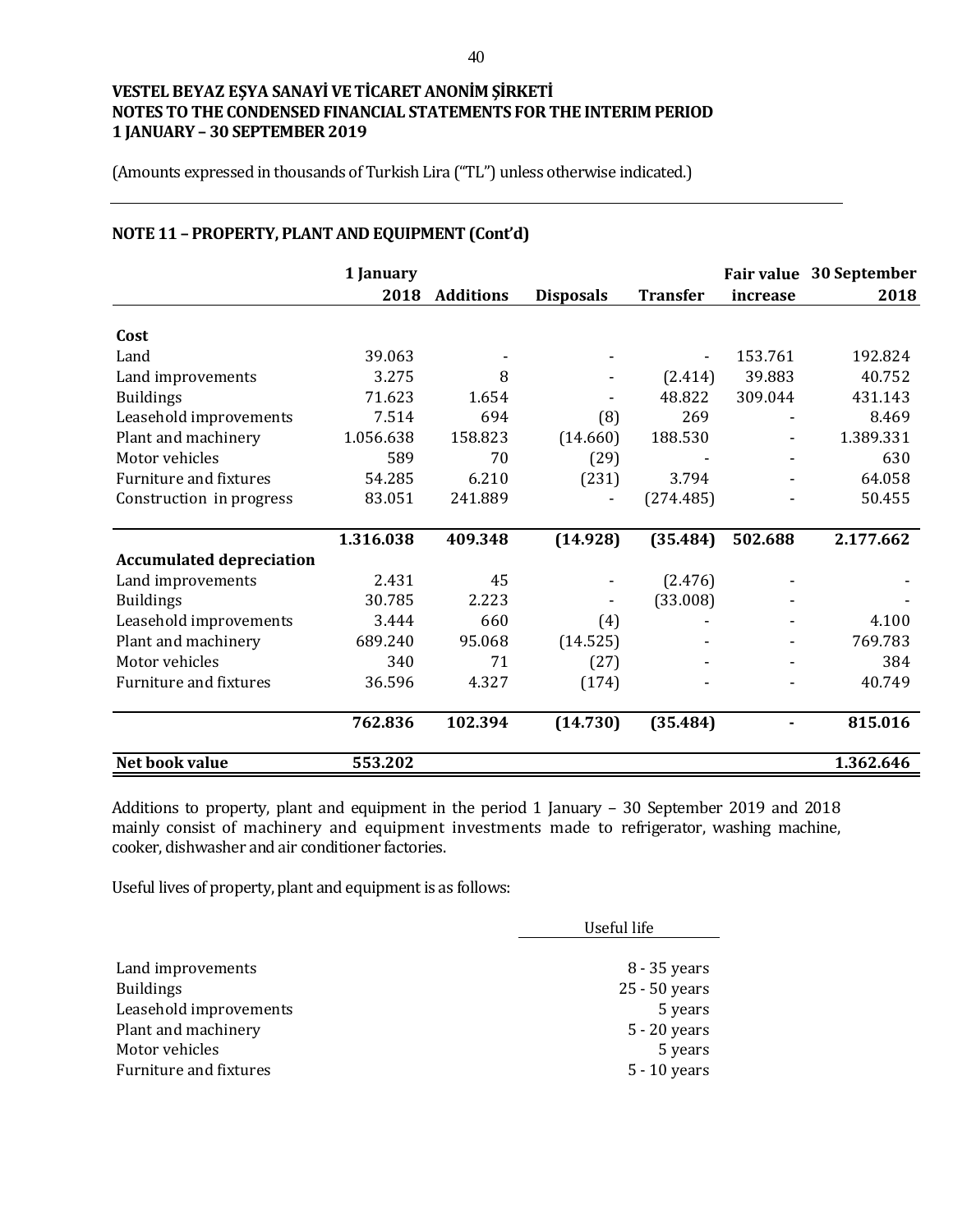(Amounts expressed in thousands of Turkish Lira ("TL") unless otherwise indicated.)

# **NOTE 11 – PROPERTY, PLANT AND EQUIPMENT (Cont'd)**

Allocation of period depreciation and amortization expenses is as follows:

|                                              | 1 January - | 1 January -<br>30 September 30 September |
|----------------------------------------------|-------------|------------------------------------------|
|                                              | 2019        | 2018                                     |
| Cost of sales                                | 162.535     | 99.920                                   |
| Research and development expenses            | 24.411      | 16.907                                   |
| Marketing, selling and distribution expenses | 457         | 378                                      |
| General administrative expenses              | 1.262       | 921                                      |
|                                              | 188.665     | 118.126                                  |

### **NOTE 12 –RIGHT OF USE ASSETS**

|                                 |           | <b>Effect of change in</b> |                  |              |
|---------------------------------|-----------|----------------------------|------------------|--------------|
|                                 | 1 January | accounting                 |                  | 30 September |
|                                 | 2019      | policies                   | <b>Additions</b> | 2019         |
| Cost                            |           |                            |                  |              |
| Land and buildings              |           | 43.353                     |                  | 43.353       |
| Machinery                       |           | 30.487                     |                  | 30.487       |
|                                 |           |                            |                  |              |
|                                 |           | 73.840                     |                  | 73.840       |
| <b>Accumulated amortization</b> |           |                            |                  |              |
| Land and buildings              |           | -                          | 3.719            | 3.719        |
| Machinery                       |           |                            | 6.317            | 6.317        |
|                                 |           |                            |                  |              |
|                                 |           | $\blacksquare$             | 10.036           | 10.036       |
| Net book value                  |           | 73.840                     |                  | 63.804       |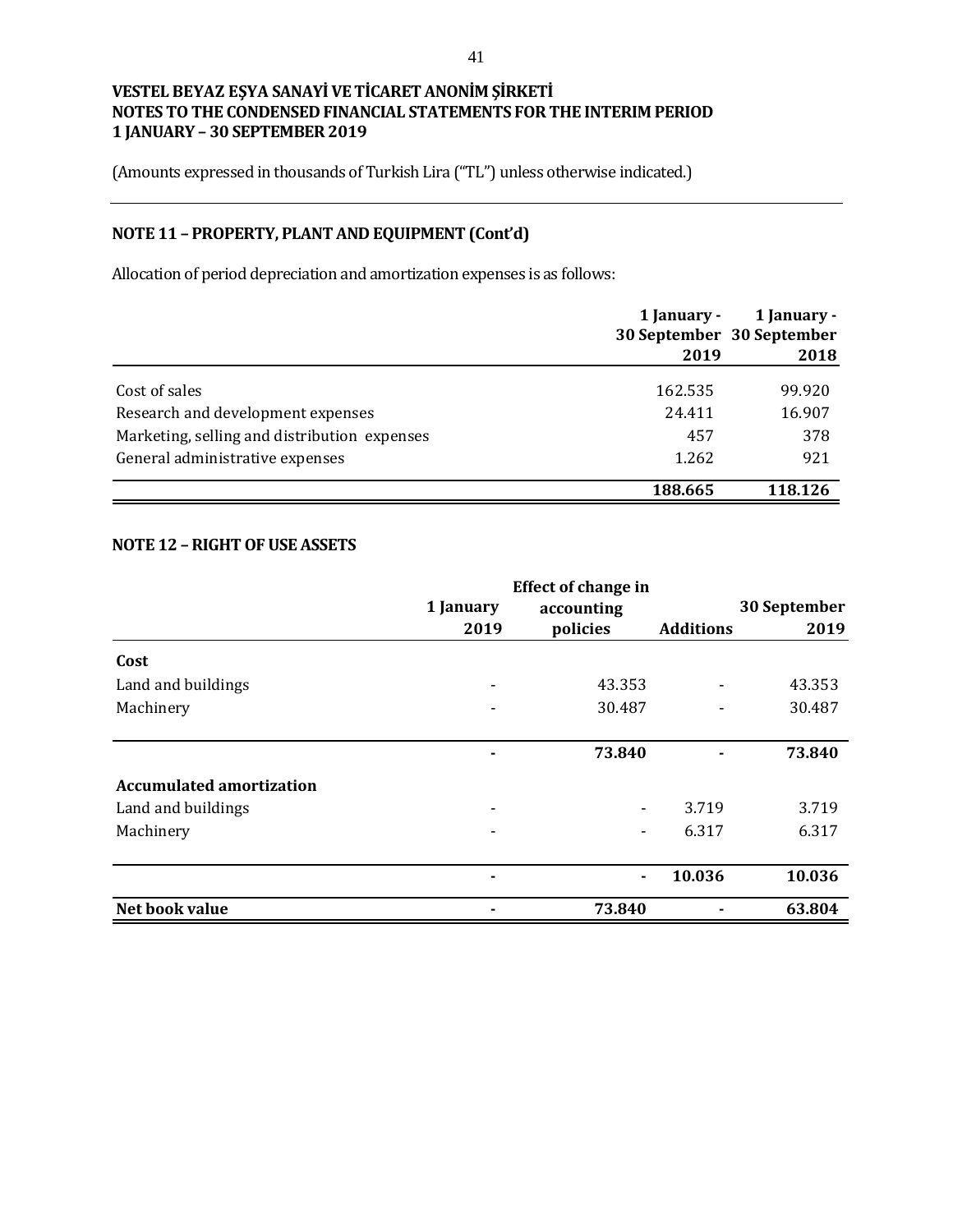(Amounts expressed in thousands of Turkish Lira ("TL") unless otherwise indicated.)

#### **NOTE 13 – INTANGIBLE ASSETS**

|                                 | 1 January |                                    |       |                          | 30 September |
|---------------------------------|-----------|------------------------------------|-------|--------------------------|--------------|
|                                 |           | 2019 Additions Disposals Transfers |       |                          | 2019         |
| Cost                            |           |                                    |       |                          |              |
| Rights                          | 6.429     |                                    |       | $\overline{\phantom{a}}$ | 6.429        |
| Development cost                | 244.701   | 42.046                             | (279) |                          | 286.468      |
| Other intangible assets         | 16.127    | 602                                |       | 85                       | 16.814       |
|                                 | 267.257   | 42.648                             | (279) | 85                       | 309.711      |
| <b>Accumulated amortization</b> |           |                                    |       |                          |              |
| Rights                          | 6.360     | 6                                  |       |                          | 6.366        |
| Development cost                | 107.534   | 18.822                             |       | $\blacksquare$           | 126.356      |
| Other intangible assets         | 6.496     | 1.067                              |       |                          | 7.563        |
|                                 | 120.390   | 19.895                             |       |                          | 140.285      |
| Net book value                  | 146.867   |                                    |       |                          | 169.426      |

|                                 | 1 January |                                    |      | 30 September |
|---------------------------------|-----------|------------------------------------|------|--------------|
|                                 |           | 2018 Additions Disposals Transfers |      | 2018         |
| Cost                            |           |                                    |      |              |
| Rights                          | 6.376     |                                    |      | 6.376        |
| Development cost                | 197.197   | 34.065                             | (21) | 231.241      |
| Other intangible assets         | 13.762    | 1.121                              |      | 14.883       |
|                                 | 217.335   | 35.186                             | (21) | 252.500      |
| <b>Accumulated amortization</b> |           |                                    |      |              |
| Rights                          | 6.357     | 2                                  |      | 6.359        |
| Development cost                | 87.391    | 14.916                             |      | 102.307      |
| Other intangible assets         | 5.373     | 814                                |      | 6.187        |
|                                 | 99.121    | 15.732                             |      | 114.853      |
| Net book value                  | 118.214   |                                    |      | 137.647      |

Development costs, incurred by the Company on development projects relating to refrigerators, split air conditioners, washing machines, cookers and dish washers are capitalized as intangible assets when it is probable that costs will be recovered through future commercial activity and only if the cost can be measured reliably.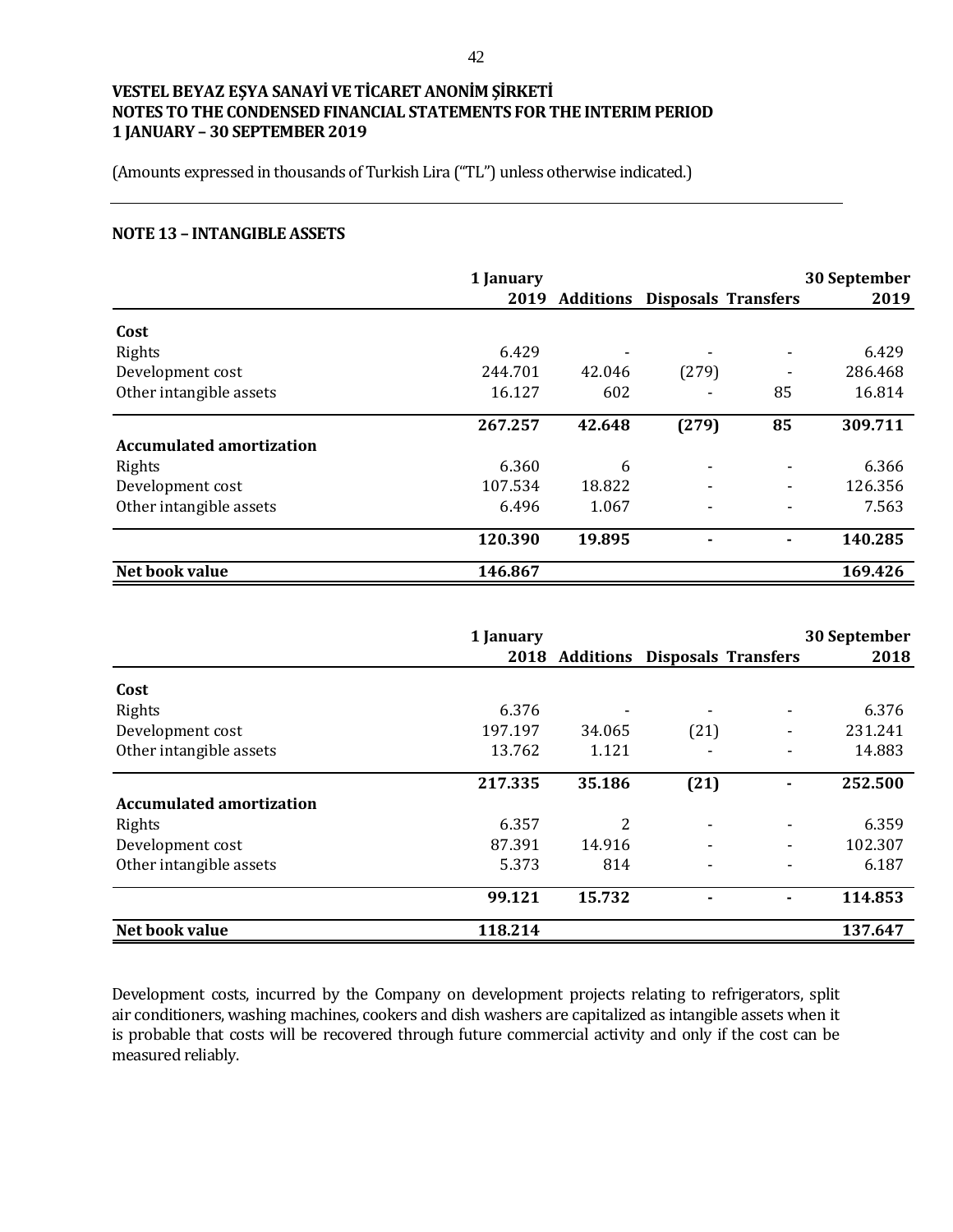(Amounts expressed in thousands of Turkish Lira ("TL") unless otherwise indicated.)

## **NOTE 13 – INTANGIBLE ASSETS (Cont'd)**

Useful lives of intangible assets are as follows:

| Useful life    |
|----------------|
|                |
| $3 - 15$ years |
| $2 - 10$ years |
| $2 - 15$ years |
|                |

#### **NOTE 14 – PROVISIONS, CONTINGENT ASSETS AND LIABILITIES**

| a) Provisions                  |                                    |       |
|--------------------------------|------------------------------------|-------|
|                                | 30 September 2019 31 December 2018 |       |
| <b>Short - term provisions</b> |                                    |       |
| Provision for lawsuit risks    | 3.898                              | 3.190 |
|                                | 3.898                              | 3.190 |

### **b) Guarantees received by the Company**

|                                        | 30 September 2019 31 December 2018 |                 |
|----------------------------------------|------------------------------------|-----------------|
| Guarantee letters<br>Cheques and notes | 36.592<br>1.909                    | 27.062<br>6.879 |
| Collaterals and pledges                | 5.805.457                          | 5.269.273       |
|                                        | 5.843.958                          | 5.303.214       |

Vestel Elektronik Sanayi ve Ticaret A.Ş. and Vestel Ticaret A.Ş. has given guarantees to various banks on behalf of the Company for its forward contracts and bank borrowings.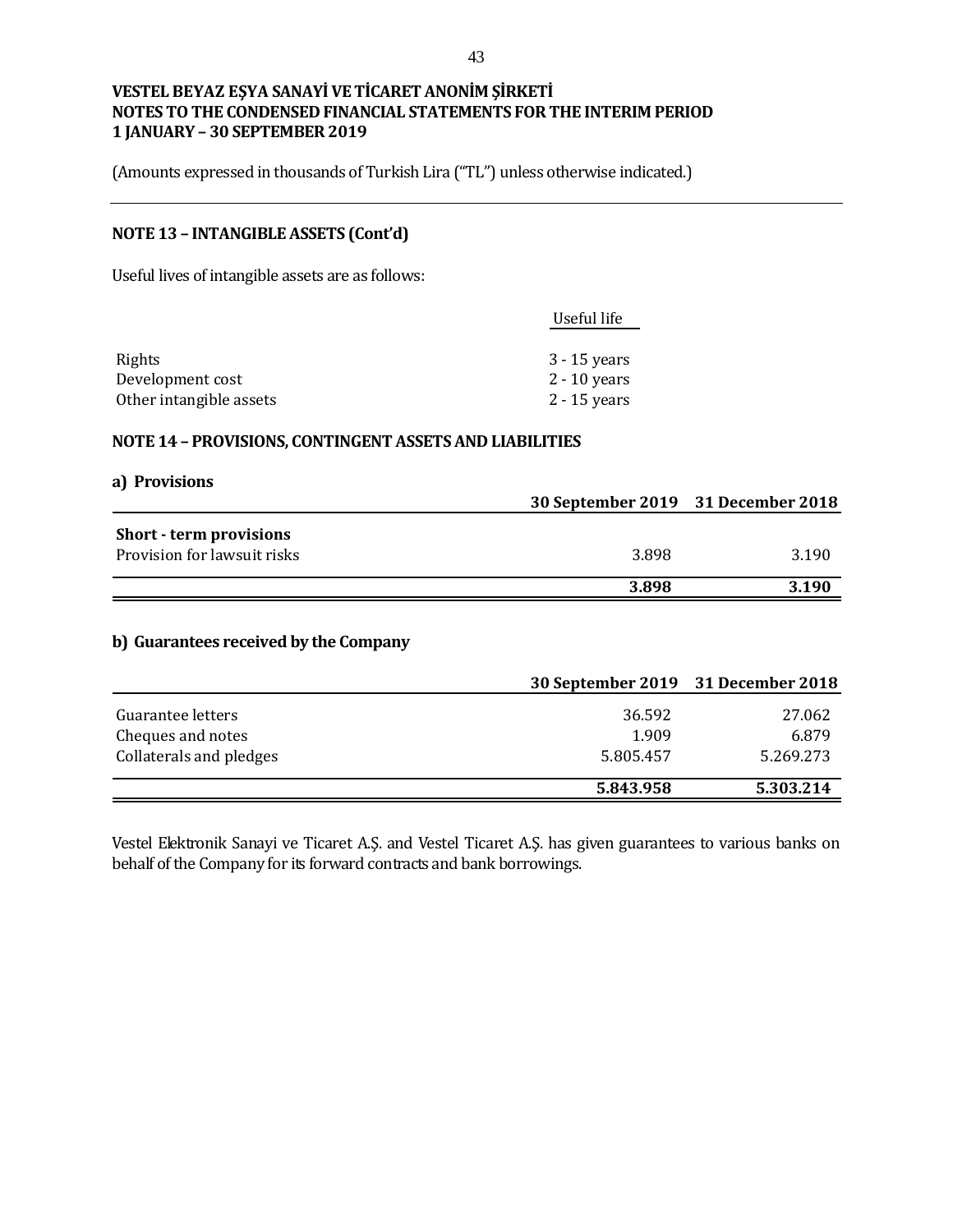(Amounts expressed in thousands of Turkish Lira ("TL") unless otherwise indicated.)

# **NOTE 14 – PROVISIONS, CONTINGENT ASSETS AND LIABILITIES (Cont'd)**

## **c) Collaterals, pledges and mortgages ("CPM's") given by the Company are as follows:**

|                                                                                                                      | <b>USD</b> | <b>EUR</b> |         | TL         |
|----------------------------------------------------------------------------------------------------------------------|------------|------------|---------|------------|
| <b>CPM's given by the Group</b>                                                                                      | ('000)     | ('000)     | TL      | Equivalent |
| 30 September 2019                                                                                                    |            |            |         |            |
| A. CPM's given on behalf of its own legal entity                                                                     |            | 9.420      | 34.769  | 93.019     |
| B. CPM's given on behalf of fully consolidated<br>subsidiaries                                                       |            |            |         |            |
| C. CPM's given on behalf of third parties for<br>ordinary course of business                                         |            |            |         |            |
| D. Total amount of other CPM's given                                                                                 | 1.008.140  | 32.031     | 854.865 | 6.758.095  |
| i. Total amount of CPM's given on behalf of the<br>parent company<br>ii. Total amount of CPM's given to on behalf of | 722.288    |            | 614.806 | 4.702.304  |
| other group companies which are not in scope of B<br>and C.                                                          | 285.852    | 32.031     | 240.059 | 2.055.791  |
| iii. Total amount of CPM's given on behalf of third<br>parties which are not in scope of C.                          |            |            |         |            |
| <b>Total</b>                                                                                                         | 1.008.140  | 41.451     | 889.634 | 6.851.114  |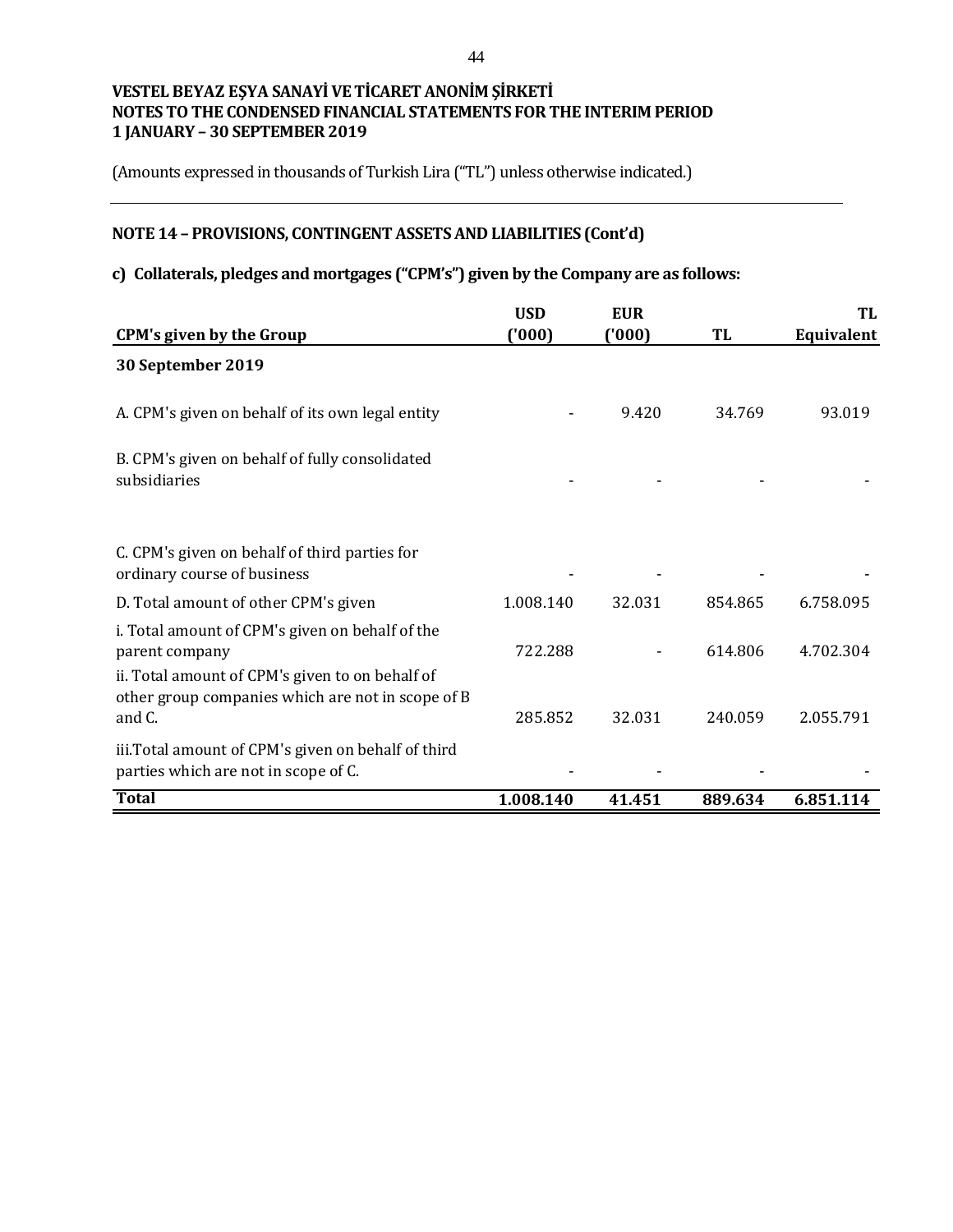(Amounts expressed in thousands of Turkish Lira ("TL") unless otherwise indicated.)

| NOTE 14 - PROVISIONS, CONTINGENT ASSETS AND LIABILITIES (Cont'd)                                                                                                          | <b>USD</b> | <b>EUR</b> |         | TL         |
|---------------------------------------------------------------------------------------------------------------------------------------------------------------------------|------------|------------|---------|------------|
| <b>CPM's given by the Group</b>                                                                                                                                           | (000)      | (000)      | TL      | Equivalent |
| 31 December 2018                                                                                                                                                          |            |            |         |            |
| A. CPM's given on behalf of its own legal entity                                                                                                                          |            | 7.420      | 41.916  | 86.642     |
| B. CPM's given on behalf of fully consolidated<br>subsidiaries                                                                                                            |            |            |         |            |
| C. CPM's given on behalf of third parties for<br>ordinary course of business                                                                                              |            |            |         |            |
| D. Total amount of other CPM's given                                                                                                                                      | 1.008.140  | 44.487     | 907.894 | 6.479.785  |
| i. Total amount of CPM's given on behalf of the<br>parent company<br>ii. Total amount of CPM's given to on behalf of<br>other group companies which are not in scope of B | 722.288    |            | 667.835 | 4.467.720  |
| and C.                                                                                                                                                                    | 285.852    | 44.487     | 240.059 | 2.012.065  |
| iii. Total amount of CPM's given on behalf of third<br>parties which are not in scope of C.                                                                               |            |            |         |            |
| <b>Total</b>                                                                                                                                                              | 1.008.140  | 51.907     | 949.810 | 6.566.427  |

The Company has given collaterals to various banks on behalf of Vestel Elektronik Sanayi and Ticaret A.Ş. Vestel Ticaret A.Ş. and Vestel Holland BV for their forward contracts and bank loans obtained.

Proportion of other CPM's given by the Company to its equity 400 % as of 30 September 2019 (31 December 2018: 358%).

### **NOTE 15 – COMMITMENTS**

As of the balance sheet date the Company has committed to realize exports amounting to 716.998 thousand USD (31 December 2018: 615.687 thousand USD) due to the export and investment incentive certificates obtained.

As of 30 September 2019 the Company has forward foreign currency purchase contract that amounts to 224.438 thousand TL, 33.280 thousand EUR and 109.565 thousand USD against forward foreign currency sales contract that amounts to 20.275 thousand USD, 71.148 thousand EUR and 499.972 thousand TL (31 December 2018: 347.064 thousand TL, 41.714 thousand EUR and 158.639 thousand USD against forward foreign currency sales contract that amounts to 109.555 thousand EUR, 23.681 thousand USD and 669.358 thousand TL sales contracts).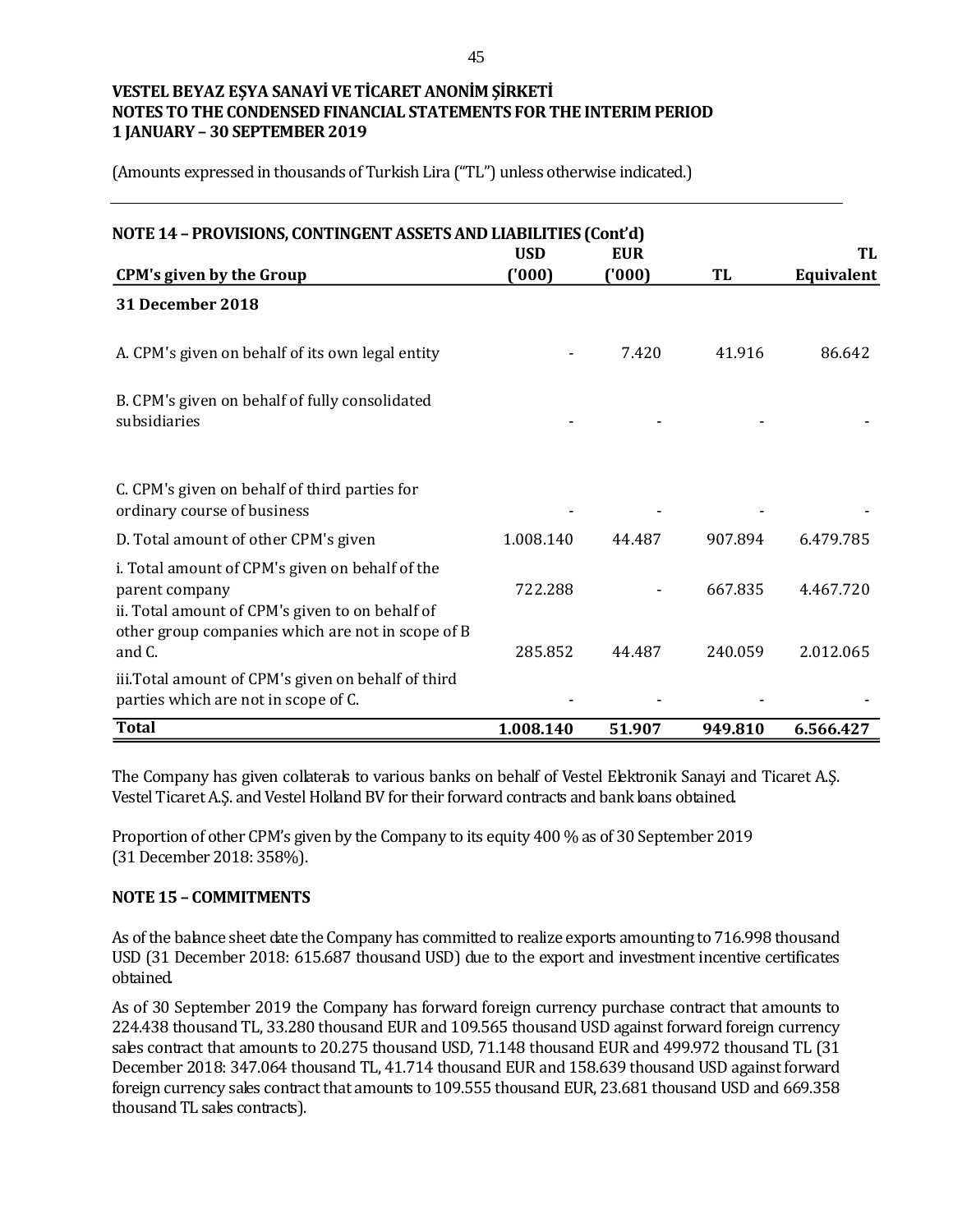(Amounts expressed in thousands of Turkish Lira ("TL") unless otherwise indicated.)

#### **NOTE 16 – EMPLOYEE BENEFITS**

#### **Liabilities for employee benefits:**

|                          | 30 September 2019 31 December 2018 |        |
|--------------------------|------------------------------------|--------|
| Due to personnel         | 32.068                             | 23.224 |
| Social security payables | 9.929                              | 7.972  |
|                          | 41.997                             | 31.196 |

#### **Long term provisions for employee benefits:**

|                                               | 30 September 2019 31 December 2018 |        |
|-----------------------------------------------|------------------------------------|--------|
| Provision for employment termination benefits | 44.140                             | 38.713 |

Under Turkish law, the Company is required to pay employment termination benefits to each employee whose employment is terminated without due caus. In addition, under the existing Social Security Law No. 506, clause No. 60, amended by the Labor Laws dated 6 March 1981, No. 2422 and 25 August 1999, No. 4447, the Company is also required to pay termination benefits to each employee who has earned the right to retire by receiving termination indemnities.

The amount payable is the equivalent of one month's gross salary for each year of service and is limited to a maximum of TL 6.379,86 TL / year as of 30 September 2019 (31 December 2018: 5.434,42 TL/year).

The provision for employee termination benefits is not funded.

The provision is calculated by estimating the present value of the future obligation of the company arising from retirement of employees. Turkish Accounting Standards No: 19 ("Employee Benefits") requires actuarial valuation methods to be developed to estimate the enterprise's obligation under defined employee plans. Accordingly actuarial assumptions were used in the calculation of the total liability which is described below:

The principal assumption is that the maximum liability for each year of service will increase in line with inflation. Thus, the discount rate applied represents the expected real rate after adjusting for the anticipated effects of future inflation. An expected inflation rate and appropriate discount rate should both be determined, the net of these being real discount rate. Consequently in the accompanying financial statements as at 30 September 2019 the provision is calculated by estimating the present value of the future obligation of the company arising from retirement of employees. As of 30 September 2019 provision is calculated based on real discount rate of 5,45% (31 December 2018: 5,45%) assuming 10 % annual inflation rate and 15,99% discount rate.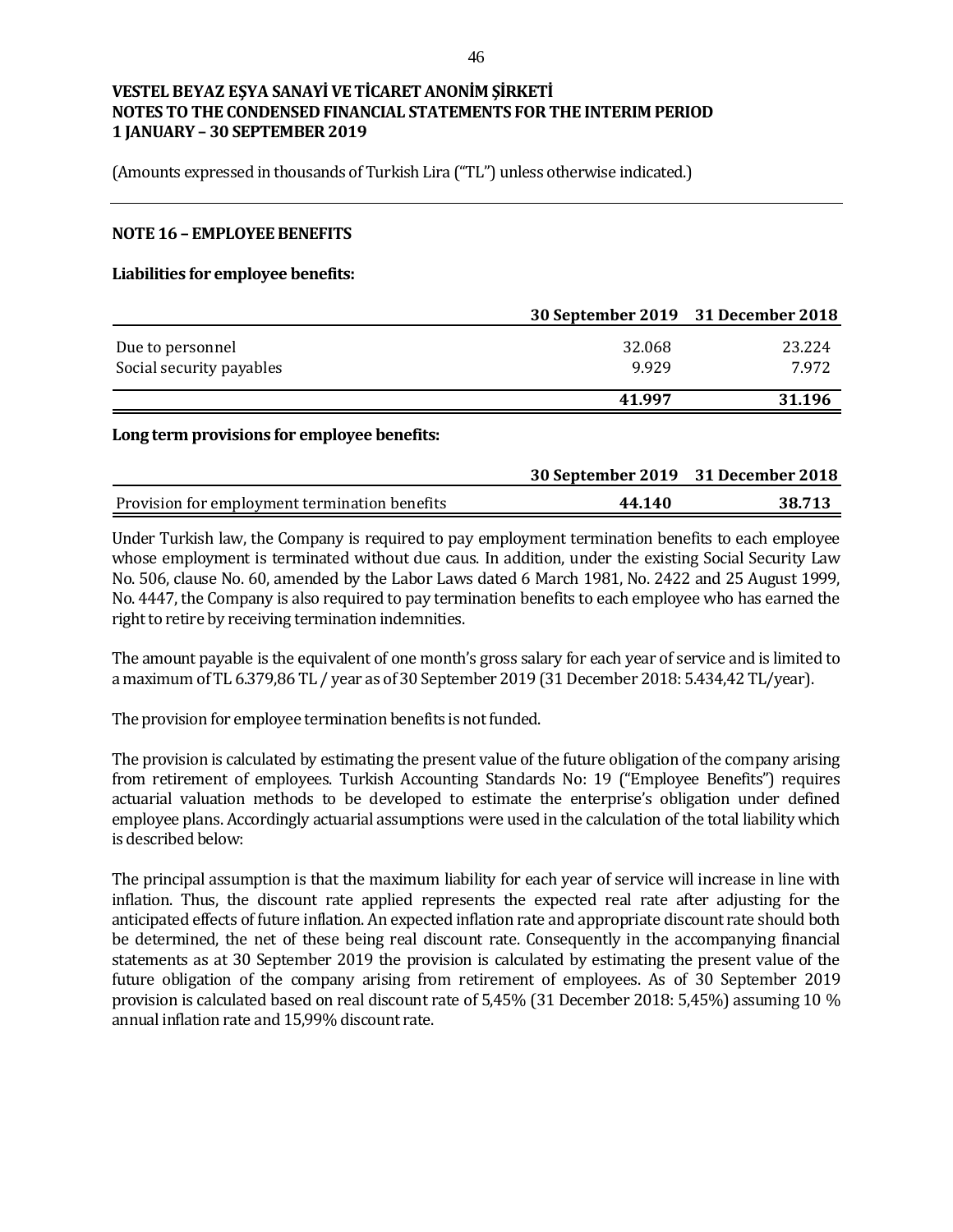(Amounts expressed in thousands of Turkish Lira ("TL") unless otherwise indicated.)

# **NOTE 16 – EMPLOYEE BENEFITS (Cont'd)**

The movements in the provision for employment termination benefit are as follows:

|                                | 1 January -<br>30 September 2019 30 September 2018 | 1 January - |
|--------------------------------|----------------------------------------------------|-------------|
| <b>Balance at 1 January</b>    | 38.713                                             | 31.749      |
| Increase during the year       | 3.596                                              | 4.092       |
| Payments during the year       | (4.544)                                            | (4.088)     |
| Actuarial (gain) /loss         | 1.437                                              | 976         |
| Interest expense               | 4.938                                              | 2.890       |
| <b>Balance at 30 September</b> | 44.140                                             | 35.619      |

## **NOTE 17 –OTHER ASSETS AND LIABILITIES**

|                                      |        | 30 September 2019 31 December 2018 |
|--------------------------------------|--------|------------------------------------|
| Other current assets                 |        |                                    |
| VAT carried forward                  | 104    | 221                                |
| Receivables from government agencies | 12.500 |                                    |
| <b>Other</b>                         | 3.614  | 609                                |
|                                      | 16.218 | 830                                |
| Other current liabilities            |        |                                    |
| Taxes and dues payable               | 13.199 | 6.280                              |
| Advances received                    | 40.508 | 108                                |
| <b>Other</b>                         | 5.290  | 414                                |
|                                      |        |                                    |
|                                      | 58.997 | 6.802                              |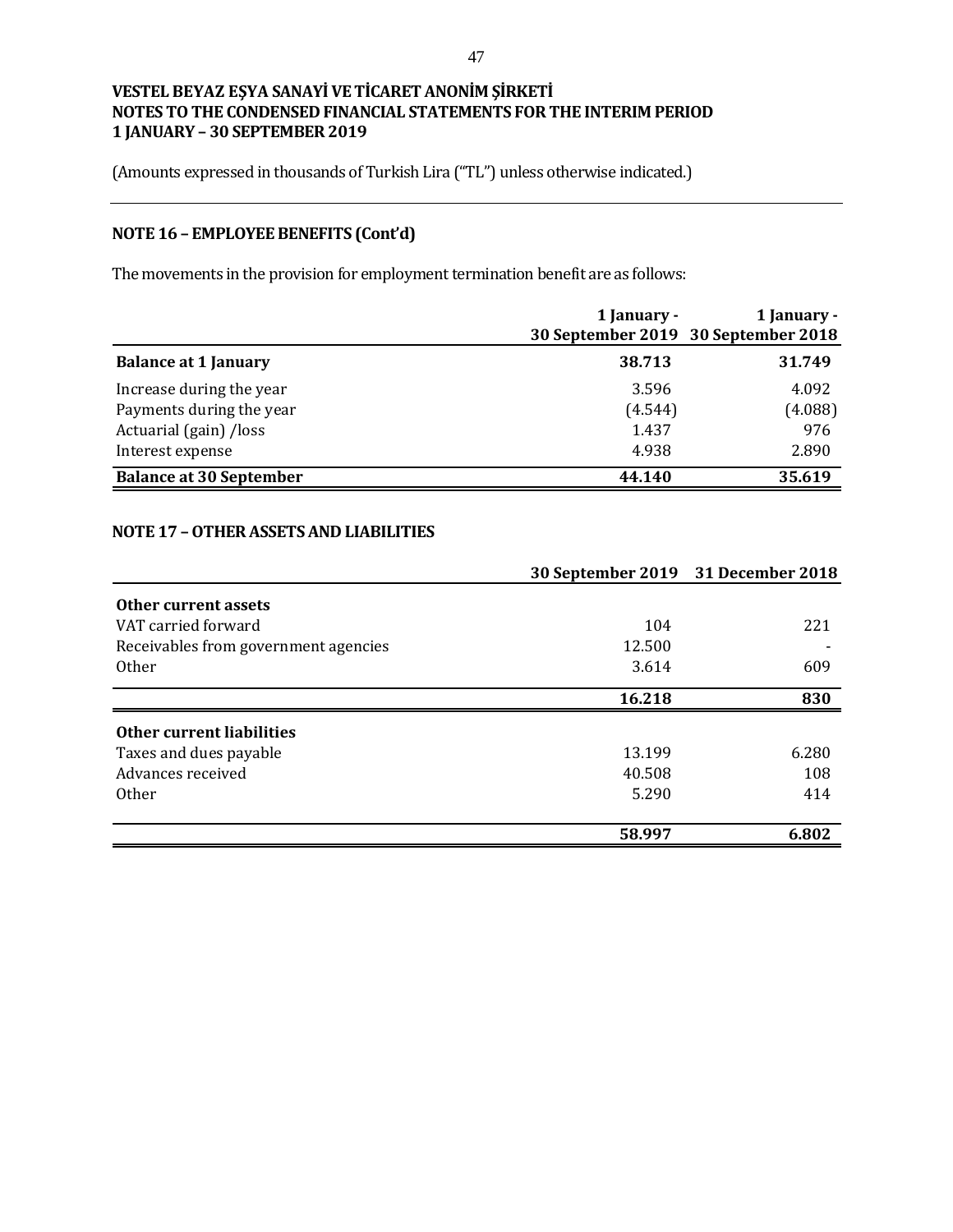(Amounts expressed in thousands of Turkish Lira ("TL") unless otherwise indicated.)

### **NOTE 18 – CAPITAL, RESERVES AND OTHER EQUITY ITEMS**

### **a) Paid in capital**

|                               | 30 September 2019 31 December 2018 |         |  |
|-------------------------------|------------------------------------|---------|--|
|                               |                                    |         |  |
| Shares of par value TL 1 each |                                    |         |  |
| Issued share capital          | 190.000                            | 190.000 |  |

As of 30 September 2019 and 31 December 2018 the shareholding structure is as follows:

|                                          | <b>Shareholding</b>                               |         | Amount  |         |
|------------------------------------------|---------------------------------------------------|---------|---------|---------|
|                                          | 30 September 31 December 30 September 31 December |         |         |         |
|                                          | 2019                                              | 2018    | 2019    | 2018    |
| Vestel Elektronik Sanayi ve Ticaret A.Ş. | 95,18%                                            | 95.18%  | 180.834 | 180.834 |
| Shares held by public                    | 4,82%                                             | 4,82%   | 9.166   | 9.166   |
|                                          | 100,00%                                           | 100,00% | 190.000 | 190.000 |

#### **b) Adjustments to share capital**

Adjustment to share capital (restated to 31 December 2004 purchasing power of money) is the difference between restated share capital and historical share capital.

|                             | 30 September 2019 31 December 2018 |       |
|-----------------------------|------------------------------------|-------|
| Adjustment to share capital | 9.734                              | 9.734 |

#### **c) Share Premium**

Share premium account refers the difference between par value of the company's shares and the amount of the company received for newly issued shares. The share premium account is disclosed under equity as a separate line item and may not be distributed. It may be used in capital increase.

|               | 30 September 2019 31 December 2018 |         |  |
|---------------|------------------------------------|---------|--|
| Share premium | 109.031                            | 109.031 |  |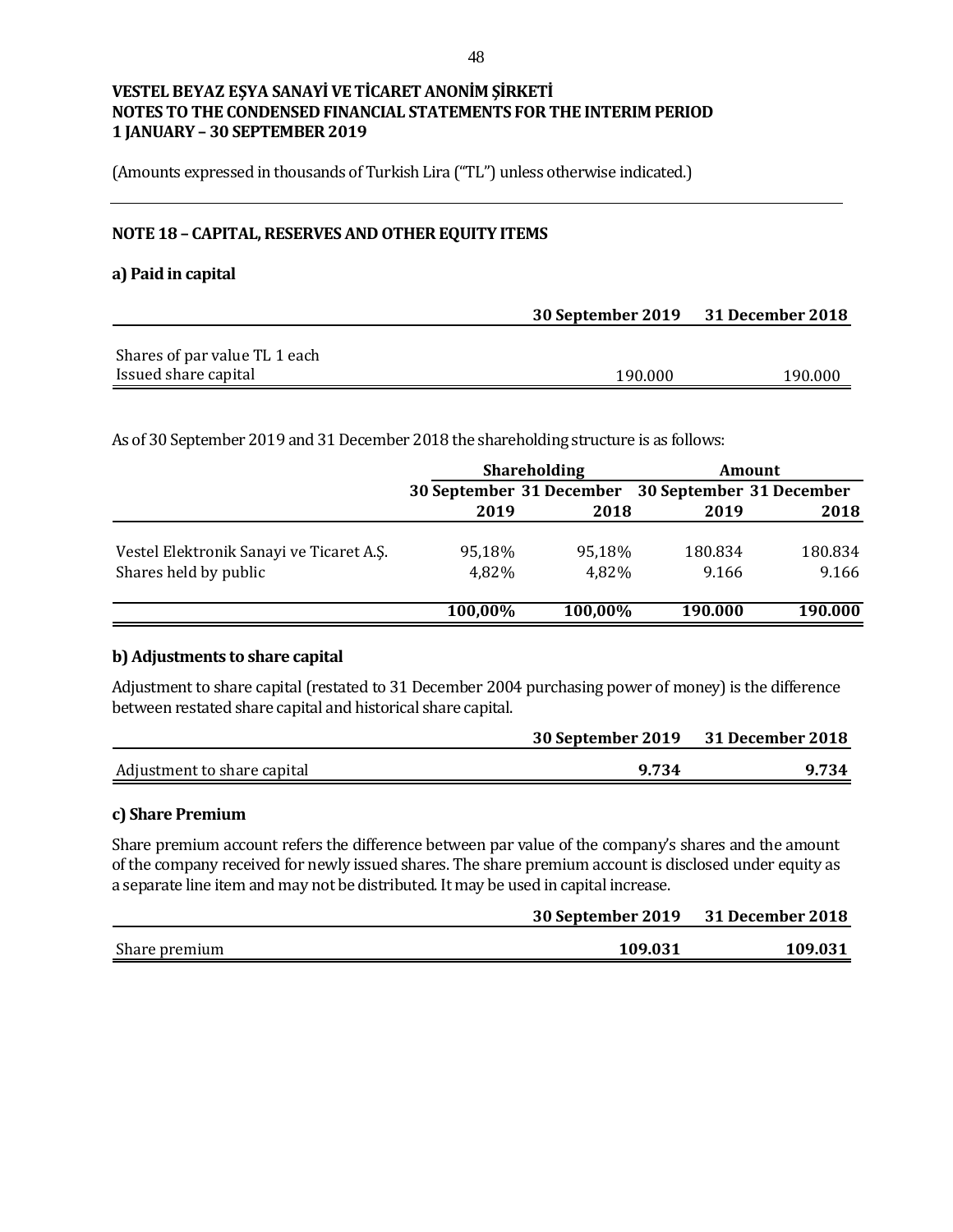(Amounts expressed in thousands of Turkish Lira ("TL") unless otherwise indicated.)

## **NOTE 18 – CAPITAL, RESERVES AND OTHER EQUITY ITEMS (Cont'd)**

## **d) Restricted reserves ("Legal reserves")**

The legal reserves consist of first and second legal reserves appropriated in accordance with the Turkish Commercial Code ("TCC"). The first legal reserve is appropriated out of the statutory profits at the rate of 5%, until the total reserve reaches a maximum of 20% of the Company's share capital. The second legal reserve is appropriated at the rate of 10% of all distributions in excess of 5% of the Company's share capital. Under TCC, the legal reserves can only be used to offset losses and are not available for any other usage unless they exceed 50% of paid in share capital.

|                               | 30 September 2019 | <b>31 December 2018</b> |
|-------------------------------|-------------------|-------------------------|
| Legal reserves                | 173.938           | 118.206                 |
| e) Retained earnings          | 30 September 2019 | <b>31 December 2018</b> |
| <b>Extraordinary reserves</b> | 282.356           | 282.356                 |
| Previous year's profits       | 75.429            | 70.365                  |
|                               | 357.785           | 352.721                 |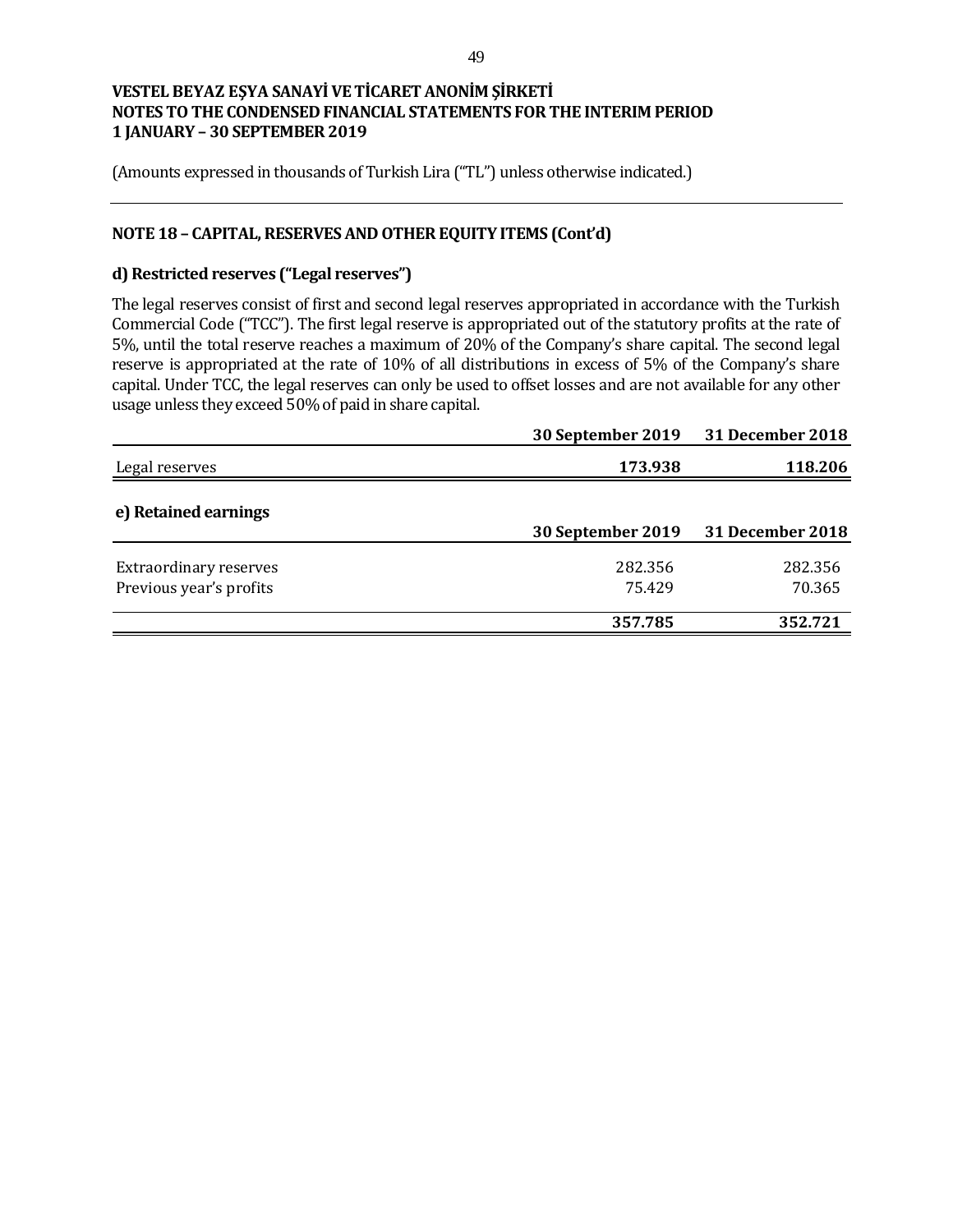(Amounts expressed in thousands of Turkish Lira ("TL") unless otherwise indicated.)

## **NOTE 18 – CAPITAL, RESERVES AND OTHER EQUITY ITEMS (Cont'd)**

## **f) Dividend distribution**

For quoted companies dividends are distributed in accordance with the Communiqué Serial II -19.1 on "Principals Regarding Distribution of Interim Dividends" issued by the CMB effective from 1 February 2014.

Companies distribute dividends in accordance with their dividend payment policies settled and dividend payment decision taken in general assembly and in conformity with relevant legislations. The communiqué does not state a minimum dividend rate. Companies distribute dividends in accordance with the method defined in their dividend policy or articles of association. Additionally, dividend can be distributed in fixed or variable installments and dividend advances can be paid over the profit on interim financial statements.

Unless the general reserves that has to be appropriated in accordance with TCC or the dividend to shareholders as determined in the articles of association or dividend policy are set aside; no decision can be taken to set aside other reserves, to transfer reserves to the subsequent year or to distribute dividends to holders of usufruct right certificates, to board of directors members or to employees; and no dividend can be distributed to those unless the determined dividend to shareholders is paid in cash.

On the other hand, in accordance with the Articles of Association of the Company, up to 5% of retained earnings after dividend distribution could be allocated to the Board of Directors or used for certain reasons designated by the Board of Directors when necessary.

- Based on the approval of the General Assembly, up to %3 of retained earnings after dividend distribution could be allocated to plant investments designated in accordance with article of 468 in TCC,
- Up to %5 of retained earnings after dividend distribution could be allocated to the Board of Directors as necessary,
- Up to %5 of retained earnings after dividend distribution could be allocated to donations, bonuses etc.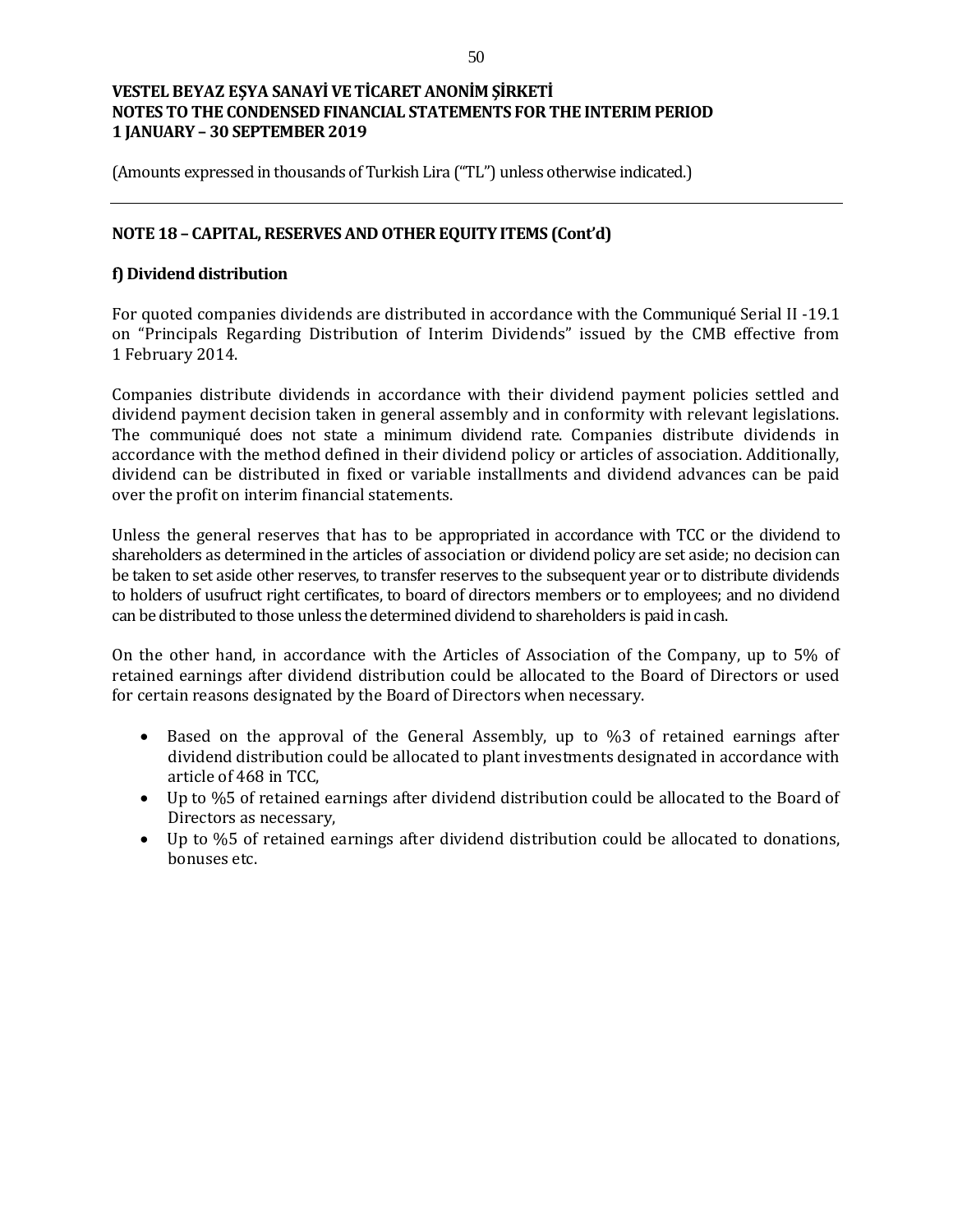(Amounts expressed in thousands of Turkish Lira ("TL") unless otherwise indicated.)

# **NOTE 19 – SALES**

|                       | 1 January -<br>2019 | 1 January -<br>2018 | $1$ July-<br>30 September 30 September 30 September 30 September<br>2019 | 1 July-<br>2018 |
|-----------------------|---------------------|---------------------|--------------------------------------------------------------------------|-----------------|
| Domestic sales        | 916.025             | 1.023.454           | 324.872                                                                  | 300.028         |
| Overseas sales        | 4.084.519           | 2.877.918           | 1.469.732                                                                | 1.177.055       |
| Gross sales           | 5.000.544           | 3.901.372           | 1.794.604                                                                | 1.477.083       |
| Less: Sales discounts | (4.729)             | (4.054)             | (2.107)                                                                  | (2.961)         |
| <b>Net sales</b>      | 4.995.815           | 3.897.318           | 1.792.497                                                                | 1.474.122       |
| Cost of sales         | (4.340.192)         | (3.112.213)         | (1.588.031)                                                              | (1.058.243)     |
| <b>Gross profit</b>   | 655.623             | 785.105             | 204.466                                                                  | 415.879         |

### **NOTE 20 – EXPENSES BY NATURE**

|                                                | 1 January - | 1 January -<br>30 September 30 September 30 September 30 September | 1 July-   | 1 July-   |
|------------------------------------------------|-------------|--------------------------------------------------------------------|-----------|-----------|
|                                                | 2019        | 2018                                                               | 2019      | 2018      |
|                                                |             |                                                                    |           |           |
| Raw materials, supplies and finished goods     | 3.881.426   | 2.802.270                                                          | 1.394.794 | 990.682   |
| Changes in finished goods, work in process and |             |                                                                    |           |           |
| trade goods                                    | (109.876)   | (117.652)                                                          | (22.386)  | (91.611)  |
| Personnel expenses                             | 349.325     | 263.158                                                            | 126.506   | 93.568    |
| Depreciation and amortization                  | 188.665     | 118.126                                                            | 65.312    | 43.250    |
| <b>Other</b>                                   | 193.546     | 177.395                                                            | 83.746    | 71.130    |
|                                                | 4.503.086   | 3.243.297                                                          | 1.647.972 | 1.107.019 |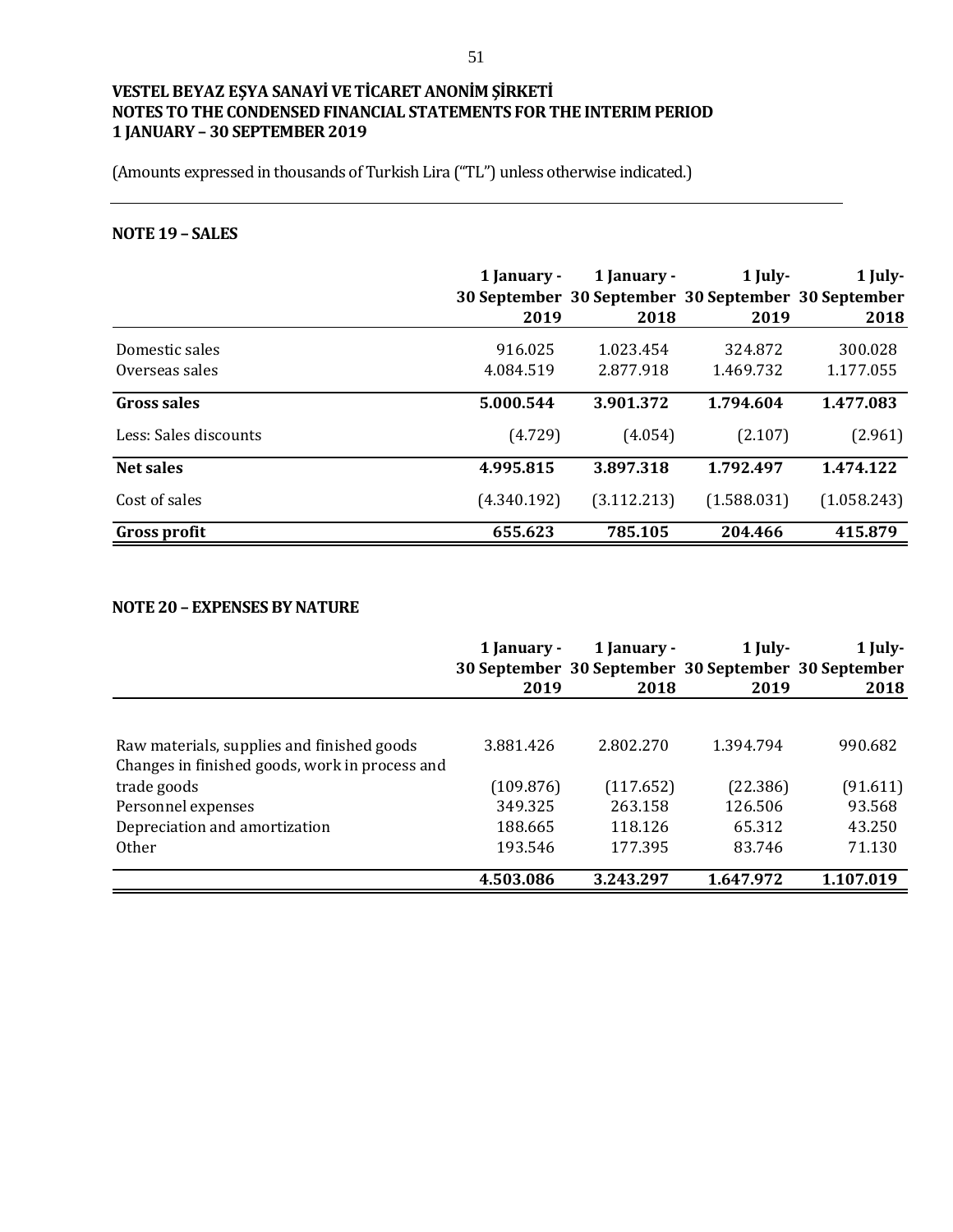(Amounts expressed in thousands of Turkish Lira ("TL") unless otherwise indicated.)

## **NOTE 21 – GENERAL ADMINISTRATIVE EXPENSES, MARKETING EXPENSES, RESEARCH AND DEVELOPMENT EXPENSES**

## **a) General administrative expenses:**

|                                       | 1 January - | 1 January - | 1 July- | 1 July-<br>30 September 30 September 30 September 30 September |
|---------------------------------------|-------------|-------------|---------|----------------------------------------------------------------|
|                                       |             |             |         |                                                                |
|                                       | 2019        | 2018        | 2019    | 2018                                                           |
| Personnel expenses                    | 9.529       | 9.369       | 3.690   | 3.008                                                          |
| Consultancy and IT expenses           | 17.489      | 13.659      | 6.040   | 4.745                                                          |
| Rent and office expenses              | 5.440       | 3.955       | 1.769   | 1.311                                                          |
| Travelling expense                    | 1.380       | 1.064       | 478     | 453                                                            |
| <b>Energy expenses</b>                | 698         | 557         | 259     | 190                                                            |
| Depreciation and amortization         | 1.262       | 921         | 419     | 295                                                            |
| External benefits and services        | 234         | 299         | 94      | 29                                                             |
| <b>Other</b>                          | 12.859      | 13.902      | 3.815   | 2.676                                                          |
|                                       | 48.891      | 43.726      | 16.564  | 12.707                                                         |
|                                       |             |             |         |                                                                |
| <b>Marketing expenses:</b><br>b)      |             |             |         |                                                                |
| Personnel expenses                    | 15.485      | 11.696      | 5.765   | 4.187                                                          |
| <b>Transportation expenses</b>        | 40.399      | 28.843      | 14.730  | 11.546                                                         |
| Tax and duties                        | 8.719       | 5.996       | 3.224   | 2.521                                                          |
| Insurance expenses                    | 1.482       | 1.303       | 475     | 513                                                            |
| Depreciation and amortization         | 457         | 378         | 154     | 141                                                            |
| Other                                 | 6.503       | 6.457       | 2.793   | 3.626                                                          |
|                                       | 73.045      | 54.673      | 27.141  | 22.534                                                         |
|                                       |             |             |         |                                                                |
| c) Research and development expenses: |             |             |         |                                                                |
| Depreciation and amortization         | 24.411      | 16.907      | 8.892   | 6.028                                                          |
| Personnel expenses                    | 6.436       | 7.124       | 2.275   | 3.063                                                          |
| <b>Other</b>                          | 10.111      | 8.654       | 5.069   | 4.444                                                          |
|                                       | 40.958      | 32.685      | 16.236  | 13.535                                                         |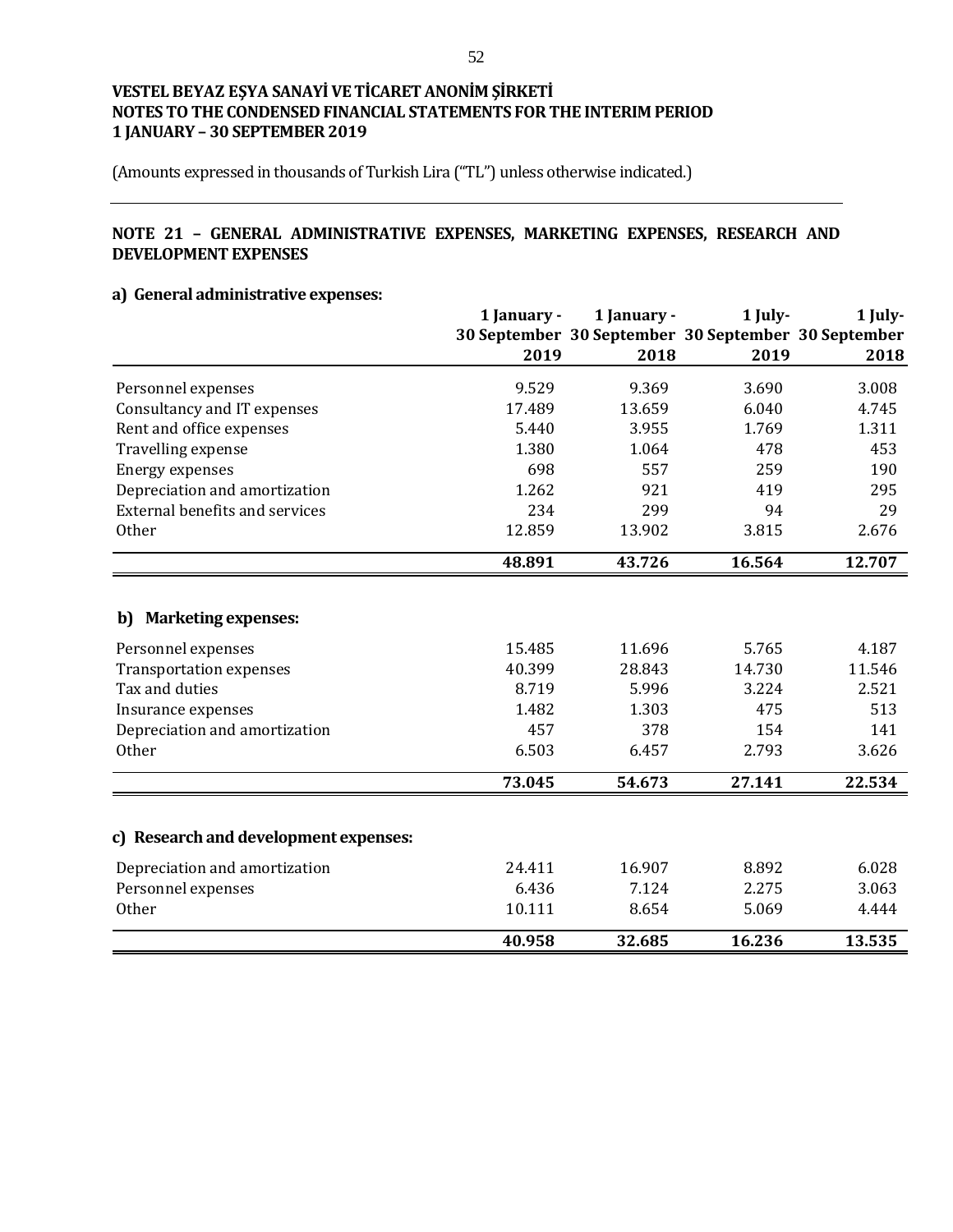(Amounts expressed in thousands of Turkish Lira ("TL") unless otherwise indicated.)

## **NOTE 22 –OTHER INCOME AND EXPENSE FROM OPERATING ACTIVITIES**

| a) Other operating income                   | 1 January - | 1 January -<br>30 September 30 September 30 September 30 September | $1$ July- | $1$ July- |
|---------------------------------------------|-------------|--------------------------------------------------------------------|-----------|-----------|
|                                             | 2019        | 2018                                                               | 2019      | 2018      |
| Credit finance gains arising from trading   |             |                                                                    |           |           |
| activities                                  | 16.177      | 6.574                                                              | 3.280     | 4.325     |
| Foreign exchange gains arising from trading |             |                                                                    |           |           |
| activities                                  | 192.389     | 385.673                                                            | 45.141    | 238.257   |
| Other income                                | 4.788       | 6.858                                                              | 1.217     | 1.762     |
|                                             | 213.354     | 399.105                                                            | 49.638    | 244.344   |

# **b) Other operating expenses**

|                                            | 1 January - | 1 January -                                         | 1 July- | $1$ July- |
|--------------------------------------------|-------------|-----------------------------------------------------|---------|-----------|
|                                            |             | 30 September 30 September 30 September 30 September |         |           |
|                                            | 2019        | 2018                                                | 2019    | 2018      |
| Debit finance charges arising from trading |             |                                                     |         |           |
| activities                                 | 17.447      | 23.830                                              | 2.694   | 8.639     |
| Foreign exchange expenses arising from     |             |                                                     |         |           |
| trading activities                         | 230.200     | 567.055                                             | 53.318  | 369.232   |
| Other expenses                             | 22.495      | 8.818                                               | 7.234   | 3.493     |
|                                            | 270.142     | 599.703                                             | 63.246  | 381.364   |

#### **NOTE 23 – FINANCIAL INCOME AND FINANCIAL EXPENSE**

#### **a) Financial income:**

|                                           | 1 January - | 1 January -                                         | 1 July- | $1$ July- |
|-------------------------------------------|-------------|-----------------------------------------------------|---------|-----------|
|                                           |             | 30 September 30 September 30 September 30 September |         |           |
|                                           | 2019        | 2018                                                | 2019    | 2018      |
| Foreign exchange gains                    | 22.762      | 44.469                                              | 3.995   | 32.116    |
| Gains on derivative financial instruments | 115.759     | 385.051                                             | 41.668  | 274.835   |
| Interest income                           | 142.920     | 71.261                                              | 25.654  | 35.892    |
|                                           | 281.441     | 500.781                                             | 71.317  | 342.843   |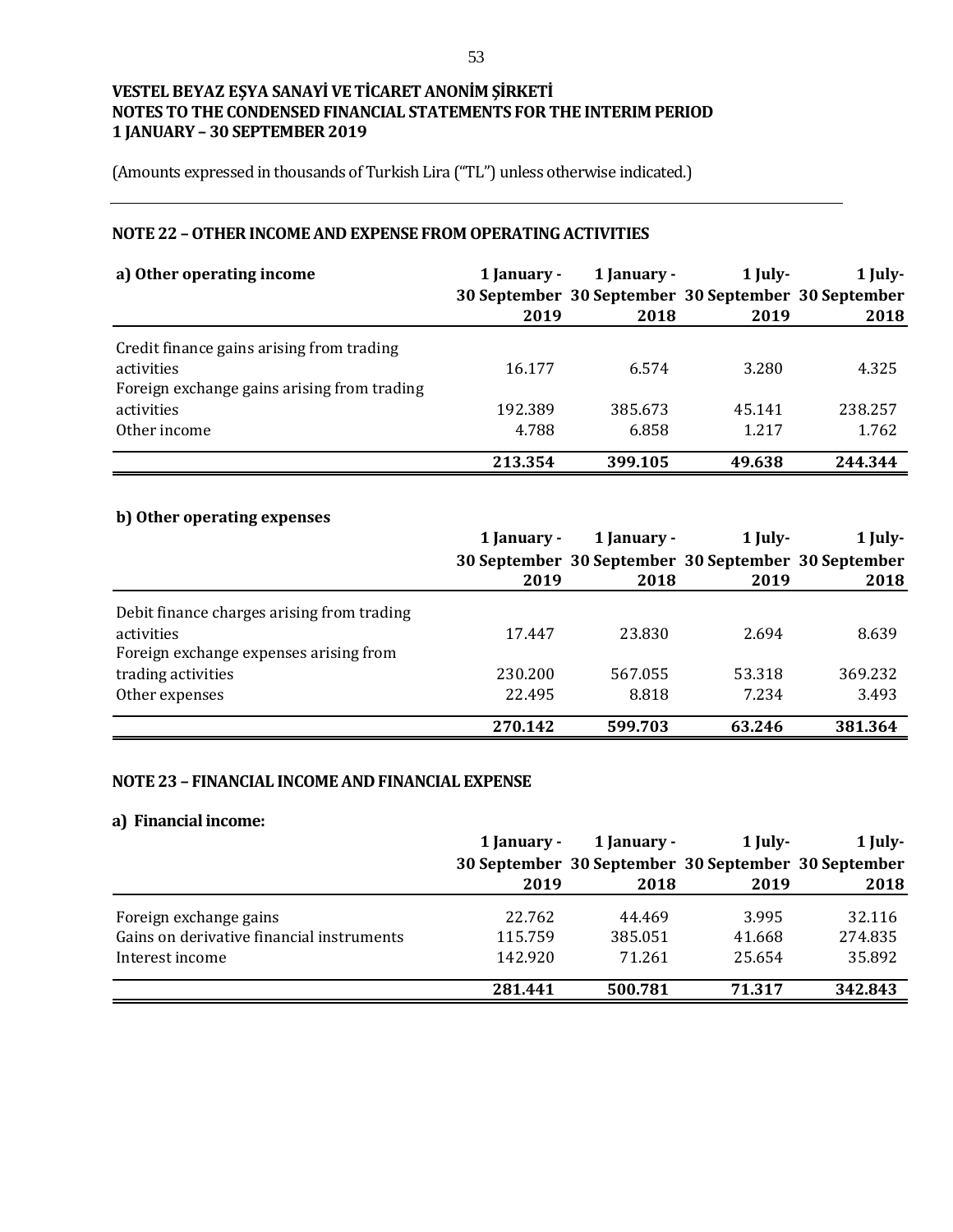(Amounts expressed in thousands of Turkish Lira ("TL") unless otherwise indicated.)

#### **NOTE 23 – FINANCIAL INCOME AND FINANCIAL EXPENSE (Cont'd)**

#### **b) Financial expense:**

|                                            | 1 January - | 1 January - | 1 July-<br>30 September 30 September 30 September 30 September | $1$ July- |
|--------------------------------------------|-------------|-------------|----------------------------------------------------------------|-----------|
|                                            | 2019        | 2018        | 2019                                                           | 2018      |
| Foreign exchange losses                    | 37.297      | 299.854     | (28.012)                                                       | 204.061   |
| Losses on derivative financial instruments | 174.368     | 157.500     | 78.048                                                         | 103.568   |
| Interest expense                           | 64.074      | 38.837      | 23.595                                                         | 16.356    |
| Other finance expenses                     | 116         |             | 18                                                             | (24)      |
|                                            | 275.855     | 496.191     | 73.649                                                         | 323.961   |

## **NOTE 24 – TAXES ON INCOME (INCLUDING DEFERRED TAX ASSETS AND LIABILITIES)**

|                                               | 30 September 2019 31 December 2018 |                  |
|-----------------------------------------------|------------------------------------|------------------|
| Corporation and income taxes<br>Prepaid taxes | 2.341<br>(1.767)                   | 5.512<br>(4.796) |
| Current income tax liabilities - net          | 574                                | 716              |
| Deffered tax liabilities                      | (66.829)                           | (73.036)         |
| Deferred tax assets / (liabilities)           | (66.829)                           | (73.036)         |

Corporate tax is applied on taxable corporate income, which is calculated from the statutory accounting profit by adding back non-deductible expenses and by deducting other exempt income. In addition to corporate taxes, companies should also calculate income withholding taxes on any dividends distributed at the rate of 15%, except for companies receiving dividends who are resident companies in Turkey. Undistributed dividends incorporated in share capital are not subject to income withholding taxes.

In Turkey, advance tax returns are filed on a quarterly basis at the rate of %20, until the 14th day of the following month and paid until the 17th day. Advance tax returns files within the year are offset against corporate income tax calculated over the annual taxable corporate income.

According to the Corporate Tax Law, 50% of the capital gains arising from the sale of tangible assets and investments in equity shares owned for at least two years are exempted from corporate tax on the condition that such gains are reflected in the equity.

Under the Turkish taxation system, tax losses can be carried forward to be offset against future taxable income for up to five years. Tax losses cannot be carried back.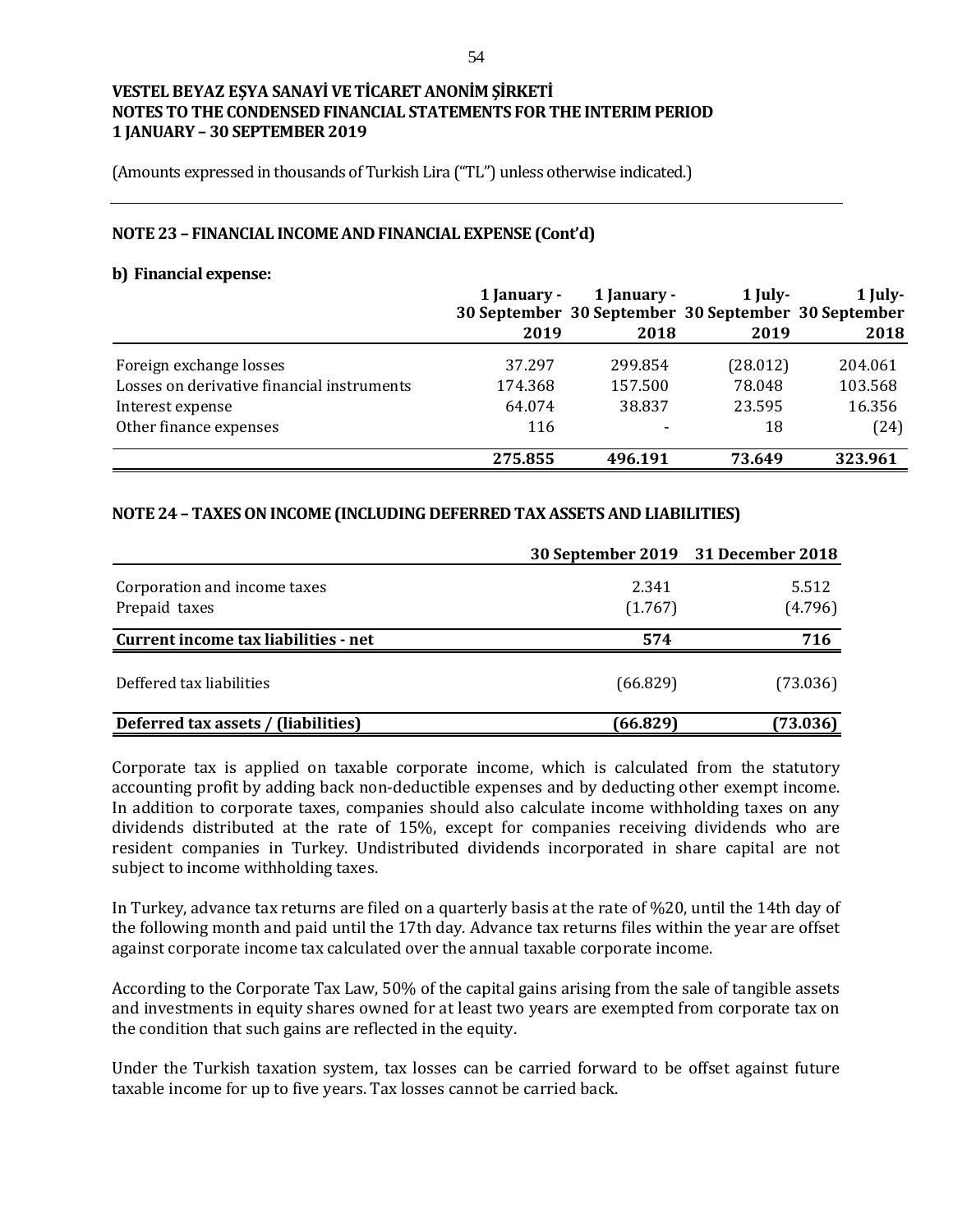(Amounts expressed in thousands of Turkish Lira ("TL") unless otherwise indicated.)

### **NOTE 24 – TAXES ON INCOME (INCLUDING DEFERRED TAX ASSETS AND LIABILITIES) (Cont'd)**

There is no procedure for a final and definitive agreement on tax assessments. Tax returns are filed between 1-25 April following the close of the accounting year to which they relate. Tax authorities may however examine such returns and the underlying accounting records and may revise assessment within five years.

In accordance with the regulation numbered 7061, published in Official Gazette on 5 December 2017, corporate tax rate for the years 2018, 2019 and 2020 has increased from 20% to 22%. Therefore, deferred tax assets and liabilities as of 30 September 2019 are calculated with 22% tax rate for the temporary differences which will be realized in 2018, 2019 and 2020, and with 20% tax for those which will be realized after 2021 and onwards.

As of 1 January – 30 September 2019 and 2018 tax expense in the statement of income is as follows:

|                                  | 1 January - | 1 January -<br>30 September 2019 30 September 2018 |
|----------------------------------|-------------|----------------------------------------------------|
|                                  |             |                                                    |
| Current period tax expense       | (2.341)     | (4.531)                                            |
| Deferred tax benefit / (expense) | 6.099       | 10.143                                             |
| Total tax income                 | 3.758       | 5.612                                              |

Due to modernization, plant extension and investments incentive documents in Manisa Organized Industrial Zone, the Company has reduced rate of corporate tax advantage.

### **Deferred tax assets and liabilities**

The Company recognizes deferred tax assets and liabilities based upon temporary differences arising between their financial statements prepared in accordance with CMB Communiqué II, No. 14.1 and their statutory financial statements. These temporary differences usually result from the recognition of revenue and expenses in different reporting periods for CMB Financial Reporting Standards and tax purposes.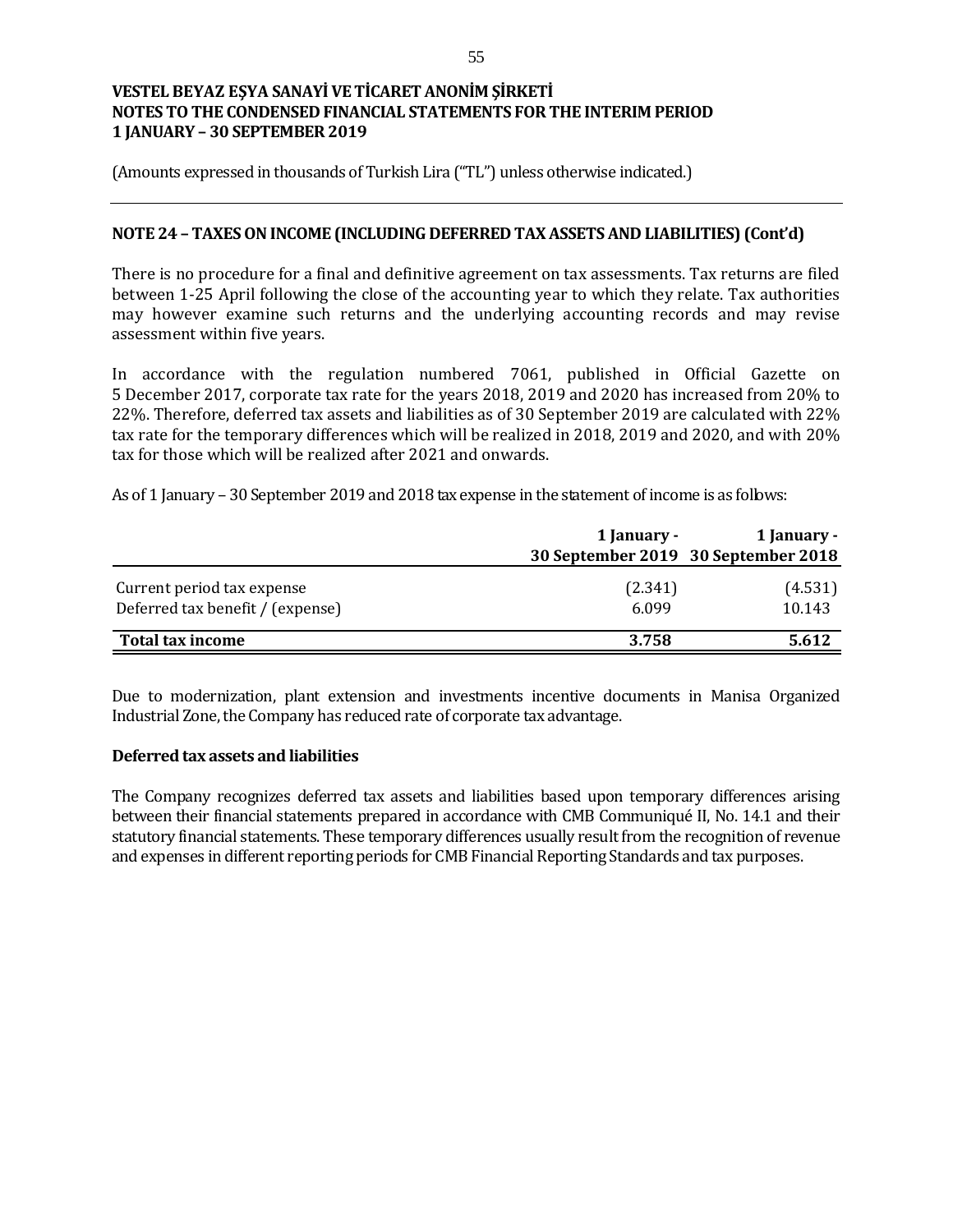(Amounts expressed in thousands of Turkish Lira ("TL") unless otherwise indicated.)

# **NOTE 24 – TAXES ON INCOME (INCLUDING DEFERRED TAX ASSETS AND LIABILITIES) (Cont'd)**

The breakdown of cumulative temporary differences and the resulting deferred tax assets and liabilities provided using principal tax rate as of the balance sheet dates is as follows:

|                                         | <b>Cumulative temporary</b> |          |                                              |              |  |
|-----------------------------------------|-----------------------------|----------|----------------------------------------------|--------------|--|
|                                         | differences                 |          |                                              | Deferred tax |  |
|                                         | 30 September<br>2019        | 2018     | 31 December 30 September 31 December<br>2019 | 2018         |  |
| Deferred tax assets                     |                             |          |                                              |              |  |
| <b>Employment termination benefits</b>  | (44.140)                    | (38.713) | 8.828                                        | 7.743        |  |
| Maddi ve maddi olmayan duran            |                             |          |                                              |              |  |
| varlıkların kayıtlı değerleri ile vergi |                             |          |                                              |              |  |
| matrahları arasındaki net fark          | (16.745)                    |          | 3.349                                        |              |  |
| Provision for impairment on             |                             |          |                                              |              |  |
| inventories                             | (523)                       | (2.194)  | 115                                          | 483          |  |
| Derivative financial instruments        | (2.644)                     | (20.129) | 581                                          | 4.428        |  |
| <b>Other</b>                            | (21.595)                    | (13.114) | 4.751                                        | 2.885        |  |
|                                         |                             |          | 17.624                                       | 15.539       |  |

|              |         | Deferred tax                               |             |
|--------------|---------|--------------------------------------------|-------------|
| 30 September |         | 30 September 31 December                   |             |
| 2019         | 2018    | 2019                                       | 2018        |
|              |         |                                            |             |
|              |         |                                            |             |
|              |         |                                            |             |
|              | 8.480   |                                            | (1.696)     |
| 496.359      | 502.688 | (83.896)                                   | (85.161)    |
| 1.093        | 2.028   | (240)                                      | (446)       |
| 1.585        | 6.360   | (317)                                      | (1.272)     |
|              |         | (84.453)                                   | (88.575)    |
|              |         | (66.829)                                   | (73.036)    |
|              |         | <b>Cumulative temporary</b><br>differences | 31 December |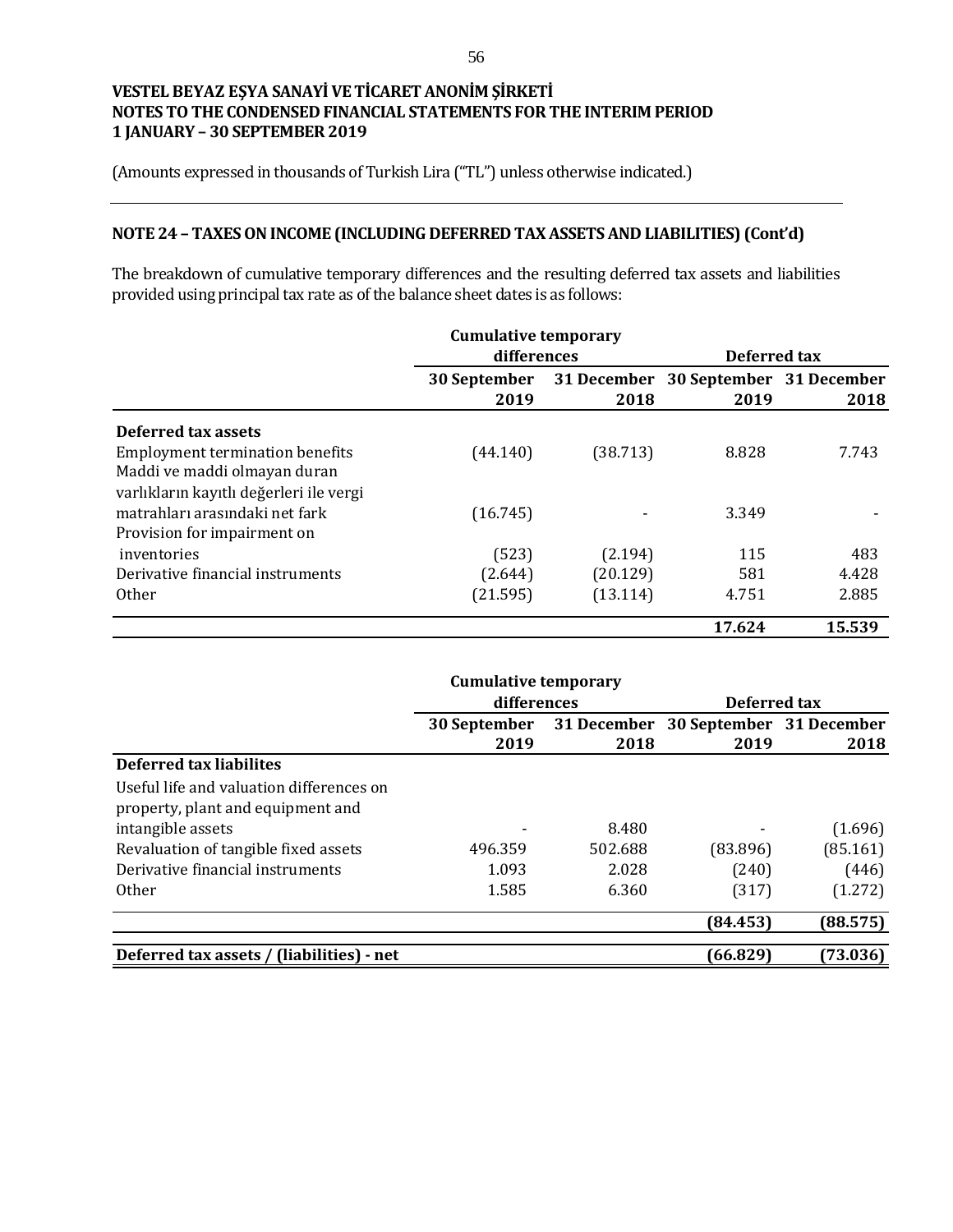(Amounts expressed in thousands of Turkish Lira ("TL") unless otherwise indicated.)

# **NOTE 24 – TAXES ON INCOME (INCLUDING DEFERRED TAX ASSETS AND LIABILITIES) (Cont'd)**

The movement of net deferred tax assets and liabilities is as follows:

|                                                                                                                | 1 January -              | 1 January -<br>30 September 2019 30 September 2018 |
|----------------------------------------------------------------------------------------------------------------|--------------------------|----------------------------------------------------|
| Opening balance, 1 January<br>Tax expense recognized in income statement<br>Recognized in shareholders' equity | (73.036)<br>6.099<br>108 | 5.681<br>10.143<br>(85.347)                        |
| <b>Deferred tax liabilities</b><br>at the end of the period, net                                               | (66.829)                 | (69.523)                                           |

### **NOTE 25– EARNINGS PER SHARE**

|                                                                                                                                 | 1 January -<br>2019 | 1 January -<br>30 September 30 September<br>2018 |
|---------------------------------------------------------------------------------------------------------------------------------|---------------------|--------------------------------------------------|
| Net (loss) / income attributable to equity holders of the parent<br>Weighted number of ordinary shares with a TL 1 of par value | 445.285             | 463.625                                          |
| (thousand shares)                                                                                                               | 190.000             | 190.000                                          |
|                                                                                                                                 | 2,34                | 2.44                                             |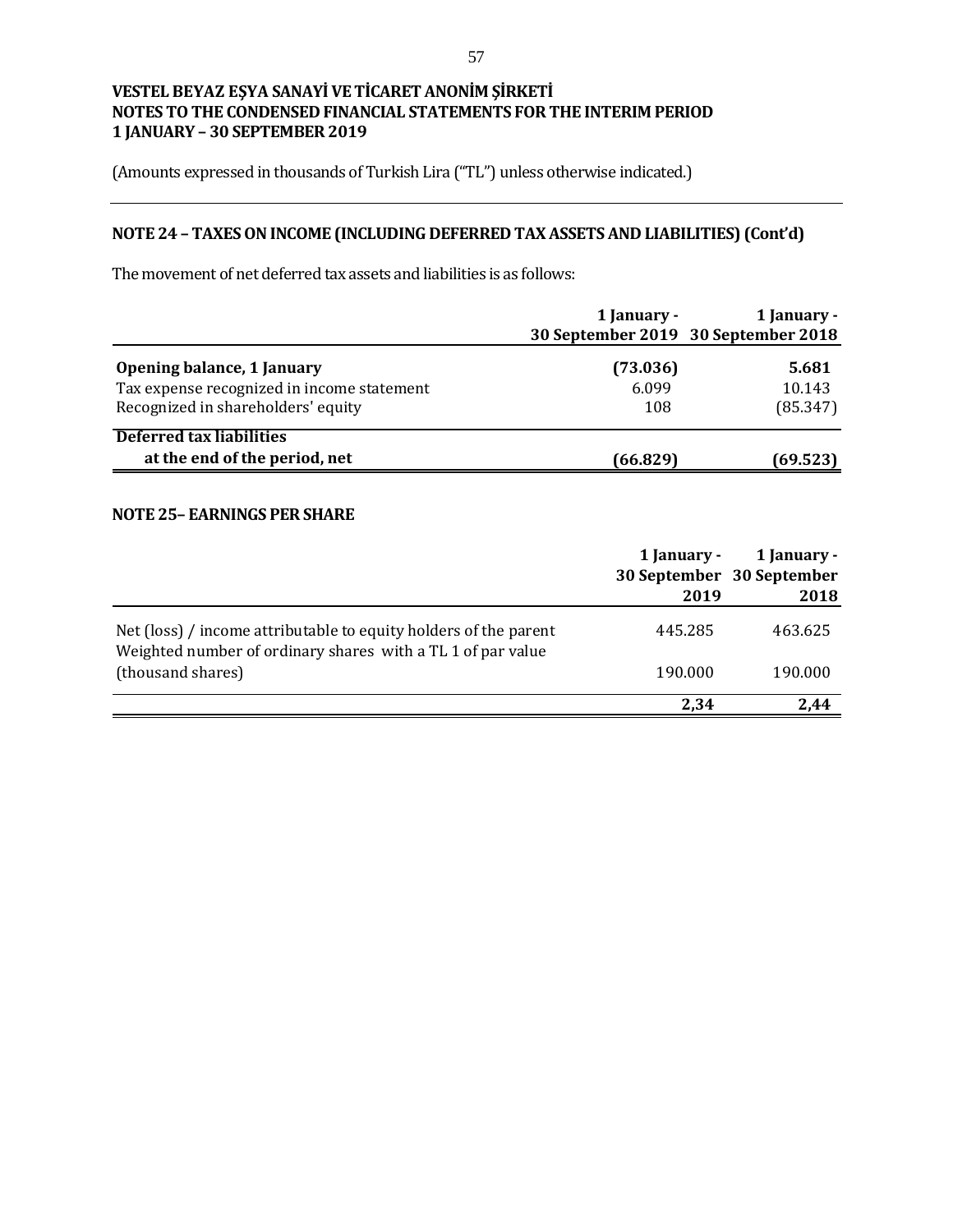(Amounts expressed in thousands of Turkish Lira ("TL") unless otherwise indicated.)

### **NOTE 26 – DERIVATIVE INSTRUMENTS**

|                                                                                                       |                           | 30 September 2019                              |                           | <b>31 December 2018</b>                        |
|-------------------------------------------------------------------------------------------------------|---------------------------|------------------------------------------------|---------------------------|------------------------------------------------|
|                                                                                                       | <b>Contract</b><br>amount | <b>Fair Value</b><br>Assets /<br>(Liabilities) | <b>Contract</b><br>amount | <b>Fair Value</b><br>Assets /<br>(Liabilities) |
| <b>Derivative financial assets:</b>                                                                   |                           |                                                |                           |                                                |
| <b>Held for trading</b><br>Forward foreign currency transactions<br>Derivative financial liabilities: | 602.978                   | 1.093                                          | 287.560                   | 2.028                                          |
| <b>Held for trading</b><br>Forward foreign currency transactions                                      | 447.287                   | (2.644)                                        | 1.000.866                 | (19.314)                                       |
| <b>Cash flow hedge</b><br>Forward foreign currency transactions                                       |                           |                                                | 144.675                   | (815)                                          |
|                                                                                                       | 1.050.265                 | (1.551)                                        | 1.433.101                 | (18.101)                                       |

## **NOTE 27 – FINANCIAL INSTRUMENTS AND FINANCIAL RISK MANAGEMENT**

### **Foreign currency risk:**

The Company is exposed to exchange rate risk due to its foreign currency denominated transactions. The main principle of foreign currency risk management is to maintain foreign exchange position at the level that minimizes the impact of foreign exchange fluctuations.

Derivative instruments are used in foreign currency risk management where necessary. In this respect the Company mainly prefers using foreign exchange forward contracts.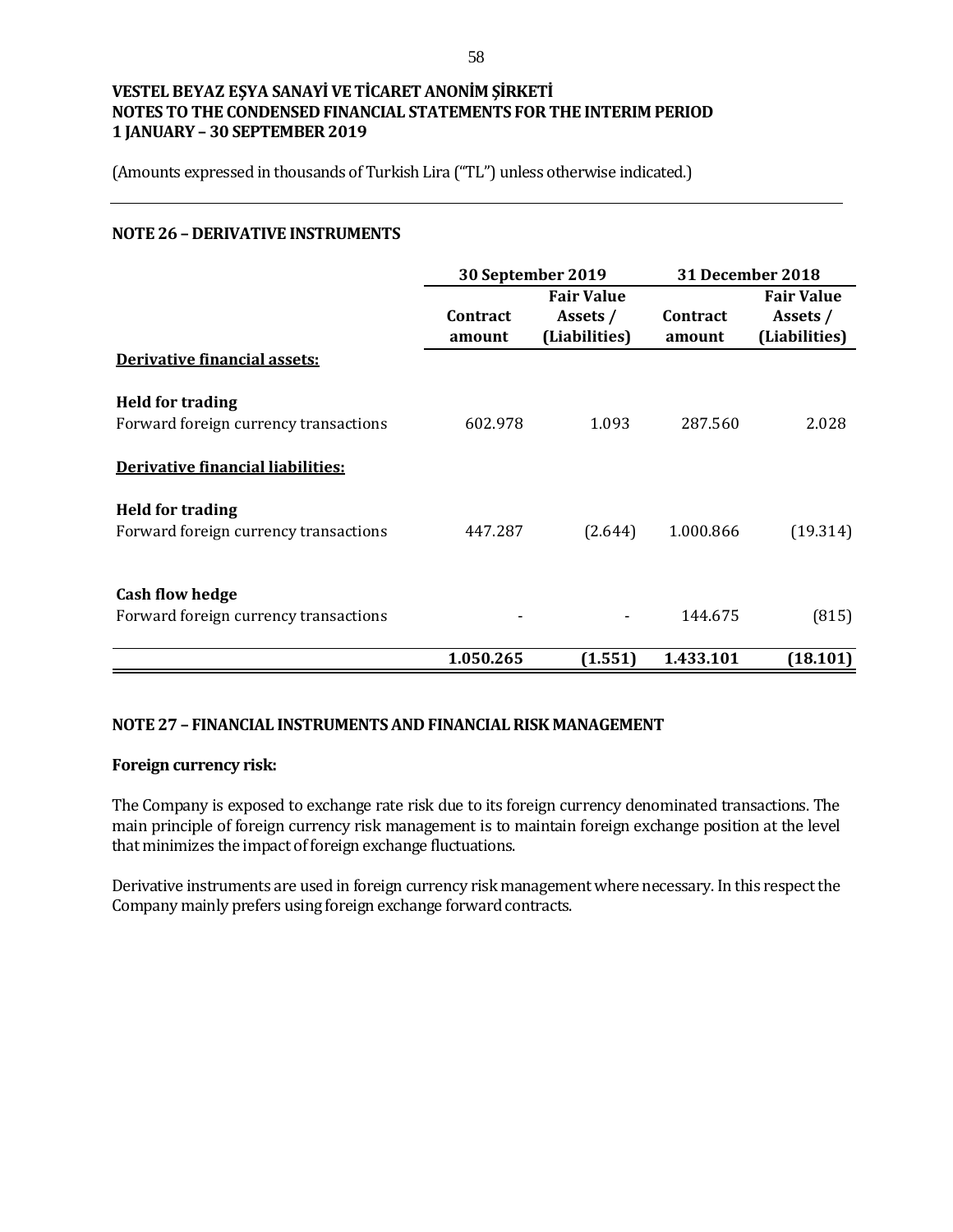| NOTE 27 - FINANCIAL INSTRUMENTS AND FINANCIAL RISK MANAGEMENT (Cont'd) |                     |            |             |                      |  |
|------------------------------------------------------------------------|---------------------|------------|-------------|----------------------|--|
|                                                                        |                     |            | Other (TL   |                      |  |
| 30 September 2019                                                      | <b>USD</b>          | <b>EUR</b> | Equivalent) | <b>TL Equivalent</b> |  |
| 1. Trade receivables                                                   | $\overline{11.429}$ | 150.346    | 48          | 994.405              |  |
| 2a. Monetary financial assets (including                               |                     |            |             |                      |  |
| cash and cash equivalents)                                             | 157                 | 9.161      | 42          | 57.578               |  |
| 2b. Non-monetary financial assets                                      |                     |            |             |                      |  |
| 3. Other                                                               | 390                 | 14.302     |             | 90.645               |  |
| 4. Current assets (1+2+3)                                              | 11.976              | 173.809    | 90          | 1.142.629            |  |
| 5. Trade receivables                                                   |                     |            |             |                      |  |
| 6a. Monetary financial assets                                          |                     |            |             |                      |  |
| 6b. Non-monetary financial assets                                      | 2.670               | 4.443      |             | 42.584               |  |
| 7. Other                                                               |                     |            |             |                      |  |
| 8. Non-current assets (5+6+7)                                          | 2.670               | 4.443      |             | 42.584               |  |
| 9. Total assets $(4+8)$                                                | 14.646              | 178.252    | 90          | 1.185.213            |  |
| 10. Trade payables                                                     | 162.421             | 99.067     | 1.588       | 1.533.335            |  |
| 11. Financial liabilities                                              | 10.000              | 67.760     |             | 475.589              |  |
| 12a. Other monetary liabilities                                        | 940                 | 7.152      |             | 49.545               |  |
| 12b. Other non-monetary liabilities                                    |                     |            |             |                      |  |
| 13. Current liabilities (10+11+12)                                     | 173.361             | 173.979    | 1.588       | 2.058.469            |  |
| 14. Trade payables                                                     |                     | 2.094      |             | 12.948               |  |
| 15. Financial liabilities                                              |                     |            |             |                      |  |
| 16a. Other monetary liabilities                                        |                     |            |             |                      |  |
| 16b. Other non-monetary liabilities                                    |                     |            |             |                      |  |
| 17. Non-current liabilities (14+15+16)                                 |                     | 2.094      |             | 12.948               |  |
| 18. Total liabilities (13+17)                                          | 173.361             | 176.073    | 1.588       | 2.071.417            |  |
| 19. Off-balance sheet derivative instruments/                          |                     |            |             |                      |  |
| net asset (liability) position (19a+19b)                               | 89.290              | (37.868)   |             | 271.140              |  |
| 19a. Hedged total assets                                               | 109.565             | 33.280     |             | 825.829              |  |
| 19b. Hedged total liabilities                                          | (20.275)            | (71.148)   |             | (554.689)            |  |
| 20. Net foreign currency asset/ (liability)                            |                     |            |             |                      |  |
| position (9-18+19)                                                     | (69.425)            | (35.689)   | (1.498)     | (615.064)            |  |
| 21. Net foreign currency monetary asset/                               |                     |            |             |                      |  |
| (liability) position                                                   |                     |            |             |                      |  |
| $(=1+2a+5+6a-10-11-12a-14-15-16a)$                                     | (161.775)           | (16.566)   | (1.498)     | (1.019.434)          |  |
| 22. Fair value of financial instruments used                           |                     |            |             |                      |  |
| in foreign currency hedging                                            |                     |            |             | (1.551)              |  |
| 23. Export                                                             | 49.218              | 600.376    |             | 4.084.519            |  |
| 24. Import                                                             | 203.386             | 126.213    | 1.008       | 1.946.502            |  |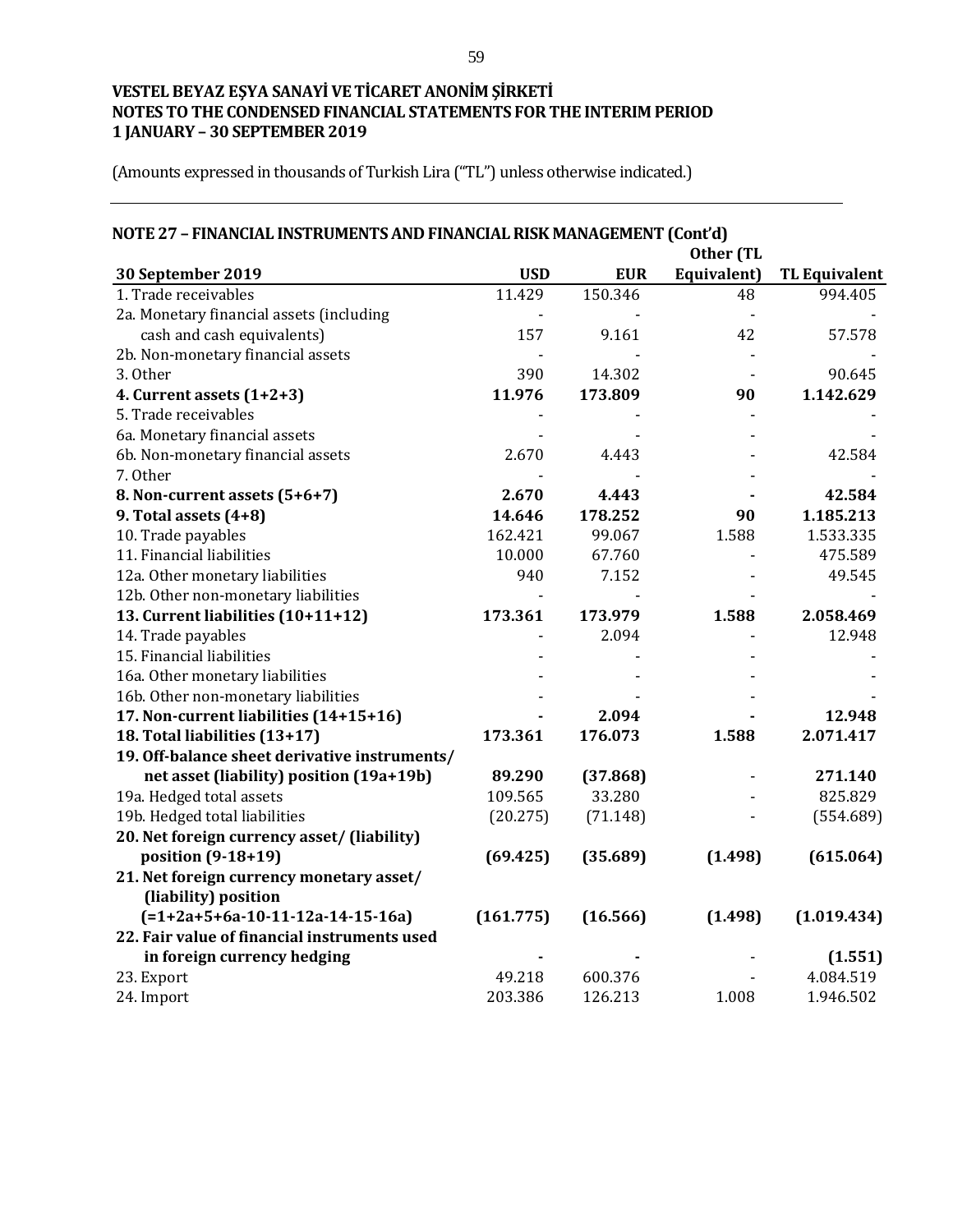| NOTE 27 - FINANCIAL INSTRUMENTS AND FINANCIAL RISK MANAGEMENT (Cont'd) |            |            |             |                      |  |  |
|------------------------------------------------------------------------|------------|------------|-------------|----------------------|--|--|
|                                                                        | Other (TL  |            |             |                      |  |  |
| 31 December 2018                                                       | <b>USD</b> | <b>EUR</b> | Equivalent) | <b>TL Equivalent</b> |  |  |
| 1. Trade receivables                                                   | 13.135     | 195.171    |             | 1.245.593            |  |  |
| 2a. Monetary financial assets (including                               |            |            |             |                      |  |  |
| cash and cash equivalents)                                             | 183        | 12.657     | 80          | 77.339               |  |  |
| 2b. Non-monetary financial assets                                      |            |            |             |                      |  |  |
| 3. Other                                                               |            |            |             |                      |  |  |
| 4. Current assets $(1+2+3)$                                            | 13.318     | 207.828    | 80          | 1.322.932            |  |  |
| 5. Trade receivables                                                   |            |            |             |                      |  |  |
| 6a. Monetary financial assets                                          |            |            |             |                      |  |  |
| 6b. Non-monetary financial assets                                      | 160        | 2.783      |             | 17.618               |  |  |
| 7. Other                                                               |            |            |             |                      |  |  |
| 8. Non-current assets (5+6+7)                                          | 160        | 2.783      |             | 17.618               |  |  |
| 9. Total assets $(4+8)$                                                | 13.478     | 210.611    | 80          | 1.340.550            |  |  |
| 10. Trade payables                                                     | 185.034    | 83.146     | 519         | 1.475.168            |  |  |
| 11. Financial liabilities                                              |            | 88.309     |             | 532.325              |  |  |
| 12a. Other monetary liabilities                                        |            | 21.636     |             | 130.422              |  |  |
| 12b. Other non-monetary liabilities                                    |            |            |             |                      |  |  |
| 13. Current liabilities (10+11+12)                                     | 185.034    | 193.091    | 519         | 2.137.915            |  |  |
| 14. Trade payables                                                     |            | 2.261      |             | 13.629               |  |  |
| 15. Financial liabilities                                              |            |            |             |                      |  |  |
| 16a. Other monetary liabilities                                        |            |            |             |                      |  |  |
| 16b. Other non-monetary liabilities                                    |            |            |             |                      |  |  |
| 17. Non-current liabilities (14+15+16)                                 |            | 2.261      |             | 13.629               |  |  |
| 18. Total liabilities (13+17)                                          | 185.034    | 195.352    | 519         | 2.151.544            |  |  |
| 19. Off-balance sheet derivative instruments/                          |            |            |             |                      |  |  |
| net asset (liability) position (19a+19b)                               | 134.958    | (67.841)   |             | 301.055              |  |  |
| 19a. Hedged total assets                                               | 158.639    | 41.714     |             | 1.086.036            |  |  |
| 19b. Hedged total liabilities                                          | (23.681)   | (109.555)  |             | (784.981)            |  |  |
| 20. Net foreign currency asset/ (liability)                            |            |            |             |                      |  |  |
| position (9-18+19)                                                     | (36.598)   | (52.582)   | (439)       | (509.939)            |  |  |
| 21. Net foreign currency monetary asset/                               |            |            |             |                      |  |  |
| (liability) position                                                   |            |            |             |                      |  |  |
| $(=1+2a+5+6a-10-11-12a-14-15-16a)$                                     | (171.716)  | 12.476     | (439)       | (828.612)            |  |  |
| 22. Fair value of financial instruments used                           |            |            |             |                      |  |  |
| in foreign currency hedging                                            |            |            |             | (18.101)             |  |  |
| 23. Export                                                             | 74.243     | 711.036    |             | 4.477.939            |  |  |
| 24. Import                                                             | 305.596    | 197.115    | 1.878       | 2.545.901            |  |  |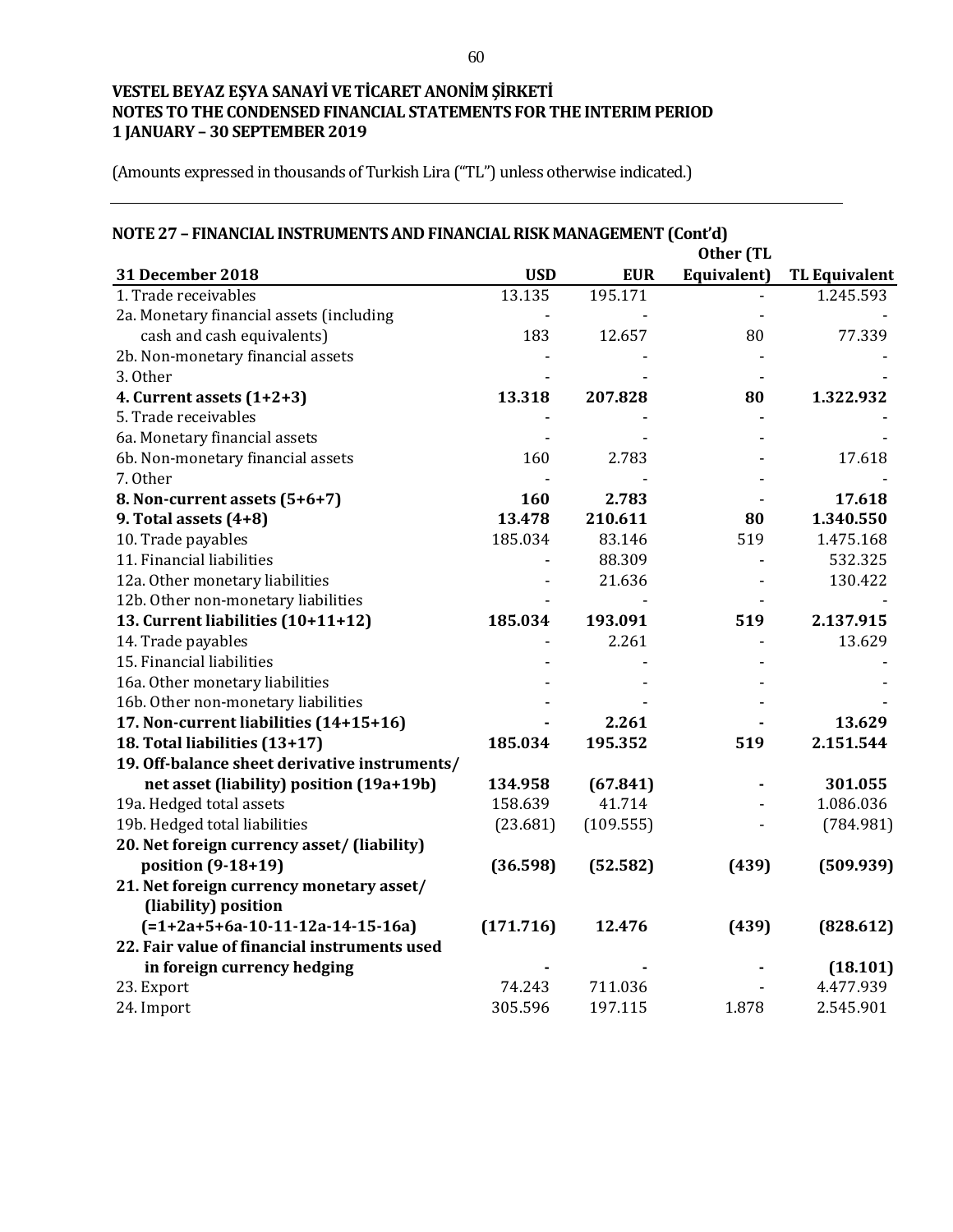(Amounts expressed in thousands of Turkish Lira ("TL") unless otherwise indicated.)

## **NOTE 27 – FINANCIAL INSTRUMENTS AND FINANCIAL RISK MANAGEMENT (Cont'd)**

As of 30 September 2019 and 31 December 2018, sensitivity analysis of foreign exchange rate tables is presented below, secured portions include impact of derivative instruments.

|                                             | Gain / Loss                         |                                     | <b>Equity</b>                       |                                     |
|---------------------------------------------|-------------------------------------|-------------------------------------|-------------------------------------|-------------------------------------|
| 30 September 2019                           | Foreign<br>exchange<br>appreciation | Foreign<br>exchange<br>depreciation | Foreign<br>exchange<br>appreciation | Foreign<br>exchange<br>depreciation |
|                                             |                                     |                                     |                                     |                                     |
| +/-10% fluctuation of USD rate:             |                                     |                                     |                                     |                                     |
| USD net asset / liability                   | (91.550)                            | 91.550                              | (91.550)                            | 91.550                              |
| Secured portion from USD risk (-)           | 50.568                              | (50.568)                            | 50.568                              | (50.568)                            |
| <b>USD</b> net effect                       | (40.982)                            | 40.982                              | (40.982)                            | 40.982                              |
| +/-10% fluctuation of EUR rate:             |                                     |                                     |                                     |                                     |
| EUR net asset / liability                   | (10.243)                            | 10.243                              | (10.243)                            | 10.243                              |
| Secured portion from EUR risk (-)           | (23.698)                            | 23.698                              | (23.698)                            | 23.698                              |
| <b>EUR</b> net effect                       | (33.941)                            | 33.941                              | (33.941)                            | 33.941                              |
| +/-10% fluctuation of other currency rates: |                                     |                                     |                                     |                                     |
| Other currencies net asset / liability      | (150)                               | 150                                 | (150)                               | 150                                 |
| Other currency net effect                   | (150)                               | 150                                 | (150)                               | 150                                 |